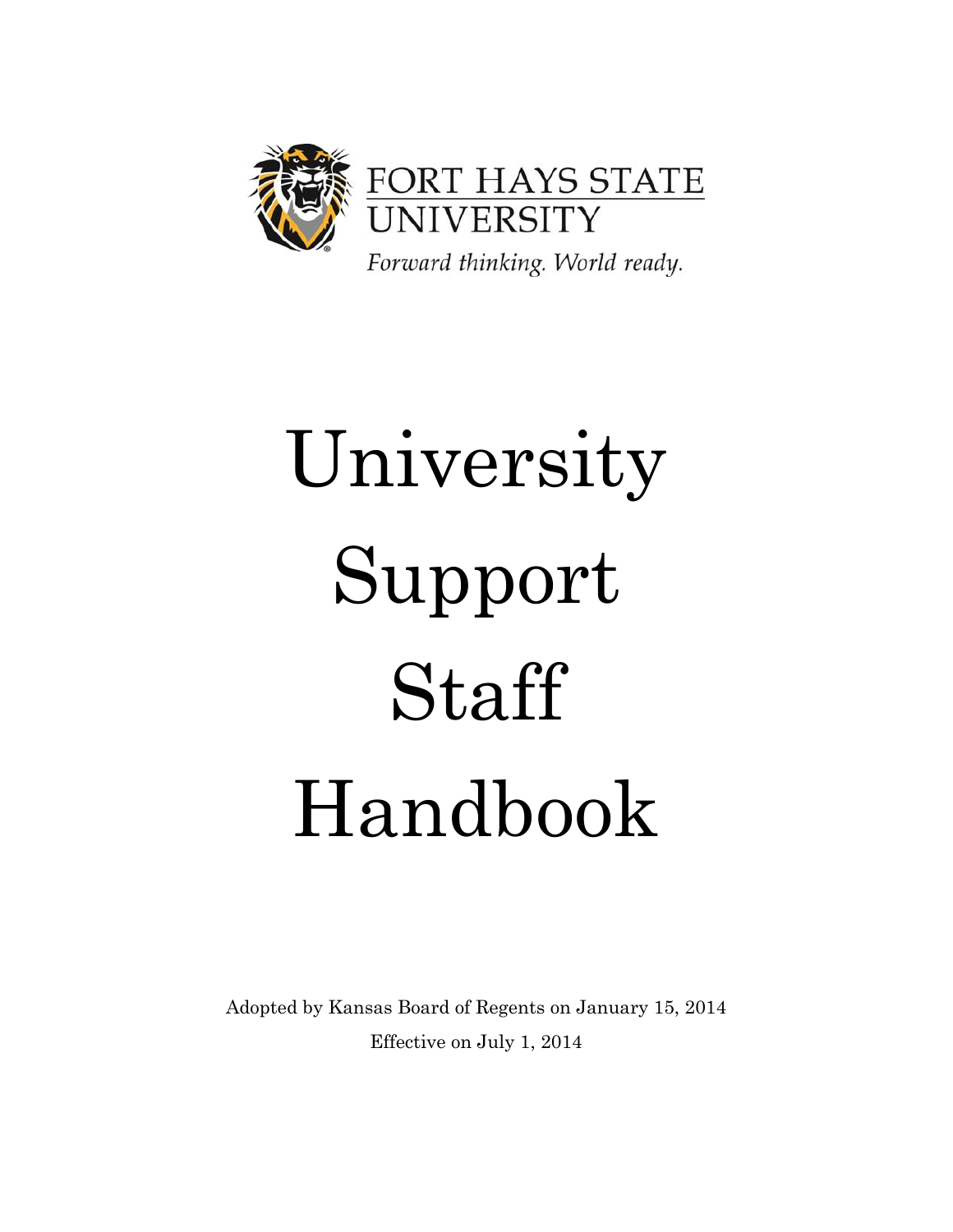## **Table of Contents**

| I.   |                                                  |  |
|------|--------------------------------------------------|--|
| II.  |                                                  |  |
|      |                                                  |  |
| III. |                                                  |  |
|      |                                                  |  |
|      |                                                  |  |
|      |                                                  |  |
| IV.  |                                                  |  |
| V.   |                                                  |  |
|      |                                                  |  |
|      |                                                  |  |
|      |                                                  |  |
|      |                                                  |  |
|      |                                                  |  |
|      |                                                  |  |
|      |                                                  |  |
|      |                                                  |  |
|      |                                                  |  |
|      |                                                  |  |
|      |                                                  |  |
|      |                                                  |  |
|      |                                                  |  |
|      |                                                  |  |
|      |                                                  |  |
|      |                                                  |  |
|      | Sick and Vacation Leave Payout upon Retirement17 |  |
|      |                                                  |  |
|      |                                                  |  |
|      |                                                  |  |
|      |                                                  |  |
|      |                                                  |  |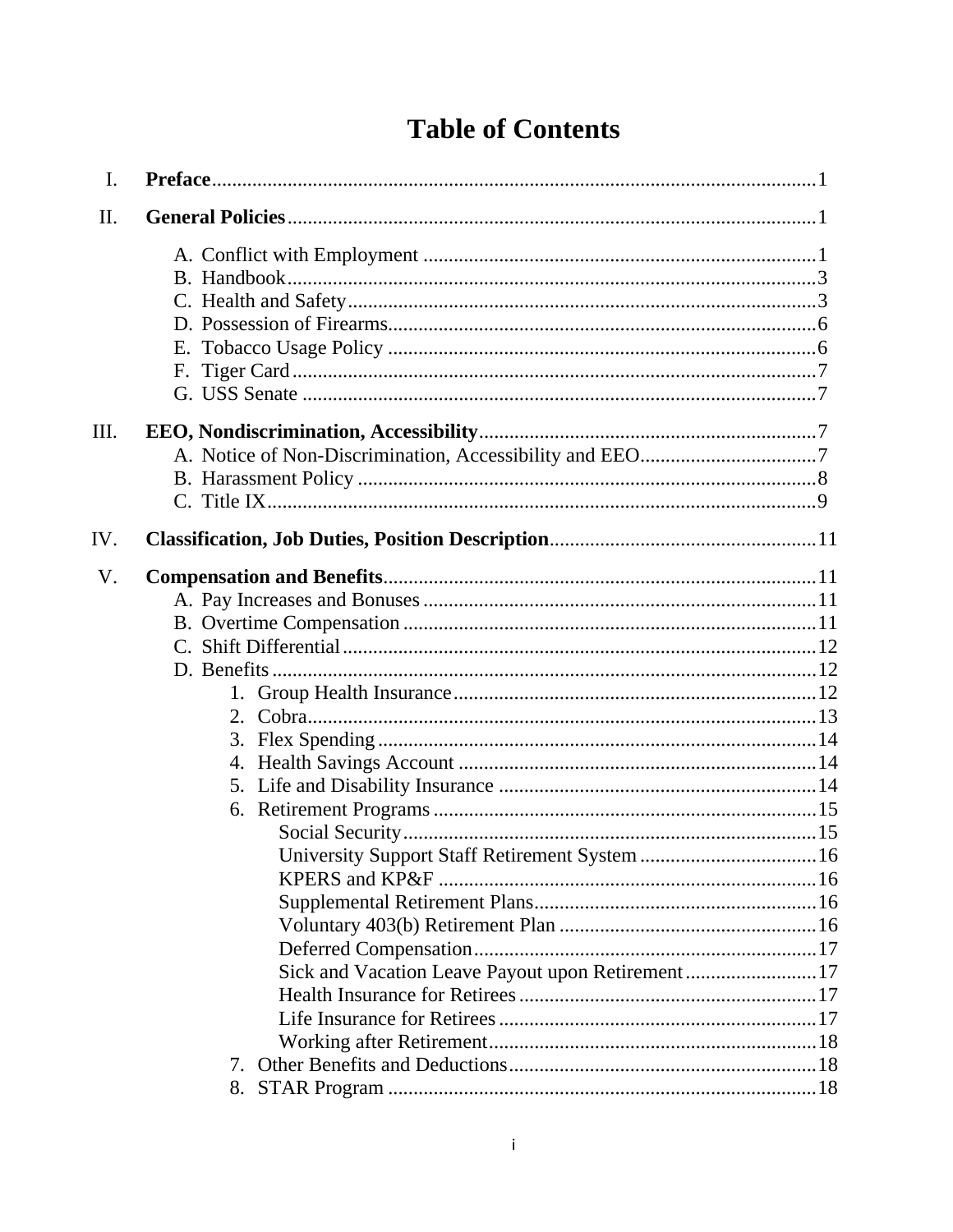| VI.   |    |  |
|-------|----|--|
|       |    |  |
|       |    |  |
| VII.  |    |  |
|       |    |  |
|       |    |  |
|       | 1. |  |
|       | 2. |  |
|       | 3. |  |
|       | 4. |  |
|       | 5. |  |
|       | 6. |  |
| VIII. |    |  |
|       |    |  |
|       |    |  |
| IX.   |    |  |
|       |    |  |
|       |    |  |
|       |    |  |
|       |    |  |
|       |    |  |
|       |    |  |
|       |    |  |
|       |    |  |
|       | 2. |  |
|       | 3. |  |
|       |    |  |
|       |    |  |
|       |    |  |
|       |    |  |
|       |    |  |
|       |    |  |
|       |    |  |
|       |    |  |
|       | 3. |  |
|       |    |  |
|       | 5. |  |
|       |    |  |
|       | 7. |  |
|       | 8. |  |
|       | 9. |  |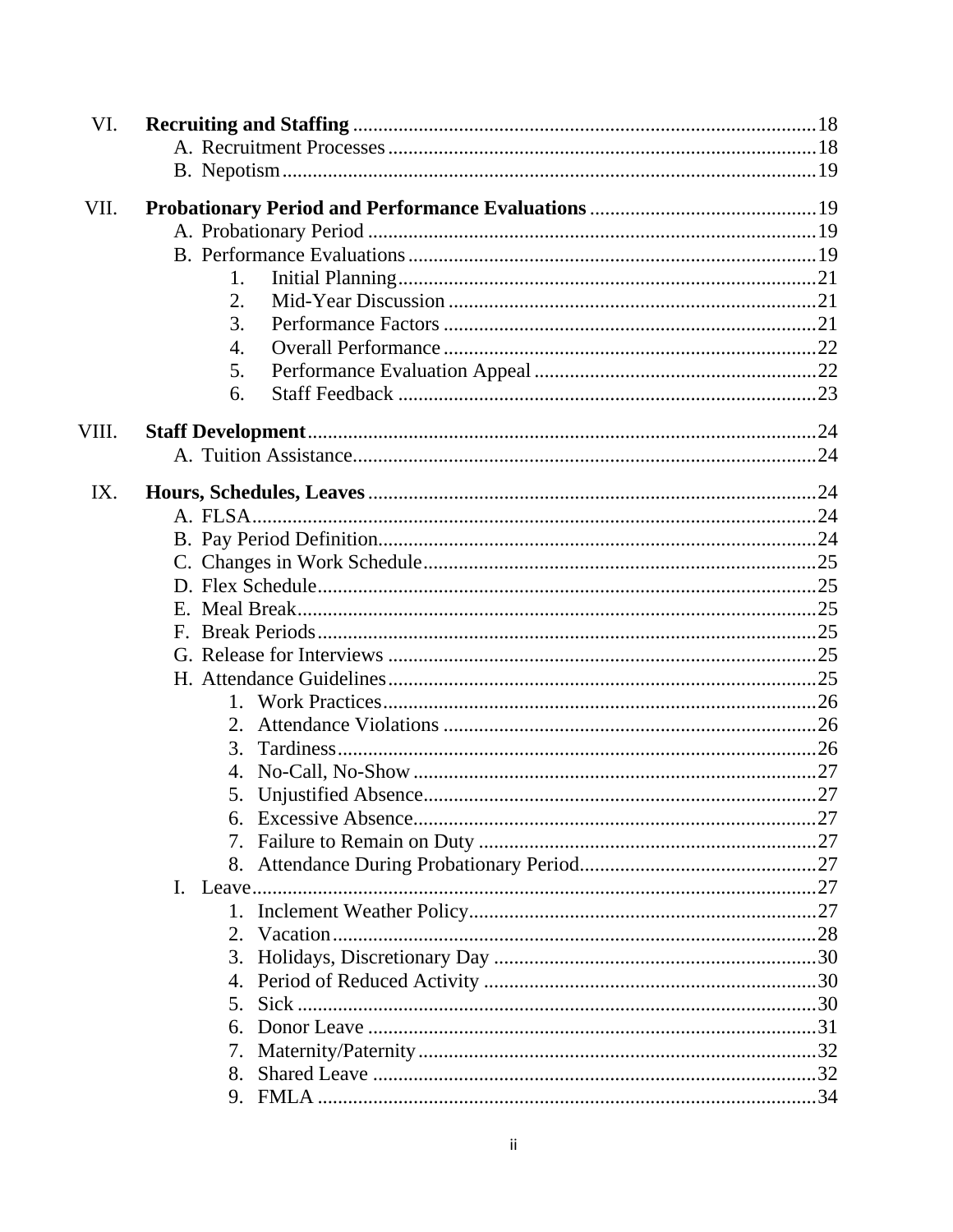|       | 12.                                                              |  |
|-------|------------------------------------------------------------------|--|
|       |                                                                  |  |
|       |                                                                  |  |
| X.    | Discipline-Guidelines for Counseling and Disciplinary Actions 37 |  |
|       |                                                                  |  |
|       |                                                                  |  |
|       |                                                                  |  |
|       |                                                                  |  |
|       |                                                                  |  |
|       |                                                                  |  |
|       |                                                                  |  |
|       |                                                                  |  |
|       |                                                                  |  |
|       |                                                                  |  |
|       | 5. Permanent, Probationary and Temporary Employees41             |  |
|       |                                                                  |  |
| XI.   |                                                                  |  |
| XII.  |                                                                  |  |
|       |                                                                  |  |
|       |                                                                  |  |
|       |                                                                  |  |
| XIII. |                                                                  |  |
|       |                                                                  |  |
|       |                                                                  |  |
| XIV.  |                                                                  |  |
|       |                                                                  |  |
|       |                                                                  |  |
|       |                                                                  |  |
|       |                                                                  |  |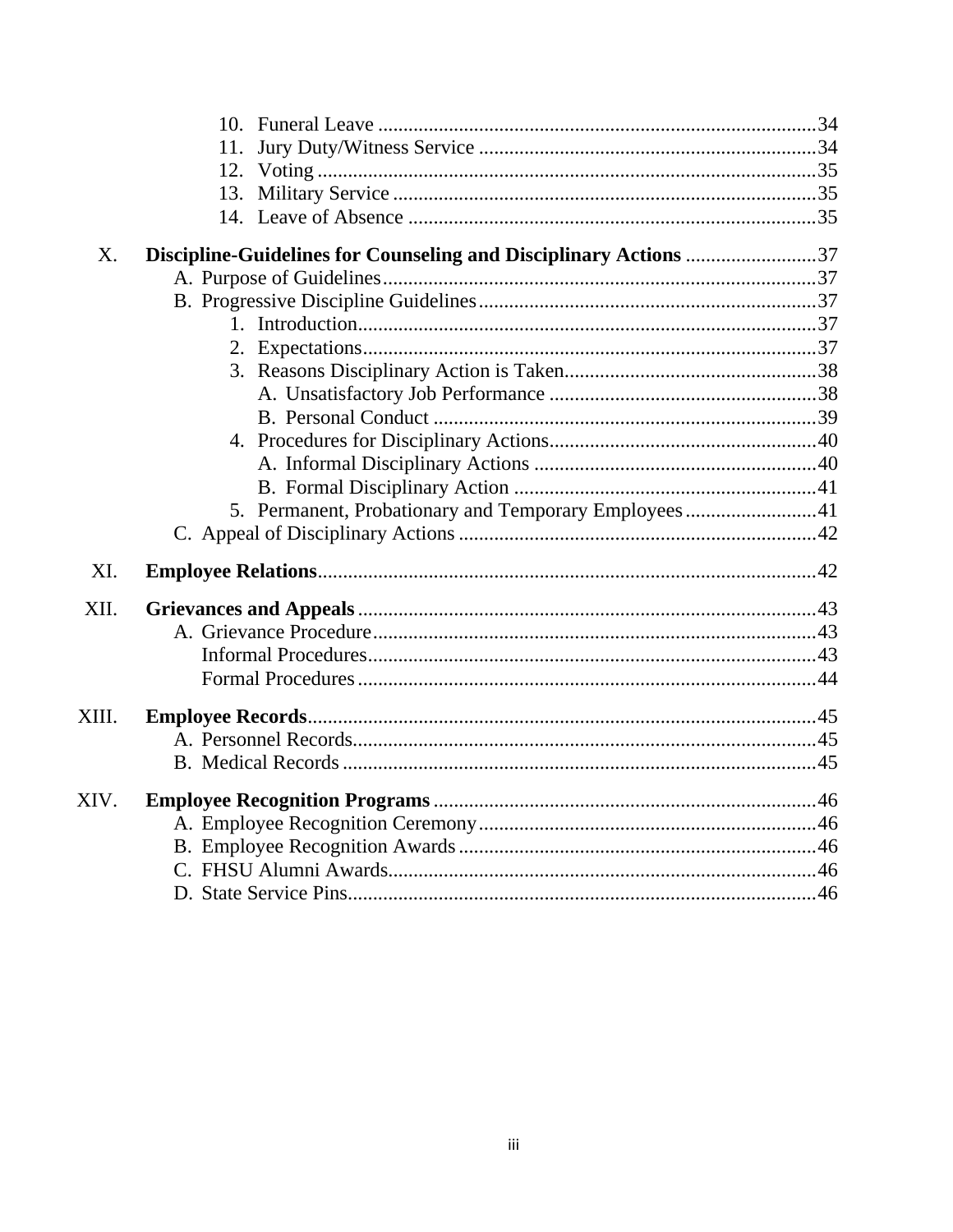# University Support Staff Handbook

## <span id="page-4-0"></span>**I. Preface**

Fort Hays State University, a regional University principally serving western Kansas, opened on June 23, 1902 with 34 students and two faculty members. The University presently serves more than 12,000 students and employs approximately 875 faculty and staff. Students come to FHSU for a multitude of reasons, but surveys show their overwhelming motivation is "the University's reputation for academic excellence and its caring faculty".

FHSU, richly endowed by heritage and tradition, is located in Hays, the largest city in northwest Kansas. Hays began as a wild frontier town and has grown into a progressive community of 20,000 people. The old and new blend beautifully to form a city that is small enough to be comfortable yet large enough to provide abundant cultural, commercial and entertainment opportunities.

The University sits on a campus of 4,160 acres that were once part of the historic Fort Hays frontier military post. With its stately limestone buildings and profuse flowers, trees, and shrubs, the campus is often called the prettiest in Kansas. The University's Sternberg Museum of Natural History is located off campus adjacent to Interstate 70 in northeast Hays.

This handbook has been prepared for the University Support Staff at FHSU to answer a variety of job related questions. For specific situations not covered in this handbook, employees should contact their supervisor or the Human Resources Office.

## <span id="page-4-2"></span><span id="page-4-1"></span>**II. General Policies**

This Handbook does not contain all policies relating to employees of Fort Hays State University. Therefore, this Handbook hereby incorporates by reference all of the policies of Fort Hays State University and the Kansas Board of Regents relating to University Support Staff members, and if there is any conflict between any term and condition contained herein and any other University or Regent policy such other policy prevails. In addition, following the approval of Proposal to Convert from Civil Service to University Support Staff (USS) Employees, all terms of such Proposal are hereby incorporated in the Handbook**.** 

#### **A. Conflict with Employment**

**Other Employment**—Employment outside the University should not conflict with University duties. Employees who are appointed full-time may have an approved teaching appointment or may have a maximum of one appointment within a 12 month period in addition to their full-time University Support Staff appointment if approved by the Director of Human Resources.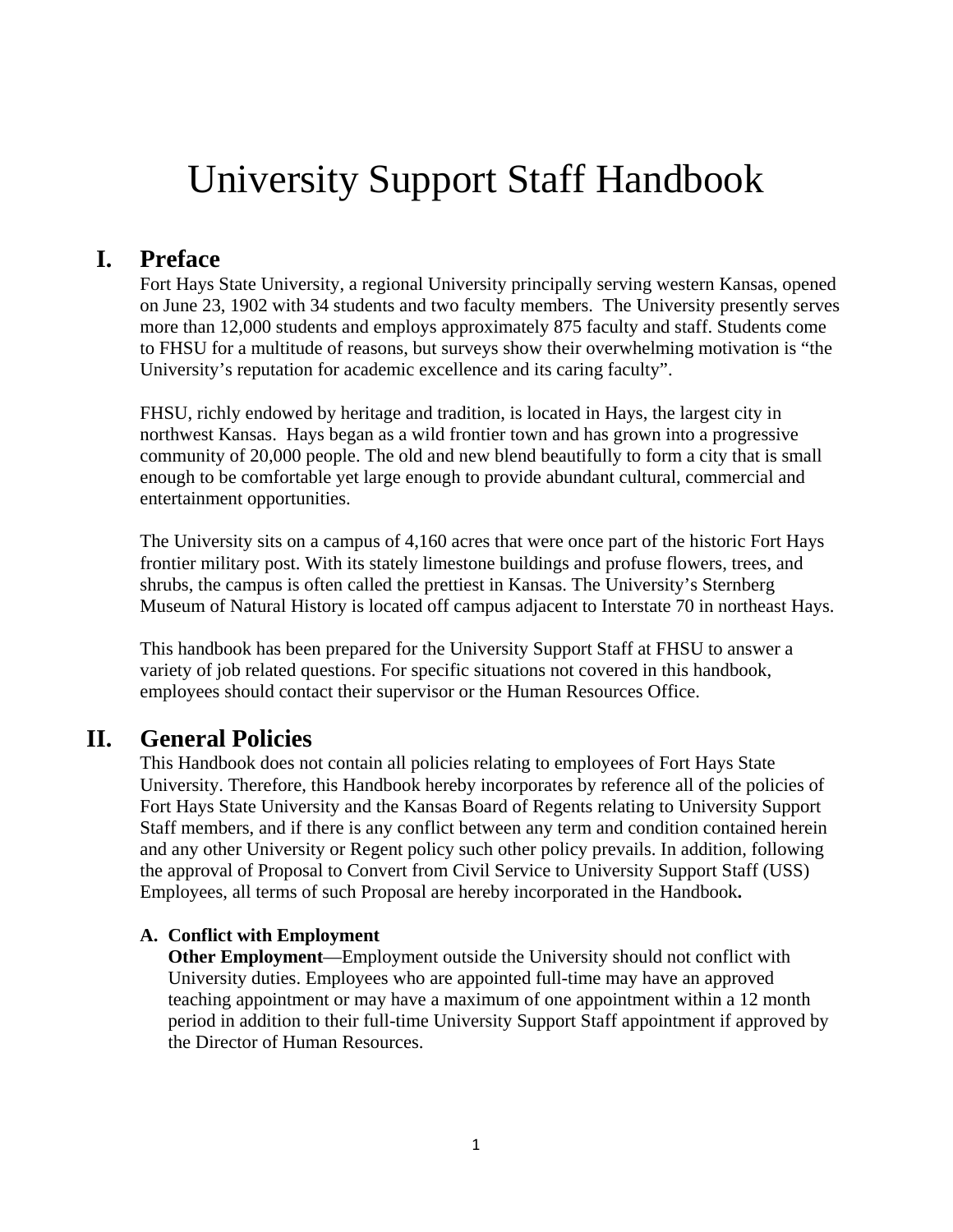**Guidelines Concerning Meals, Gifts, Travel and Entertainment**—Kansas law generally prohibits any state employee from accepting or requesting meals, gifts, entertainment and travel. The complete text of these guidelines and opinions from the Governmental Ethics Commission are located at www.kansas.gov/ethics/State\_Level\_Conflict\_of\_Interest/Guidelines\_for\_State Employees\_Concerning\_Meals,\_Gifts,\_Entertainment\_&\_Travel/.

**Conflict of Activities**—University Support Staff should not engage in any activity that conflicts with their work as a State employee. In essence, you may not use your work to gain special privilege or exemption for yourself or another.

**Substantial Interest (SSI)**—Positions may be designated by the University as one whose job duties fall under the Kansas statues (K.S.A. 46-247 and 46-248) which require an annual filing of a Statement of Substantial Interest. Forms are mailed to affected employees in April with a filing compliance date by April 30. A summary of the qualifying job duties includes those who hold policy-making positions; are responsible for contracting, purchasing or procurement; write or draft specifications for contracts, awards, grants, benefits or subsidies; or are responsible for inspecting, licensing or regulating any person or entity. The SSI guide, form and statutes are located at http://www.accesskansas.org/ethics/.

**Board of Regents Patent Policy**—The Kansas Board of Regents has established a policy that requires all employees of Fort Hays State University to assign to Fort Hays State University inventions resulting from institutionally sponsored research. Kansas law (K.S.A. 44-130) also requires that employees shall disclose all inventions developed by them to their employer for the purpose of determining employer and employee rights in an invention. This disclosure should be made to the Director of Human Resources. An employee's agreement to Fort Hays State University's patent policy is a condition of appointment and employment. This policy, however, does not apply to or include inventions for which no equipment, supplies, facilities or trade secret information of the employer was used, and which was developed entirely on the employee's own time, unless:

- The invention relates directly to the business of the employer or the employer's actual or demonstrably anticipated research or development, or
- The invention results from any work performed by the employee for the employer.

The complete text of the Board of Regents policy is located at http://www.kansasregents.org/policy\_chapter\_ii\_a\_intellectual\_property

**Whistleblower Act**—The State of Kansas "Whistle Blower's" Act assures protected communications by state employees with legislators, legislative committees and others; prohibits certain acts by supervisors and appointing authorities; describes appeal to state civil service board, posting requirements; defines disciplinary action; indicates that officers and employees in unclassified service may bring civil action for relief.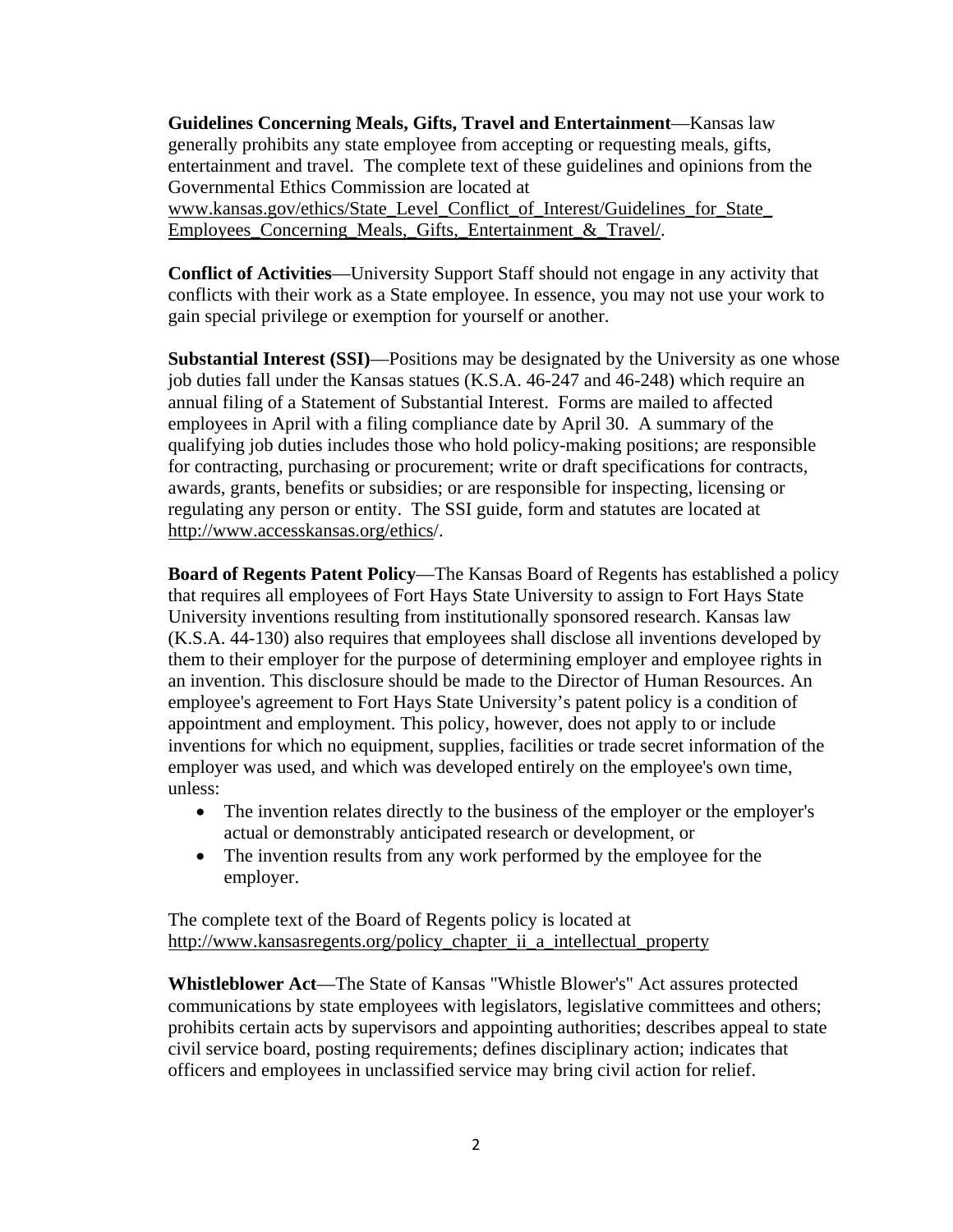The complete text of the Whistleblower's Act (KSA 75-2973) is available from the State of Kansas web site at http://kansasstatutes.lesterama.org/Chapter\_75/Article\_29/75- 2973.html

#### <span id="page-6-0"></span>**B. Handbook**

The University Support Staff Handbook on the University's computer system will be designated the official version of that handbook. Since it is not always current and up to date

- 1. All policies and changes shall include the dates of their approval by the University Support Staff Senate and by the President, as well as the date on which they become effective;
- 2. All policies and changes will have an effective date of either January 1 or July 1;
- 3. The Vice President of Administration and Finance Office will distribute hard copies of the USS handbook on request. Official updates will be sent to all holders of hard copies semi-annually, on January 1 and July 1.

## <span id="page-6-1"></span>**C. Health and Safety**

The University strives to provide safe working conditions to protect employees against particular hazards. It is the obligation of all employees to observe safety regulations, practice safety at all times, utilize safety equipment as prescribed and to report safety hazards or other unsafe conditions to their supervisors. If a safety problem is not corrected within 30 days of notice, employees are encouraged to notify the Environmental/Safety Officer at: http://www.fhsu.edu/physicalplant/

The Environmental Safety Officer is available to assist with safety and health related questions, conduct inspections, assist in accident investigation, provide counseling and information to prevent recurrence of accidents, and coordinate all campus safety and health training. A library of environmental, health and safety videotapes are available for use. Contact the Environmental Safety/Officer at: http://www.fhsu.edu/physicalplant/.

 The University has a written environment, health and safety manual that identifies the many procedures which must be followed on the Fort Hays Campus in order to ensure for the protection of human health, safety and the environment and University compliance with applicable federal and state regulations. This manual applies to all University related activities and addresses many topics, such as: hazard communication/hazardous materials usage, blood borne pathogens, laboratory safety, personnel/employee safety, personal protective equipment usage, safety and health training requirements, etc. Other health and safety manuals for specific areas and Material Safety Data Sheets (MSDS) are also available. Contact the Environmental Safety/Officer at: http://www.fhsu.edu/physicalplant/.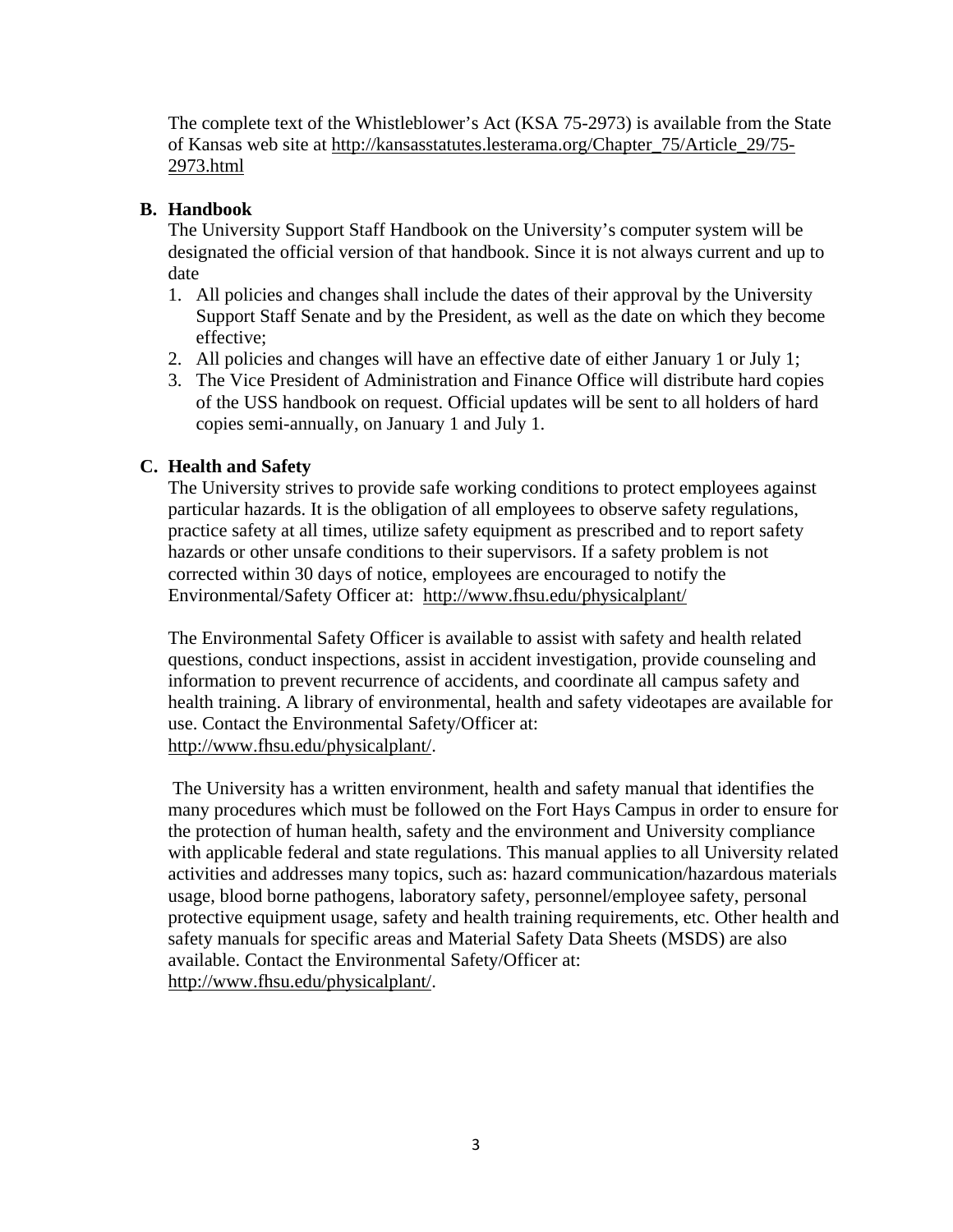**Animals in Campus Buildings**—No pets are allowed in campus buildings. The following animals are permitted: 1) laboratory animals, 2) museum exhibit animals, and 3) owner-accompanied service dogs or other animals allowed by law.

#### **Safety Work Rules**

- Employees will observe reasonable standards of cleanliness and dress. A department may require more specific standards. Departments may establish a reasonable dress code for their staff.
- Tools and equipment shall be kept clean and in safe operating condition and should not be intentionally damaged. Unless authorized, tools and equipment may not be removed from University premises.

**Accident Reporting**—All work-related accidents should be reported promptly to the immediate supervisor, especially if they involve a claim for medical expenses or time loss beyond the date of the accident. The supervisor should report the accident as soon as possible (preferably within 24 hours) by completing and submitting an accident report form (1101-A) electronically to Environmental/Safety Officer. The form is available at: http://www.fhsu.edu/physicalplant/

If medical treatment is needed as a result of an occupational injury or illness, employees must seek treatment at Work Smart at Hays Family Medicine, 2509 Canterbury Drive, Hays, KS. If immediate medical treatment is needed because of a life threatening injury, extreme pain or discomfort, the employee should go directly to the Hays Medical Center Emergency Room for treatment.

If working out of town and an injury occurs that is life threatening or that causes extreme pain or discomfort, the employee should go to the nearest emergency facility.

**Workers' Compensation**—If a work-related accident or medical condition, including occupational illness occurs, the University provides to all employees, including student employees and part-time employees, coverage under and pursuant to the Workers' Compensation Act. Coverage begins at the time of employment and provides for medical expenses and compensation for lost wages subject to a weekly maximum as the result of an occupational injury or illness. Prompt reporting by the individual to the supervisor (24 hours) and the Environmental/Safety Officer is required for all on-the-job accidents and apparent occupational illnesses as defined above. Failure to report an accident to your supervisor within 10 days of an accident will invalidate any subsequent claim for workers compensation. A frequently asked question document is located at: http://www.kdheks.gov/hcf/ssif/download/SSIF\_FAQs.pdf

**Lost Time Compensation for Work Injuries**—The Workers' Compensation act provides for compensation for medical costs, due to a work-related medical condition and compensation for loss of time if the employee is disabled for a minimum of seven days, starting the day after the accident, and if the employee is prevented from earning full wages at the work in which employed. Compensation for lost time is not payable for the first week unless the injured employee is off for three consecutive weeks or more. Paid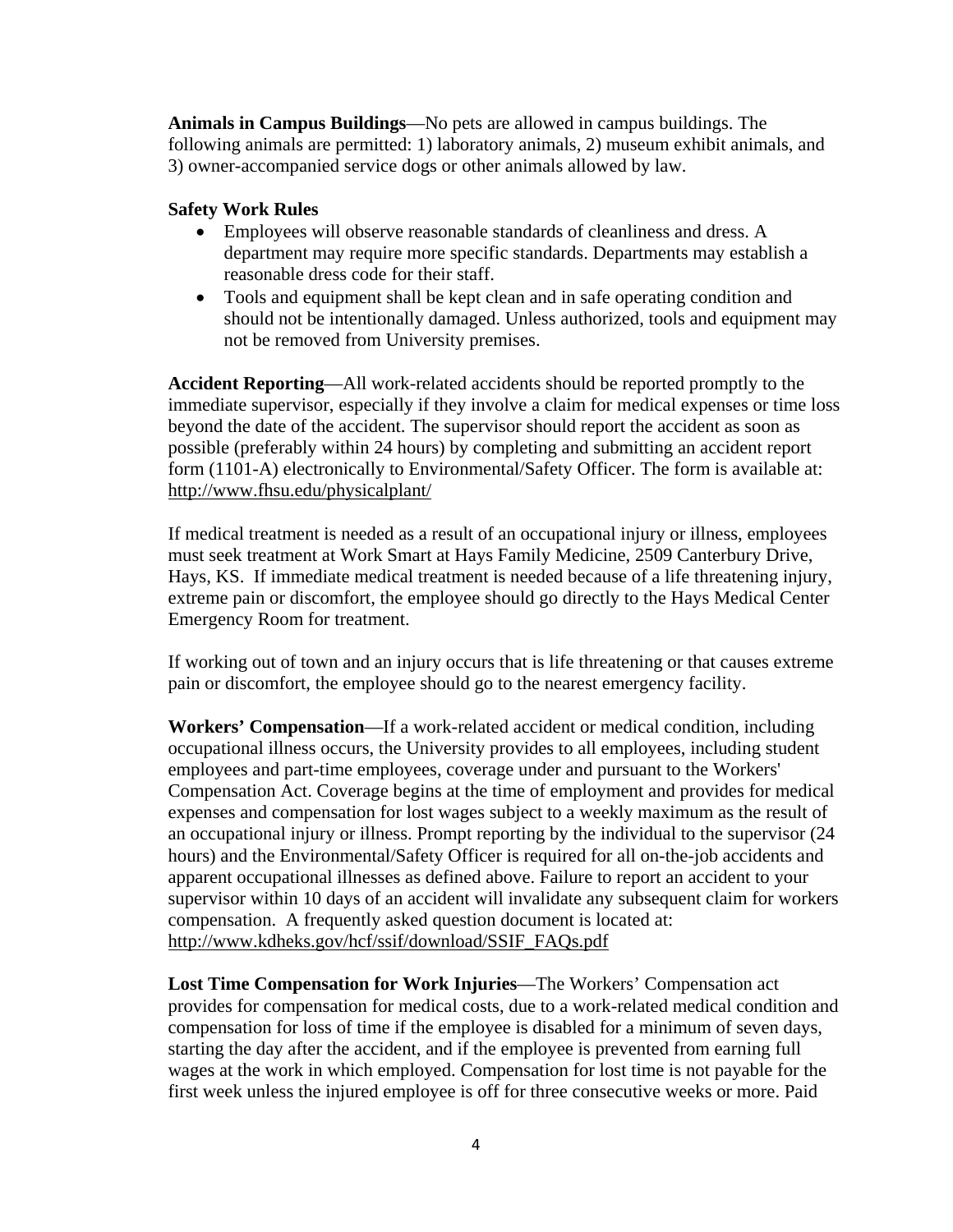leave must be used to remain in pay status during the first seven days of absence if total absence is 21 days or less. If an employee is unable to work 22 or more days following an injury, paid leave used during the first seven days will be credited back.

**Return to Work after Work Injuries**—Upon release to return to work, without restrictions, the employee will be returned to a comparable position with comparable pay. Employees who are injured on the job and who are released to return to work, with restrictions, will be accommodated if possible. The work task assignment will be made on the basis of essential work tasks that can be performed, with or without accommodation, while continuing to meet departmental and University work requirements.

**Controlled Substance Testing**—Based on requirements, some positions may require testing of controlled substances to either obtain or retain employment. These positions perform law enforcement duties or duties requiring a commercial driver's license. Contact FHSU's Department of Human Resources for further information.

**Blood Borne Pathogens**—As a means of protection for staff members, the University has undertaken efforts to comply with the Blood Borne Pathogens Standard. Employees who could be reasonably expected to come in contact with human blood or other potentially infectious body fluids in the course of their work are covered.

As appropriate, protective gear, training, standard operating procedures, specialized waste disposal and Hepatitis (HBV) vaccinations, will be provided. Exposure to human blood or other potentially infectious body fluids must be reported immediately to the Environmental/Safety Officer and the employee's supervisor. The employee should go immediately to Hays Medical Center for treatment. In addition, an 1101-A Accident Report form must be completed. The form is available from the Environmental/Safety Officer on their website at: http://www.fhsu.edu/physicalplant/.

**Evacuation of Campus Facilities**—Building evacuation necessitated by natural or manmade causes may be initiated by an alarm, by notice from police or fire officials, or by administrative directive. If evacuation is necessary, persons in an evacuated building should go to a predetermined relocation site specified by administrative staff and the following steps should be taken.

**Evacuation of Campus Facilities Procedures**—A designated department representative should:

- Count to see if everyone has been evacuated.
- Deliver any emergency messages to staff.
- Notify evacuees when return to the building is safe.
- Send staff home if re-entry will not be possible before the end of a work shift.

Evacuated non-exempt staff unable to perform work duties will continue in paid administrative leave status during work hours. Paid leave (vacation, compensatory time, etc.) is not to be used except for staff already scheduled to be absent that day.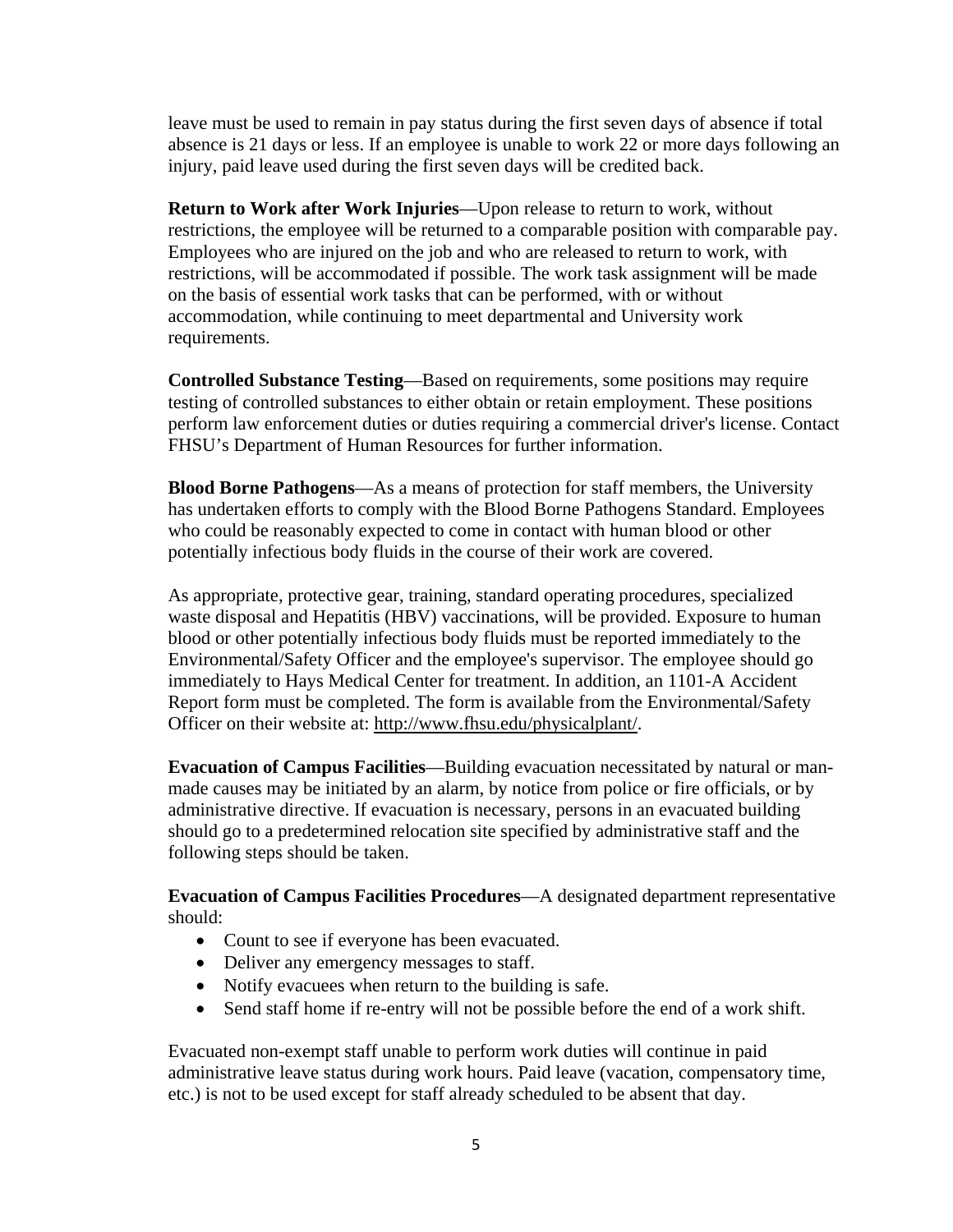It is the objective of the University to provide work areas that normally meet acceptable standards of physical comfort. From time to time a lack of heating/cooling, lack of water/electricity, or other problems may occur. In such circumstances, campus administration, with input from Facilities Operations and approval from FHSU's Department of Human Resources, will determine whether adjustments in work schedules or physical space assignment should be made. Factors considered in making such determinations will include among other things the severity of the condition, the anticipated duration of the condition, and the impact on University operations. If staff are unable to perform work duties or cannot be reassigned to other areas, paid administrative leave will be approved by FHSU's Department of Human Resources for non-exempt staff until the work area meets acceptable standards of physical comfort.

#### <span id="page-9-0"></span>**D. Possession of Firearms General Policy**

No weapons as defined by Board policy shall be allowed on University property unless authorized pursuant to this policy. Fort Hays State University will also comply with and enforce the Personal and Family Protection Act, K.S.A. 75-7c01 et. seq. and amendments thereto. Pursuant to this act, Fort Hays State University prohibits the carrying of concealed weapons into and upon any university facility.

#### <span id="page-9-1"></span>**E. Tobacco Usage Policy**

Smoking and the use of tobacco products are prohibited in all Fort Hays State University buildings and facilities. Smoking is only permitted on the FHSU campus proper, Sternberg Museum, Kansas Wetlands Educational Center, and the University Farm, Pavilion and Rodeo Grounds (collectively referred to as "FHSU's campus") in designated parking lots. A map showing the parking lots that have been designated as smoking areas can be viewed at http://www.fhsu.edu/policies/administrative and is incorporated in this policy. Smoking is prohibited in all other areas on FHSU's campus that are not clearly marked as a designated smoking area.

Complaints concerning violations of these regulations will be submitted to the University Police Department (UPD). The UPD shall have the authority to warn, issue a citation including a fine and/or remove flagrant violators of this policy or any rude or insolent person who is in violation of this policy from campus, pursuant to the provisions regarding Campus Bans and Trespassing in the Fort Hays State University Use of Campus Facilities policy. After a warning the first offense will carry a fine of \$10, the second offense \$25, and all future offenses \$50. Additionally, if such person is a student, the matter will be referred to the Division of Student Affairs for handling in accordance with the Student Code of Conduct. If such person is an employee, the matter will be referred to the employee's supervisor and, in the case of classified employees, the Director of Human Resources. Each violation of this policy by an employee will be considered a disciplinary event with consequences determined by the number of events. By this policy, the entire university community is encouraged to communicate this policy, and the location of the designated smoking areas, to all other university community members and visitors. All contractors working on campus should be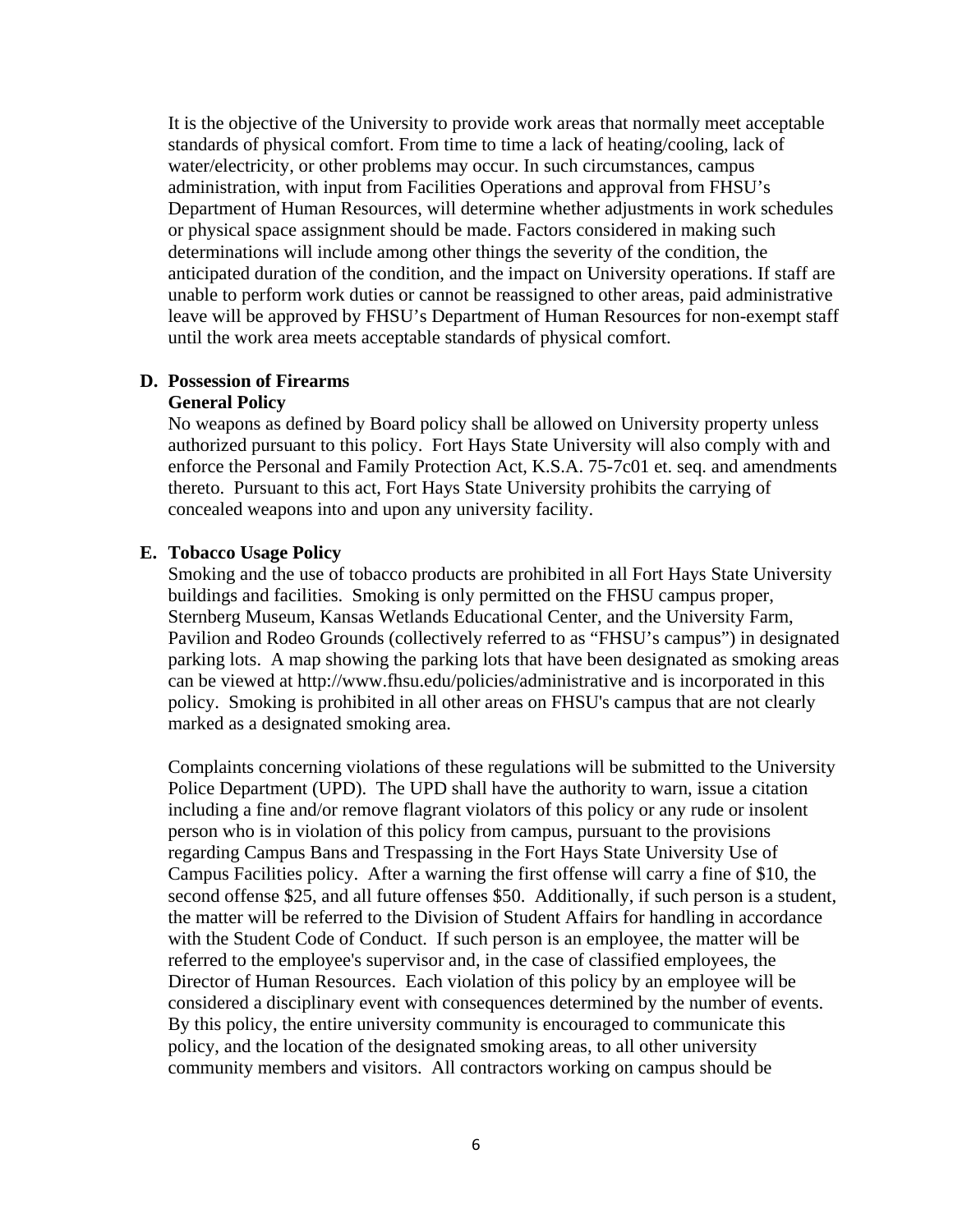informed of this policy through communication prior to work beginning and if possible in the written documentation authorizing the work.

Exceptions to this policy must be submitted in writing to the appropriate vice president and be approved by the president of the University.

In support of this policy, the Wellness Center and the Student Health Center offer free office visits for smoking cessation and free smoking cessation medication while supplies and funding last. This policy became effective January 4, 2012.

The provisions of K.S.A. 21-4009 through K.S.A. 21-4014 and amendments thereto are fully incorporated herein and will be enforced pursuant to the provisions of those statutes.

Adopted by President's Cabinet (03-05-08). Revisions adopted by President's Cabinet (07-27-10) Revisions adopted by President's Cabinet (01-04-12)

#### <span id="page-10-0"></span>**F. Tiger Card**

TIGER Card—All staff are encouraged to get an identification card (TIGER Card) from the TIGER Card Center. The card office is located in the Memorial Union, Room 208. Office hours are 8:00 a.m.-4:30 p.m., Monday thru Friday. Your first card is free; there is a fee for replacements. To be eligible for a TIGER Card, your appointment must be entered into the University payroll system. In addition to identification, your TIGER Card can be used for other purposes. If you add money to your card's pre-paid stored value account, you can use it to pay for printing and photocopying, and to purchase food at campus food service locations. Discounts may apply. It also functions as your campus Library card, and will allow you access into the Wellness Center. For additional information, contact the TIGER Card Center at www.fhsu.edu/tigercard.

#### <span id="page-10-1"></span>**G. USS Senate**

**University Support Staff Senate**—The University Support Staff Senate is an employee interest group that serves in an advisory capacity to University administration to communicate the interests of University Support Staff. Membership is open to all University Support Staff. For additional information about USS Senate go to http://www.fhsu.edu/class-senate/ .

Current classified senate officers and members will convert to University Support Staff Senate officers and members. The current Classified Code will be amended as appropriate incorporating changes required by conversion to University Support Staff.

## <span id="page-10-2"></span>**III. EEO, Nondiscrimination, Accessibility**

#### **A. Notice of Non-Discrimination, Accessibility and EEO**

Fort Hays State University is committed to ensuring a supportive environment for a diverse student body and work force. Policies have been developed to foster a climate conducive to meeting our University mission while maintaining the principles of equal opportunity and affirmative action. The University has developed specific policies on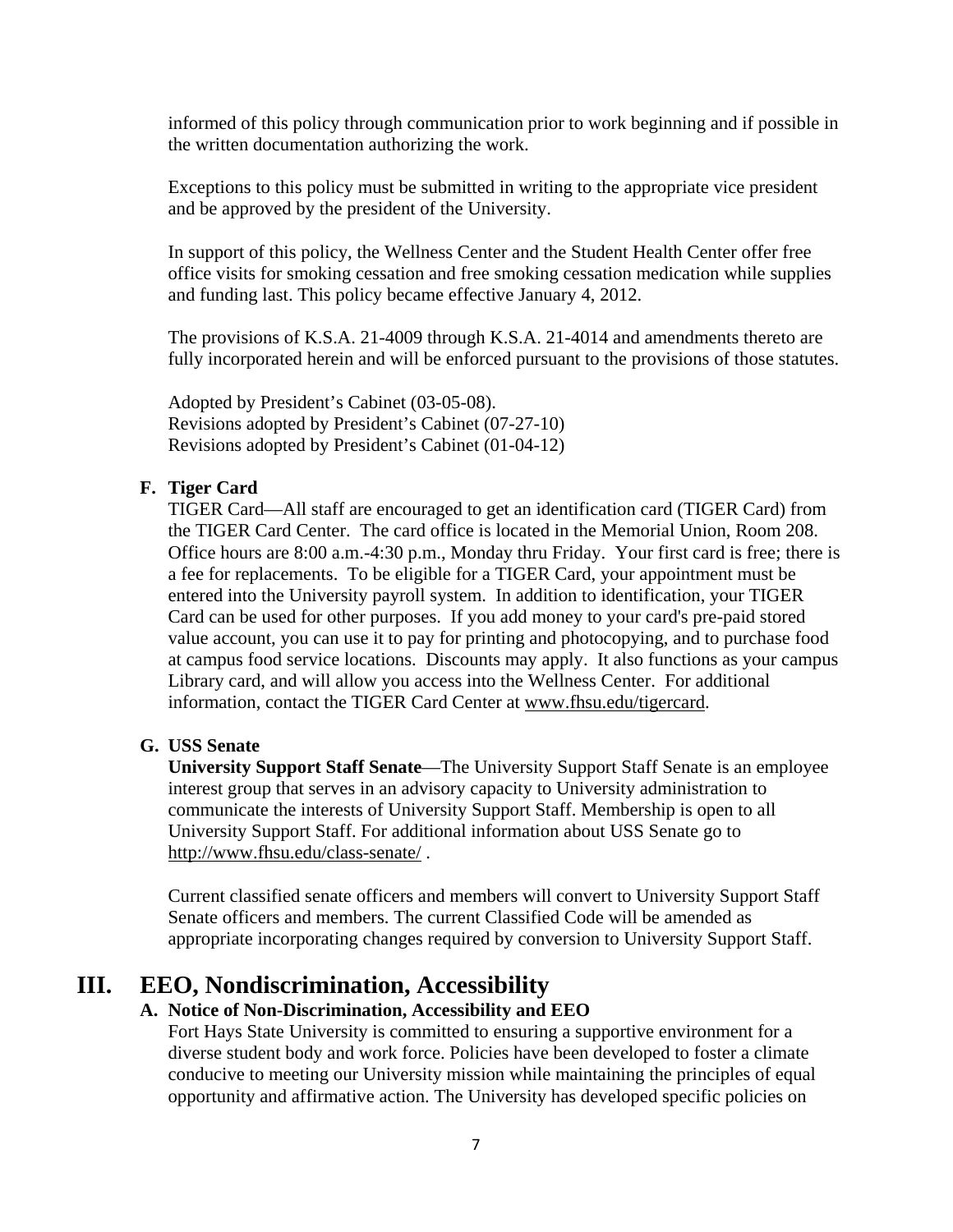equal opportunity and affirmative action that constitute the Affirmative Action Plan, available in the Department of Human Resources. The Equal Opportunity and Affirmative Action policies are as follows:

A University should help all individuals realize their potential. To this end, Fort Hays State University commits itself to providing policies and programs that allow equal opportunity for employment, conditions of employment, services and participation in the activities of the University regardless of race, religion, color, sex, disability, national origin, ancestry, sexual orientation, marital or parental status, gender identity, gender expression, genetic information, and, to the extent specified by law, age or veteran status. The University also commits itself to eliminating discrimination on any of these bases in all University activities.

If employees are disabled and need reasonable accommodation in order to perform the essential functions of their positions, they may contact the University's ADA Coordinator, located in the Kelly Center, Picken Hall 111. Employees may also contact the Department of Human Resources if they believe they have been discriminated against in violation of University policy or state or federal law.

Any evidence of discriminatory practices shall be evaluated and acted upon promptly through the EEO/AA investigation and resolution process. Acts of retaliation for participation in grievance procedures are prohibited.

The University is committed to taking positive action to increase the numbers and involvement in the University of affected class members: veterans as covered by law; persons with disabilities; and, in areas where they are under-utilized, women and minorities.

Regarding both employment and educational programs, the University shall actively recruit and encourage application from these groups. The University will endeavor to provide a supportive environment for the members of these groups.

#### <span id="page-11-0"></span>**B. Harassment Policy**

Fort Hays State University is committed to an environment in which students, faculty and staff are free of all forms of harassment, exploitation and intimidation.

It is the university's policy to prohibit harassment of individuals on the basis of their status as a member of a protected class, which includes race, color, religion, gender, age, national origin, marital status, sexual orientation, veteran status and physical or mental disability. The protections afforded by this policy apply equally to all university employees and students.

Harassment includes, but is not limited to, verbal, physical or written behavior directed toward or relating to an individual or group on the basis of their protected class status which has the purpose or effect of: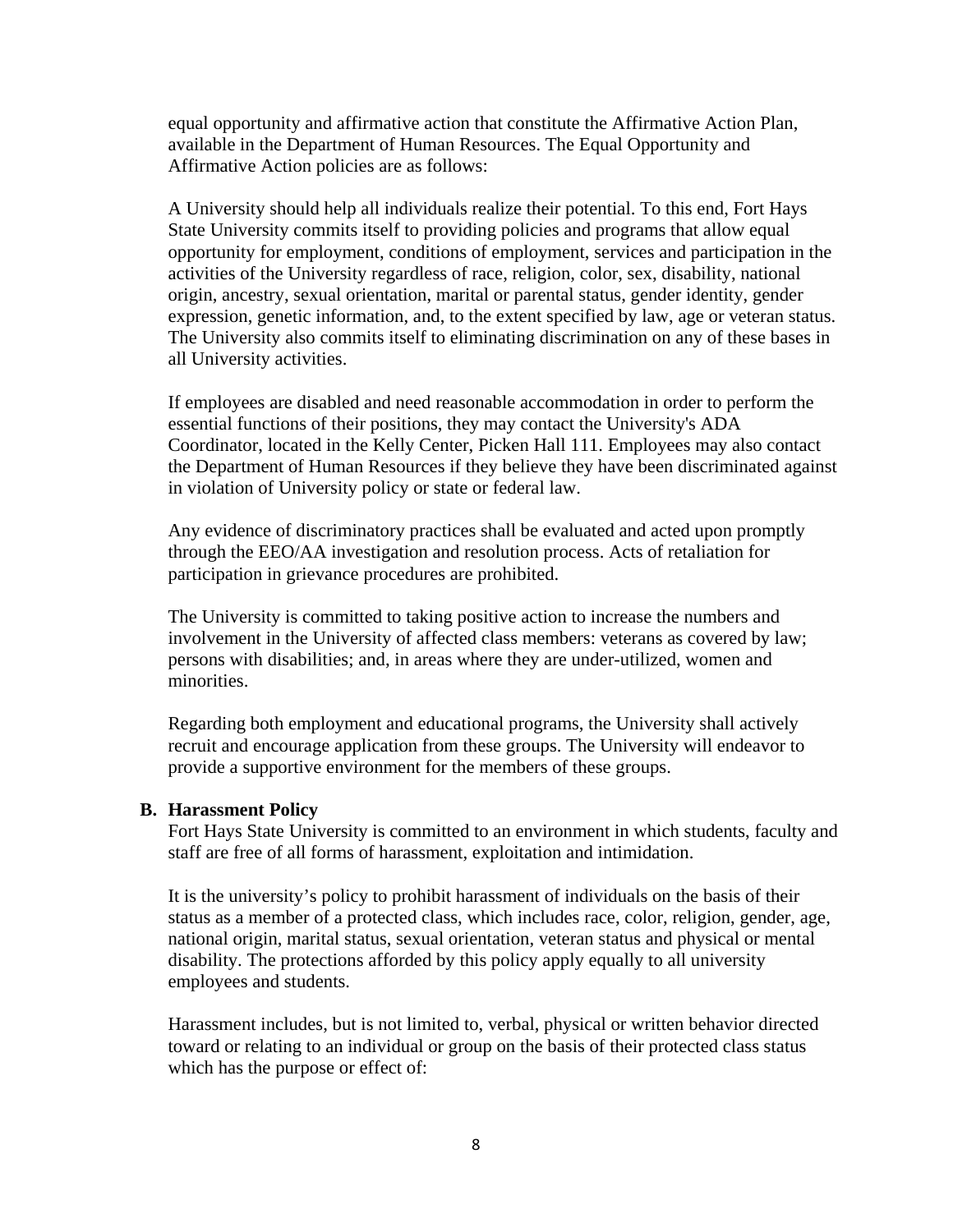- 1. creating an intimidating, hostile or offensive work or educational environment;
- 2. interfering with an individual's work, academic performance, living environment, personal security or participation in university-sponsored activities;
- 3. threatening an individual's employment or academic opportunities.

This definition also applies to harassment of persons because of their association with or support of members of a protected class, as well as retaliation for reporting a violation of this policy or applicable laws and regulations.

#### **Sexual Harassment**

In particular, sexual harassment violates not only the dignity of the individual but also the integrity of the university as an enlightened environment in which to work and learn. Behavior that constitutes sexual harassment includes:

- 1. unwelcome sexual advances, requests for sexual favors, and other verbal or physical conduct of a sexual nature (e.g. uninvited touching) that are made either implicitly or explicitly a term or condition of an individual's employment or education, or are used as the basis for employment or academic decisions affecting the individual (e.g. grades, evaluations, promotions, letters of recommendation);
- 2. unwelcome sexual advances, requests for sexual favors, and other verbal or physical conduct of a sexual nature that has the purpose or effect of unreasonably interfering with an individual's academic or work performance or creating an intimidating, hostile or offensive work or learning environment (e.g. sexual innuendo in the classroom).

While some examples of harassment, such as physical and verbal assaults, are easily identified, more generalized conduct such as use of epithets and inappropriate humor often goes unnoticed. All of these instances are equally demeaning and violate the spirit of this policy.

Anyone who believes they have been the target of harassment should report the incident(s) to the EEO Officer, as outlined in the Fort Hays State University Discrimination and Harassment Complaint Procedure.

Any reprisal taken against an individual for reporting, objecting to or serving as a witness about harassment of a member of a protected class is retaliation and will be considered a separate and distinct act of harassment.

#### <span id="page-12-0"></span>**C. Title IX**

Title IX of the Education Amendments of 1972, 20 U.S.C. Sec. 1681, et. Seq., prohibits discrimination on the basis of sex in any federally funded education program or activity. Any of the following actions, when taken on the basis of gender, may constitute a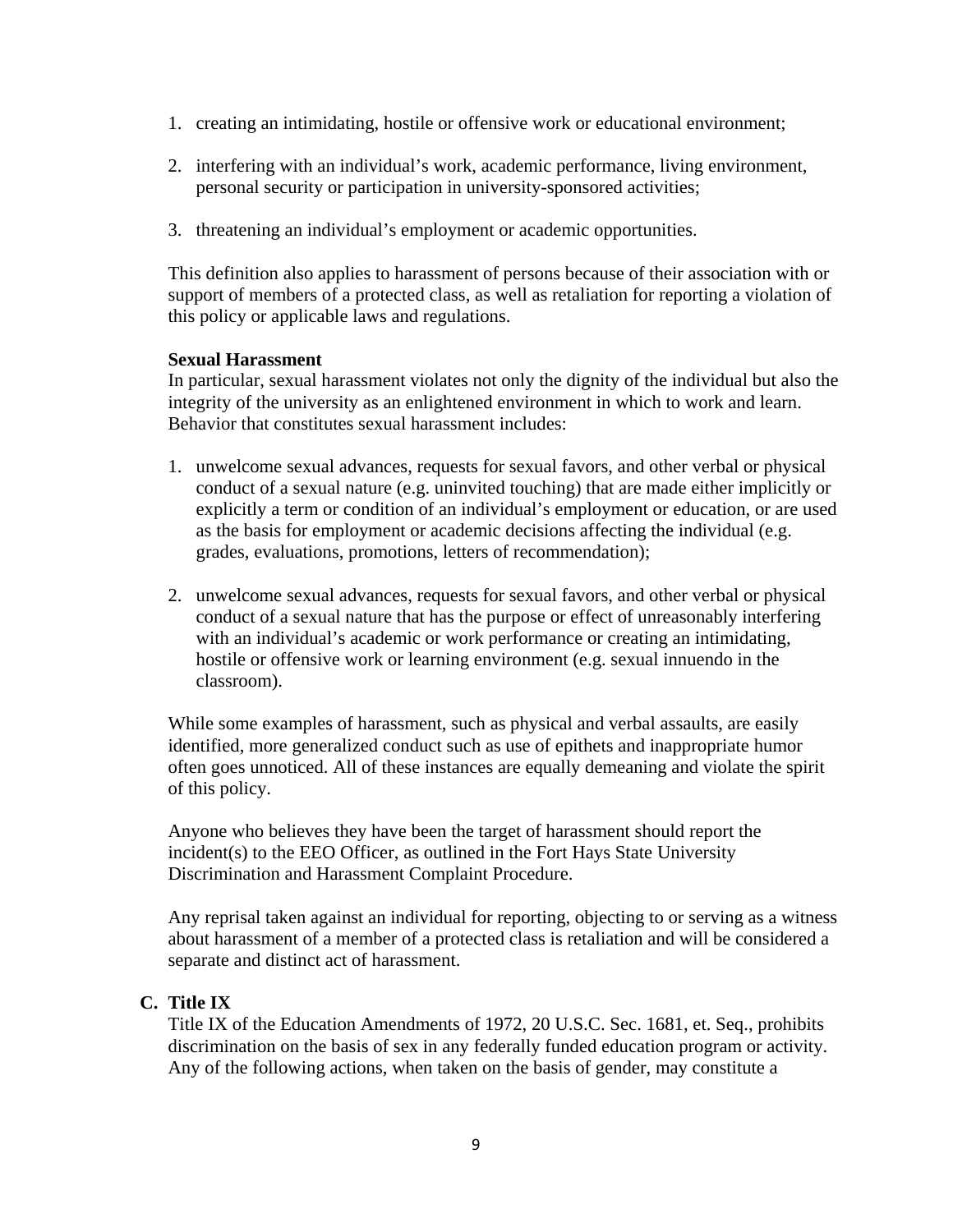violation of Title IX and this policy, and could give rise to a complaint and investigation pursuant to this policy:

- 1. Sexual violence, which is a physical sexual act perpetrated against a person's will or where a person is incapable of giving consent, and may include rape, sexual assault and sexual battery;
- 2. Sexual harassment, as defined elsewhere in this policy;
- 3. Threatening or causing physical harm, extreme verbal abuse, or other conduct which threatens or endangers the health or safety of any person;
- 4. Discrimination, defined as actions that deprive members of the university community of educational or employment access, benefits or opportunities;
- 5. Intimidation, defined as implied threats or acts that cause an unreasonable fear of harm in another;
- 6. Hazing, defined as acts likely to cause physical or psychological harm or social ostracism to any person within the university community, when related to the admission, initiation, pledging, joining, or any other group-affiliation activity;
- 7. Bullying, defined as repeated and/or severe aggressive behavior likely to intimidate or intentionally hurt, control or diminish another person, physically or mentally;
- 8. Violence between those in an intimate relationship or partnership;
- 9. Stalking, defined as a repetitive and/or menacing pursuit, following, harassment and/or interference with the peace and/or safety of a member of the university community; and,
- 10. Retaliation.

Complaints of actions in violation of this policy should be directed to one of the University's Title IX Officers. The Chief Title IX Coordinator and person to whom complaints of Title IX violations by students and against students or employees should be submitted is:

Keegan Nichols, Assistant Vice President for Student Affairs Fort Hays State University 600 Park Street Sheridan Hall, Room 208 Hays, KS 67601 knnichols@fhsu.edu 785-628-5824 (phone) 785-628-4113 (fax)

The Deputy Title IX Coordinator responsible for investigating complaints of Title IX violations by employees or third parties and against students or employees is:

Lisa Karlin, Assistant to the President and Equal Employment Opportunity Officer Fort Hays State University 600 Park Street Sheridan Hall, 314 785-628-4033 lkarlin@fhsu.edu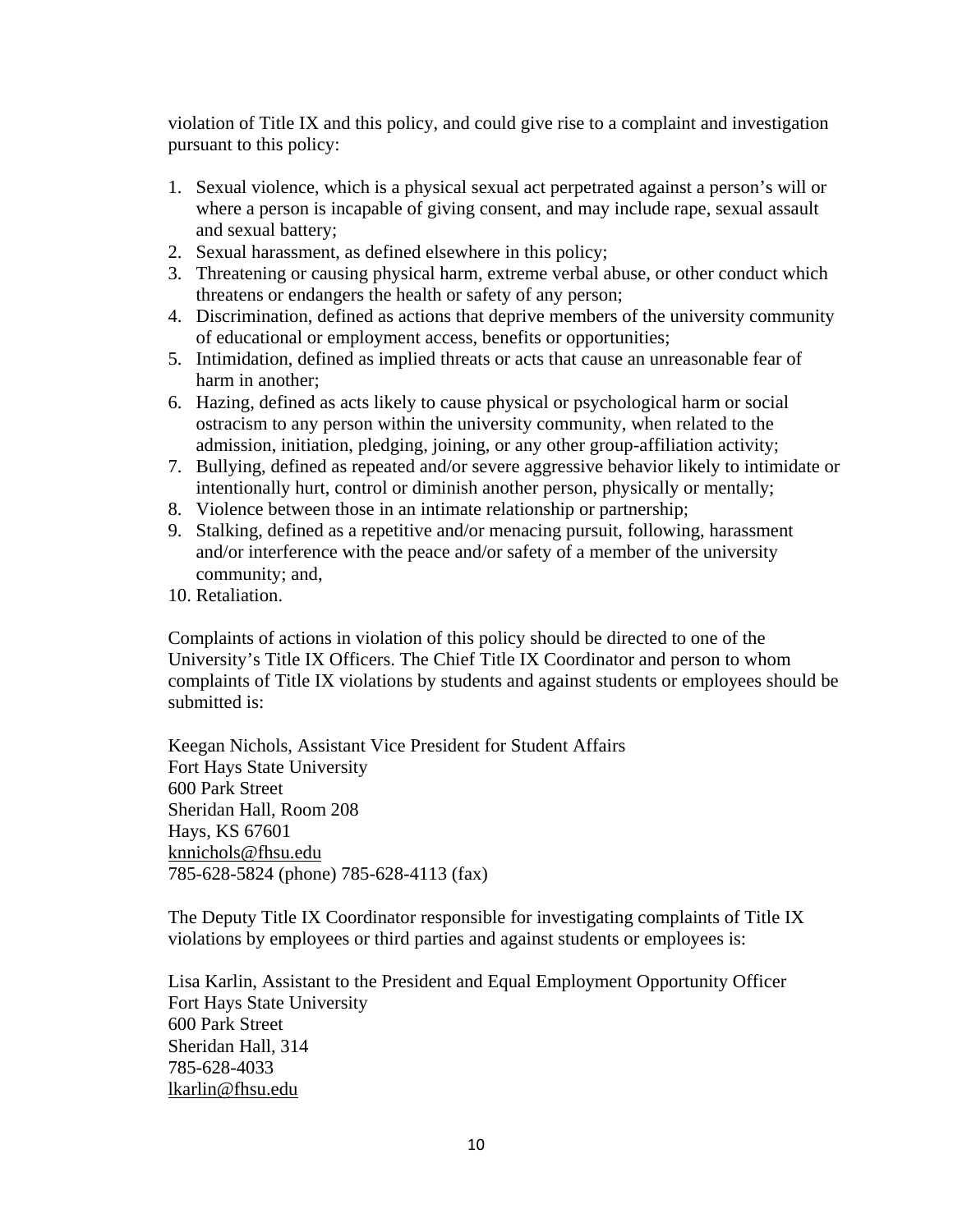The Deputy Title IX Coordinator responsible for investigating complaints of Title IX violations arising out of participation in intercollegiate athletics at the University is:

Carolyn Bird, Senior Women's Administration and Assistant Athletic Director for Compliance Fort Hays State University 134 Cunningham Hall 785-628-4372

Complaints to the Chief Title IX Coordinator and the Deputy for athletics-related complaints will be investigated and adjudicated pursuant to the Student Code of Conduct. Complaints to the Deputy for employee-related complaints will be investigated and adjudicated pursuant to the Fort Hays State University Discrimination and Harassment Complaint Procedure.

Approved by President's Cabinet (09-07-11).

## <span id="page-14-0"></span>**IV. Classification, Job duties, Position Description**

## **V. Compensation and Benefits**

#### **A. Pay Increases and Bonuses**

Funds for all increases and bonuses for University Support Staff are allocated by the University. Increases may be in the form of a salary increase and/or bonus. The University allocates a salary increase pool, when funds are available, to campus departments based on a percentage of the salaries allotted to filled positions.

Increases are based on maintenance of a performance rating of "meets expectations" or higher. From the available salary pool, 2/3 of the amount is granted as a salary increase to staff with a current performance rating of "meets expectations" or above. The remaining 1/3 of the available pool is granted by departments based on merit principles, for employees who exceed expectations. Examples of those merit principles include: performance, market value of the job, retention considerations, taking on higher level job responsibilities, etc.

Pay increases and bonuses are generally granted on an annual basis.

#### <span id="page-14-1"></span>**B. Overtime Compensation**

Eligible non-exempt employees are compensated for overtime which is defined as all hours worked in excess of 40 hours in a work week. The FHSU work week begins at 12:01 a.m. Sunday through 11:59 pm Saturday. It is the policy of the University that work be organized and scheduled in such a manner that overtime work will not be required.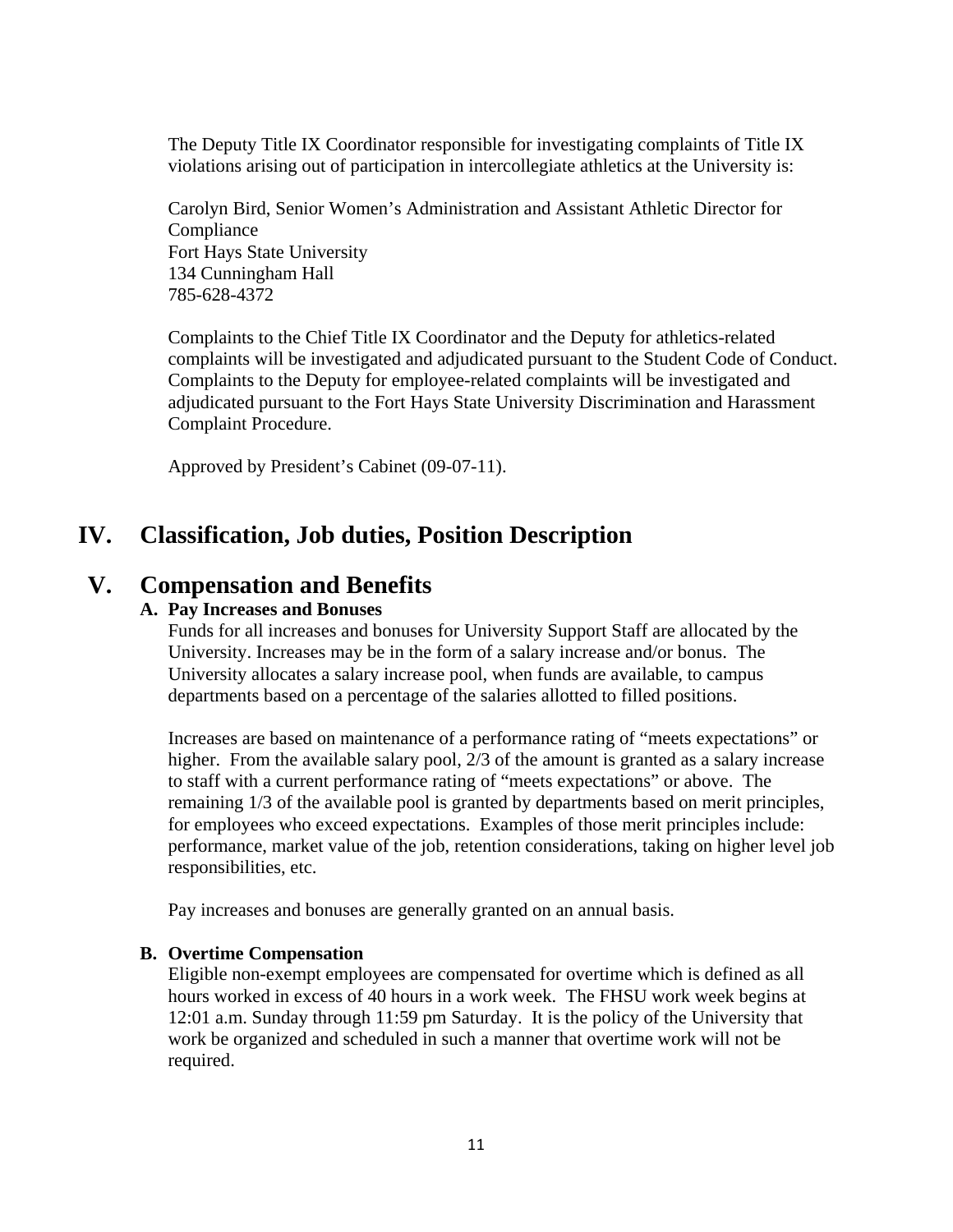However, in cases of emergency or on special occasions, an employee may be required to work beyond the normal forty-hour work week. If this occurs, the employee will be compensated at one and one-half times the regular rate of pay. When compensating for overtime with compensatory time, it will be given at a time and a half rate. Working overtime must receive prior approval of the supervisor and Vice President for Administration and Finance. Compensatory leave shall be used within six months of the month that it is earned.

#### <span id="page-15-0"></span>**C. Shift Differential**

The University's normal workweek to provide services is 8:00 a.m. to 4:30 p.m., Monday through Friday. Employees who are eligible to be paid overtime and whose shift commences before 6:00 a.m. or ends after 6:00 p.m. on a regular basis are eligible to be paid shift differential.

#### <span id="page-15-1"></span>**D. Benefits**

To be eligible to participate in most of the University benefit programs, an employee must hold a regular position and an appointment of at least one-half time. For more detailed information regarding benefits, contact FHSU's Department of Human Resources Office, or refer to the information provided in the new employee packet or visit the Benefits information on the HR/EO website at: http://www.fhsu.edu/personnel/benefits/.

#### <span id="page-15-2"></span>**1. Group Health Insurance**

**Health Insurance**—Participation in the health insurance program is voluntary. Employees who participate in the health insurance program will have medical, prescription drug, and dental coverage. Separate vision coverage is also available.

**Health Insurance Eligibility**—An employee is eligible to participate in the health insurance plan the first day of the month following a 30-day waiting period provided enrollment in the plan is completed no later than 31 days after initial date of hire or benefits eligibility. It is the employee's responsibility to enroll in health insurance coverage in a timely manner by completing the required forms. Untimely completion of the health insurance forms could result in denial of coverage, limited coverage, reduced plan options available and/or pay check adjustments.

**Dependent Coverage for Health Insurance**—Employees who are eligible to participate in the health insurance program can also elect dependent coverage for their spouse and/or any unmarried dependent child until that child's 26th birthday. There are special provisions for continuation of coverage beyond age 26 for unmarried children who are physically or mentally incapable of self-support.

If dependent coverage is elected, dependents will have medical and prescription drug coverage; dependent dental and dependent vision are optional coverage choices.

HealthyKIDS Program—this program helps eligible State employees with their premiums for children's health insurance coverage. The State will pay 90 percent of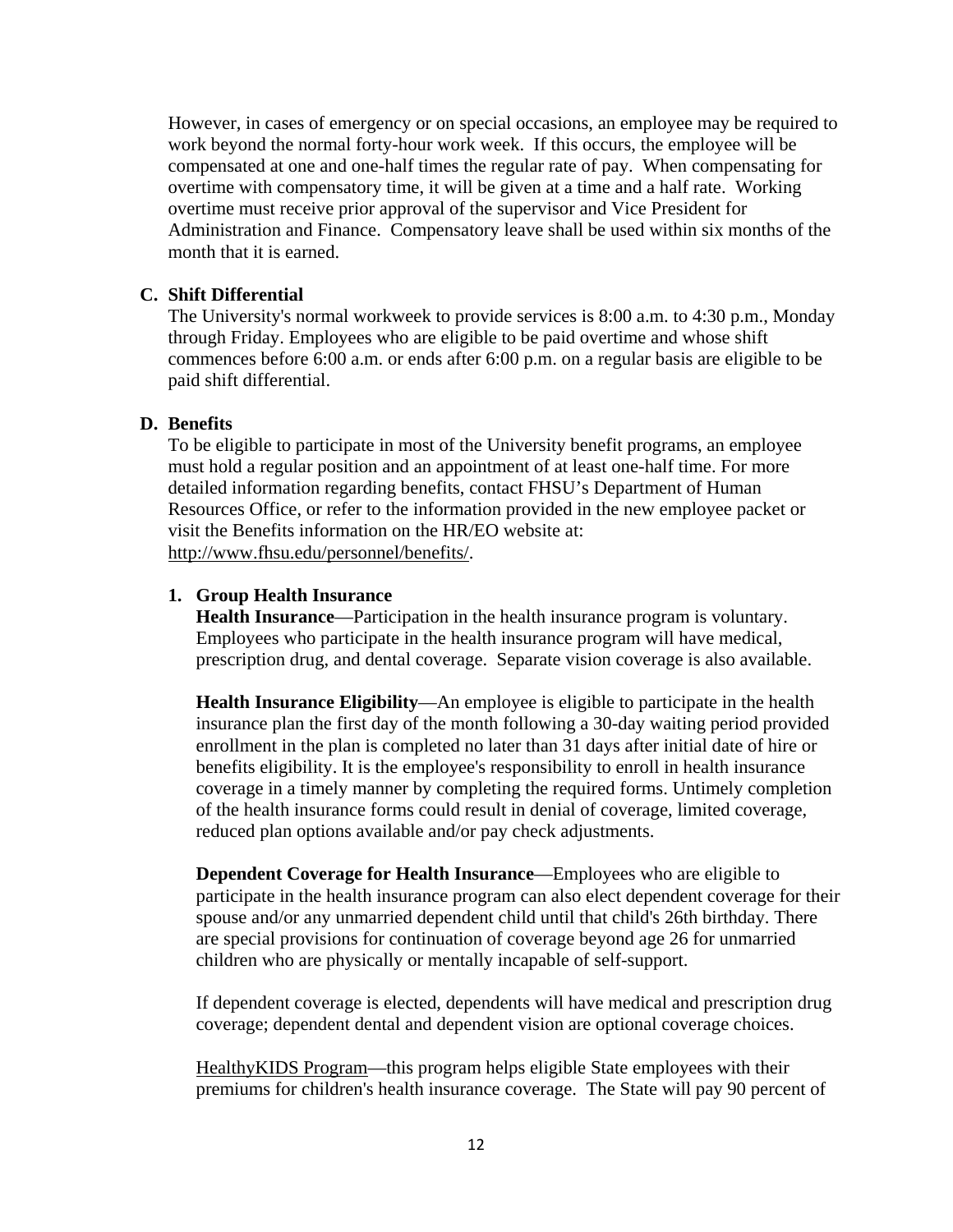the cost of dependent children's health premiums for qualified families; employees are responsible for the remaining 10 percent. Eligibility for HealthyKIDS is based on family income. Contact the Human Resources Office for additional information.

**Open Enrollment for Health Insurance—Each year during the fall open enrollment** period, employees may elect to change health insurance plans and make other coverage changes (i.e., add or drop dependent coverage, add or drop dependent dental or vision). Changes made during the open enrollment period will become effective with the new plan year.

**Health Insurance Cost**—All employees participating in the health insurance program pay a semi-monthly premium based upon the employees' annual rate of pay.

Employees who work less than 90% time, but at least 50% percent time, or who elect to have dependent coverage will pay additional premiums based upon the plan chosen, the employee's annual pay, who is covered and whether dependent dental or vision coverage is elected.

**Effects of Leave Without Pay on Health Insurance**—Employees on approved leave of absence will receive information directly from the State Employee Health Plan in Topeka regarding payment options for continuation of health insurance coverage for the employee and any covered dependent.

An employee who is on leave without pay and who qualifies under FMLA is entitled to receive up to 12 weeks of employer contributions toward health insurance coverage with the employer paying the same premium that had been paid while the employee was in pay status.

**Loss of Health Insurance Benefits**—Individuals lose eligibility for health insurance coverage under the State plan when certain events occur. Coverage terminates at the end of the month in which an employee terminates employment or an appointment drops to less than 50% time.

#### <span id="page-16-0"></span>**2. Cobra**

A federal law that allows individuals who lose coverage from the State plan to continue coverage by paying the required premiums themselves.

Employees, spouses and dependents eligible to continue health insurance coverage are called qualified beneficiaries; the provisions under which they can continue coverage are called qualifying events; and the number of months they can continue coverage is specified. Information about COBRA can be found in the Active State Employee Benefits Guide located at http://www.kdheks.gov/hcf/sehp/COBRA.htm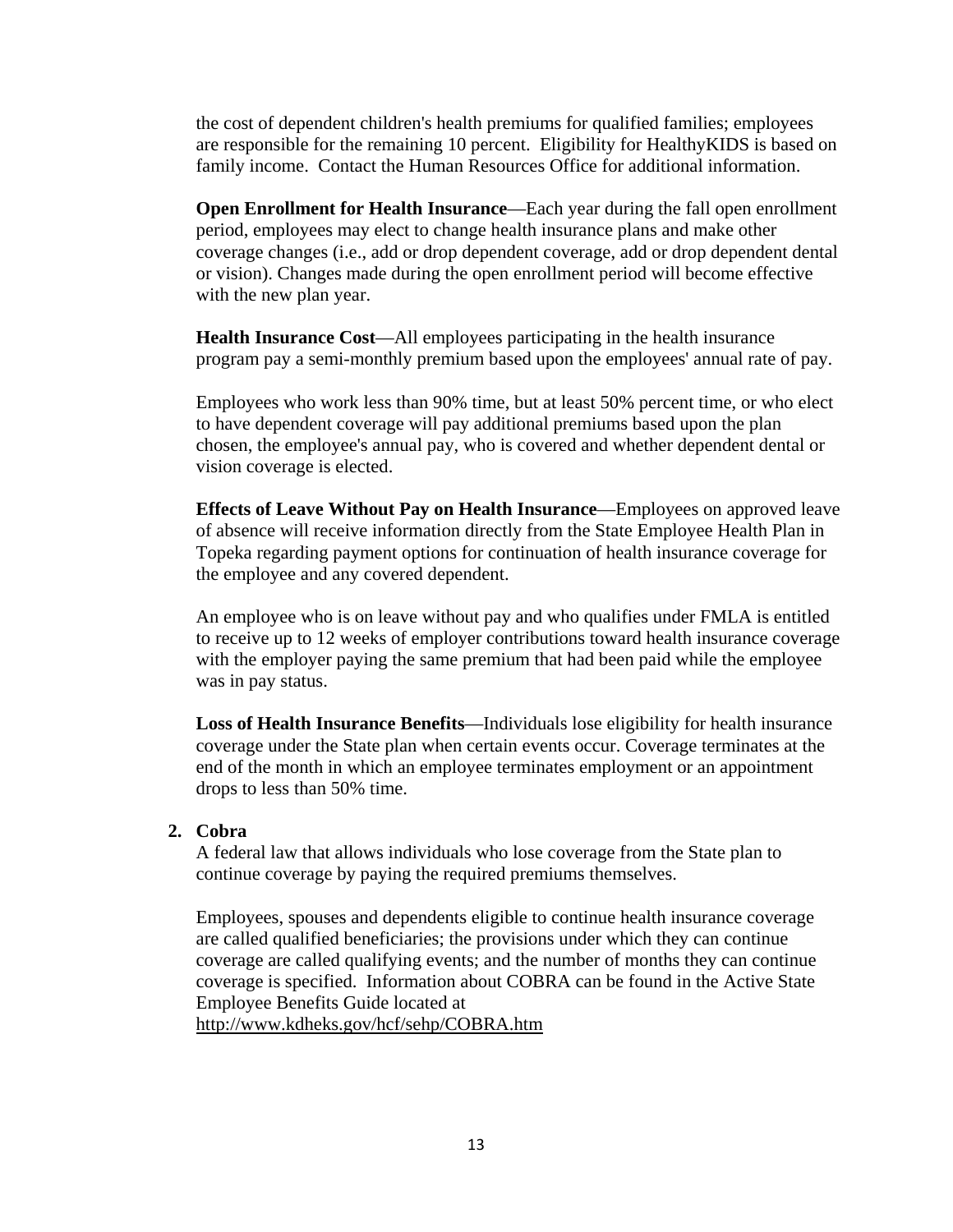#### <span id="page-17-0"></span>**3. Flex Spending**

**Flexible Spending Accounts (FSA) KanElect**—is a benefit program that allows employees the option of paying for certain expenses with pre-tax dollars. These expenses include premiums for the State group health insurance program, dependent care expenses and unreimbursed health care expenses.

Active employees who are eligible to participate in the State's health insurance program are eligible for KanElect. Employees who are eligible but do not enroll in the State's health plan can still participate in the dependent care and health care spending accounts.

There are three parts to the KanElect program:

- Pre-tax Premium Option allows payment of the employee's state health insurance premium with tax-exempt money;
- Dependent Care Spending Account allows use of tax-exempt money to pay for qualified dependent care expenses; and
- Health Care Spending Account allows tax-exempt money to be set aside to pay for expenses not covered by insurance.

**Flexible Spending Accounts Enrollment**—Initial enrollment in either Flexible Spending Account (Dependent Care or Health Care) must occur no later than 31 days from date of hire or benefits eligibility and is effective from the first day of eligibility for health benefits until the end of that calendar year. Continued participation in the Flexible Spending Account(s) for the following year is not automatic. Employees who wish to participate in the flexible spending account(s) must re-enroll each year during the fall Open Enrollment period.

#### <span id="page-17-1"></span>**4. Health Savings Account**

**Health Savings Accounts (HSA)—**employees who elect a qualified high deductible health plan for health insurance coverage will also participate in a Health Savings Account which also receives employer contributions.

#### <span id="page-17-2"></span>**5. Life and Disability Insurance**

All benefits eligible employees are automatically covered by group term life insurance and long-term disability insurance through Kansas Public Employees Retirement System. This coverage is paid for by the University and is effective the first day of employment. For employees who terminate employment or go on nonmedical leave without pay, life insurance coverage ends the last day in pay status although there is a 31-day grace period in which to convert to an individual plan.

**Life Insurance**—Life insurance coverage provides a death benefit, payable to a beneficiary or beneficiaries designated by the employee, equal to 150% of the employee's annual pay.

**Disability Insurance**—Long-term disability insurance provides a monthly benefit equal 60% of the employee's annual pay reduced for any benefits received from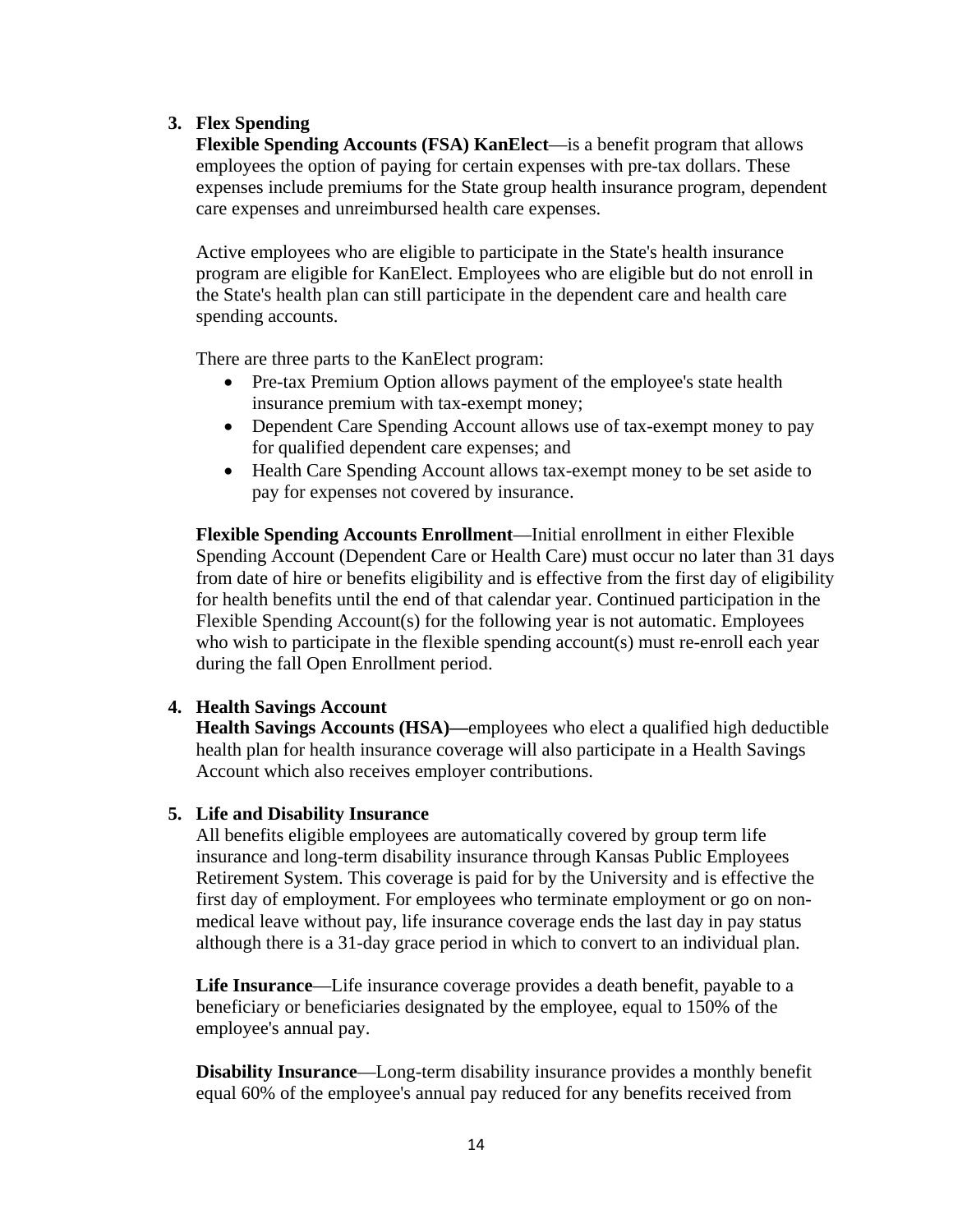primary Social Security, one-half of workers' compensation or any other employerprovided disability benefit, but in no case will the long-term disability benefit be less than \$100.00 per month. For additional information, visit the KPERS website at: http://www.kpers.org/active/benefits/disabilitykpersactive.html

To qualify for disability benefits, the employee must be totally disabled for a minimum of 180 consecutive days and must make application to KPERS. If benefits are approved, they will begin after the 180-day elimination period is met or the first day when the employee ceases to draw compensation from the employer, whichever occurs later. Employees under KPERS who qualify for the disability benefits will receive continued group life insurance coverage and participating service credit for the period of approved disability. If the employee approved for long-term disability wants to continue Optional Group Life Insurance coverage, he/she can continue by paying the group rate until age 65.

Once disability is approved, the employee is entitled to remain on the State's health insurance plan, for the duration of the disability by paying both the employer and employee premium.

For employees who terminate employment or go on non-medical Leave Without Pay (LWOP), coverage for long-term disability ends on the employee's last day on the payroll.

**Optional Group Life Insurance Program**—One employee-paid optional group life insurance plan is available to University employees.

**Minnesota Life Insurance**—The State offers all benefits-eligible employees group term life insurance, underwritten by Minnesota Life Insurance Company, through which an employee may purchase \$5,000 to \$250,000 worth of coverage, in \$5,000 increments, at group rates with premiums based upon the employee's age. The premiums are paid monthly through payroll deduction. Newly eligible employees have to enroll within 21 days of employment; other eligible employees may enroll or increase coverage amounts up to \$25,000 without proof of good health within 30 days of marriage, change in marital status or the birth or adoption of a child. Without a qualifying event, an employee can enroll or increase coverage amounts with proof of good health. Additionally, if diagnosed as terminally ill with 12 months or less to live, the employee may be eligible to receive up to 100% of the life insurance in lieu of the death benefit being paid to designated beneficiaries.

#### <span id="page-18-0"></span>**6. Retirement Programs**

**Social Security**—All staff, except those who are exempt based on their visa status, are covered by the Federal Social Security Program which provides retirement, disability and death benefits. The Social Security deduction is comprised of 2 pay check deductions, OASDI and Medicare. The participation of individuals who are eligible is mandatory and a payroll deduction is made for the employee's contribution.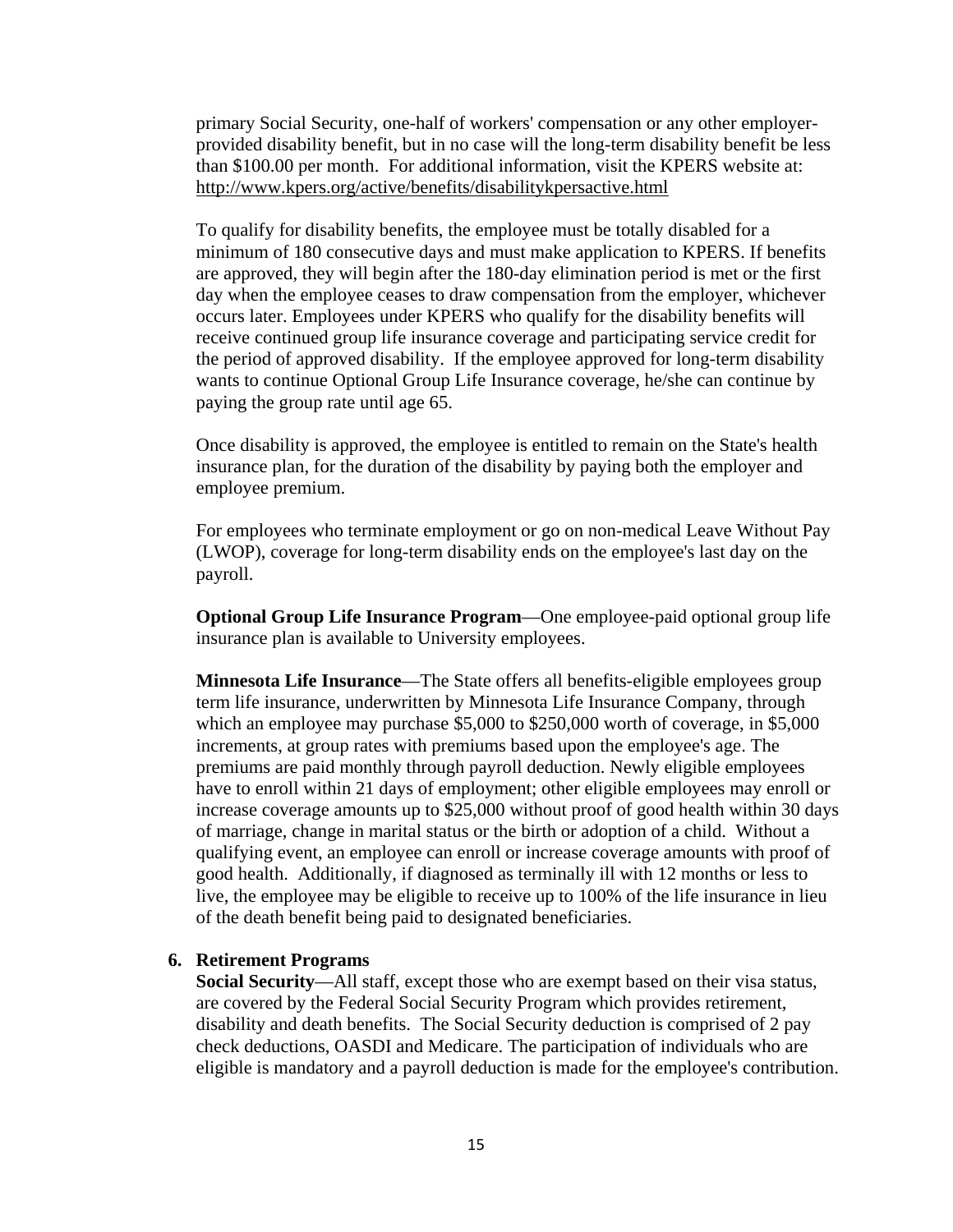The University provides a matching amount, under federal provisions, based upon wages earned.

<span id="page-19-0"></span>**University Support Staff Retirement System**—All eligible University Support Staff are required, as a condition of employment or continued employment, to participate in a State retirement system which will provide a retirement benefit. The amount of the retirement benefit is based on several factors that include the employee's final average salary, a percentage factor and total years of service with KPERS at retirement.

All University Support Staff are eligible to participate in a State retirement system if employed in a regular position that requires at least 1,000 hours of work per year. Staff who meet the definition of campus police participate in the Kansas Police and Firefighter's Retirement System (KP&F). Normally, University Support Staff participate in the Kansas Public Employees Retirement System (KPERS).

<span id="page-19-1"></span>**KPERS**—Membership is effective the first day of employment and is mandatory for those who meet the definition of eligible employee. Membership is vested after five years of credited service. Employee contributions are determined based on Tier 1 or Tier 2 membership and contributions earn interest annually. Tier 2 members are those who first started working in a covered position on July 1, 2009, or after. The University's contributions vary based upon legislatively specified amounts.

**KP&F**—Membership is effective the first day of employment and is mandatory for those who meet the definition of eligible employee. Members contribute seven percent of gross earnings and contributions earn interest annually. The contribution rate will drop to two percent after you have 32 years of service credit. The University's contributions vary based upon legislatively specified amounts.

#### <span id="page-19-2"></span>**Supplemental Retirement Plans**

All University employees, in benefits-eligible positions, are eligible to participate in either the deferred compensation program or the voluntary tax sheltered annuity (VTSA) program. The purpose of these supplemental retirement plans is to accumulate additional retirement savings by making payroll deducted contributions into a retirement fund before taxes are computed, thereby reducing taxable income. Taxes on the contributions, plus the interest or gain earned, are not paid until funds are withdrawn from the account.

<span id="page-19-3"></span>**Voluntary 403(b) Retirement Plan (pre-tax and after-tax options**)—The Voluntary Retirement Plan offers benefits-eligible employees the opportunity to invest through payroll deduction with a retirement provider approved by the Kansas Board of Regents (KBOR). Annual limits are established by the IRS and include a base limit, an additional amount for employees who are age 50 or above and, an amount available to employees with at least 15 years of service at FHSU who qualify for a higher annual limit.

Contributions may be pre-tax, after tax, or a combination of pre-tax and after tax to the maximum allowed by the IRS. Benefits-eligible employees may begin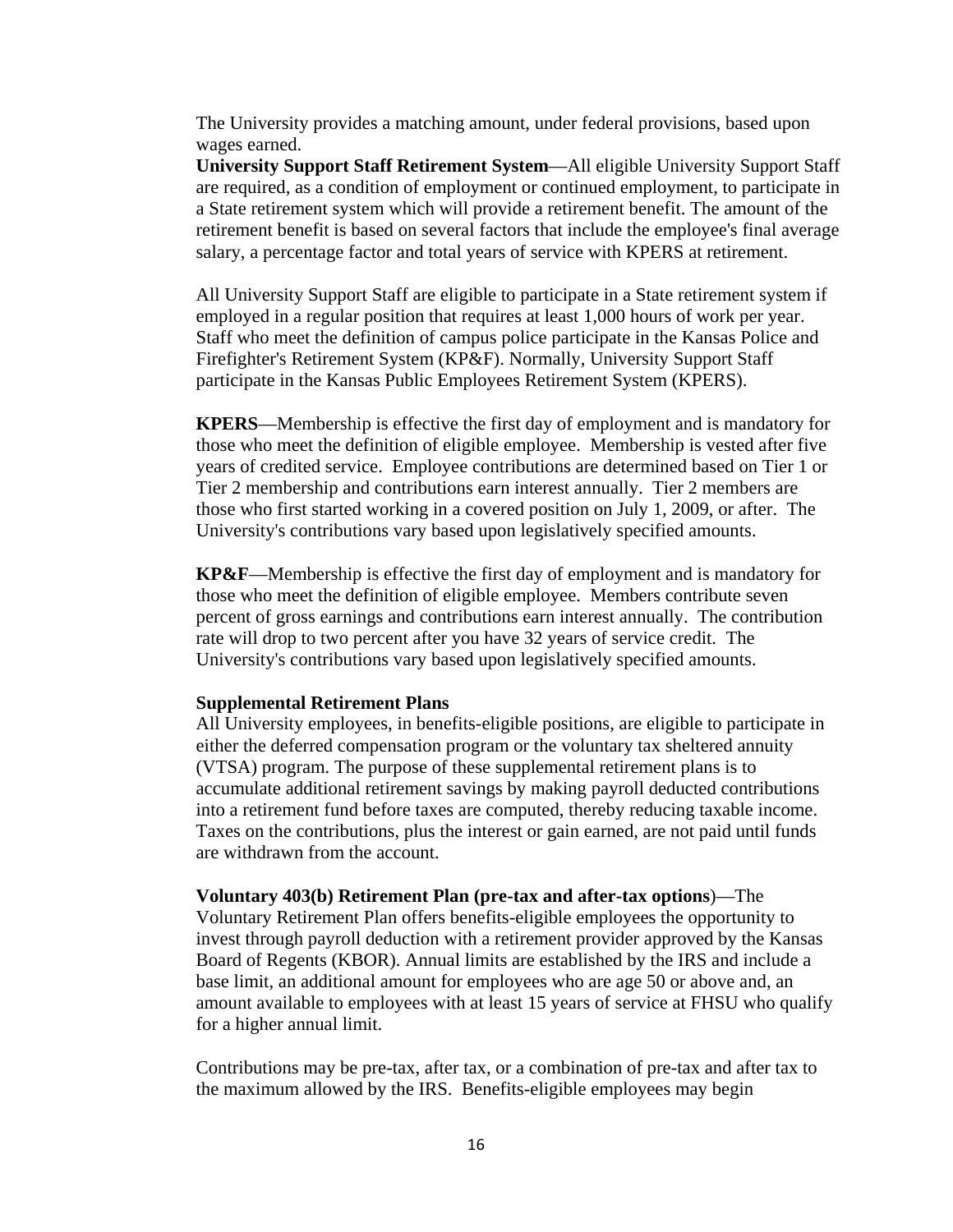contributing to a KBOR voluntary 403(b) plan on the first day of employment. The employee contributes through payroll deduction up to the applicable maximum according to IRS regulations. Investment agreement forms for both Voluntary Pre-Tax Retirement Plan and Voluntary Roth After-Tax Sheltered Annuity can be obtained from the Human Resources Office.

#### <span id="page-20-0"></span>**Deferred Compensation**

Deferred Compensation is available only through ING. University employees in temporary or non-benefits eligible positions are also eligible to participate in the Deferred Compensation program.

<span id="page-20-1"></span>**Sick and Vacation Leave Payout upon Retirement**—University Support Staff who retire (or who separate from service and are retirement eligible) with accumulated sick and vacation leave will receive payment for that leave according to the following schedules. The payout sick leave schedule also applies to retiring faculty, unclassified administrative staff, and University Support Staff.

#### **Sick Leave Payment at Retirement**

|     |               | Years of Service Hours Accumulated Maximum Hours Paid |
|-----|---------------|-------------------------------------------------------|
| x   | 800 hours     | 240 hours                                             |
| 15  | $1,000$ hours | 360 hours                                             |
| 25. | $1,200$ hours | 480 hours                                             |

#### **Vacation Leave Payment at Retirement**

At retirement or at termination of employment when retirement eligible, an employee may receive payment for up to 240 hours of annual leave.

The number of hours paid at retirement is multiplied by the employee's hourly rate of pay. The employee's last pay check will reflect payment for the sick and vacation leave. This payment may result in a large check that will be subject to Federal and State taxes.

<span id="page-20-3"></span><span id="page-20-2"></span>**Health Insurance for Retirees**—All retiring University Support Staff who receive retirement benefits from either KPERS or KP&F may continue in the State group health insurance plan for medical, dental, prescription drug and vision coverage by paying the entire premium.

**Life Insurance for Retirees**—Group term life insurance coverage ends on the last day the employee is in pay status. Optional group life insurance coverage ends the end of the month in which the employee terminates employment. Coverage for group term or optional group life insurance may be converted to individual life insurance coverage through Minnesota Life Insurance Company. Retirees who receive a KPERS retirement benefit also have a death benefit payable at the retiree's death.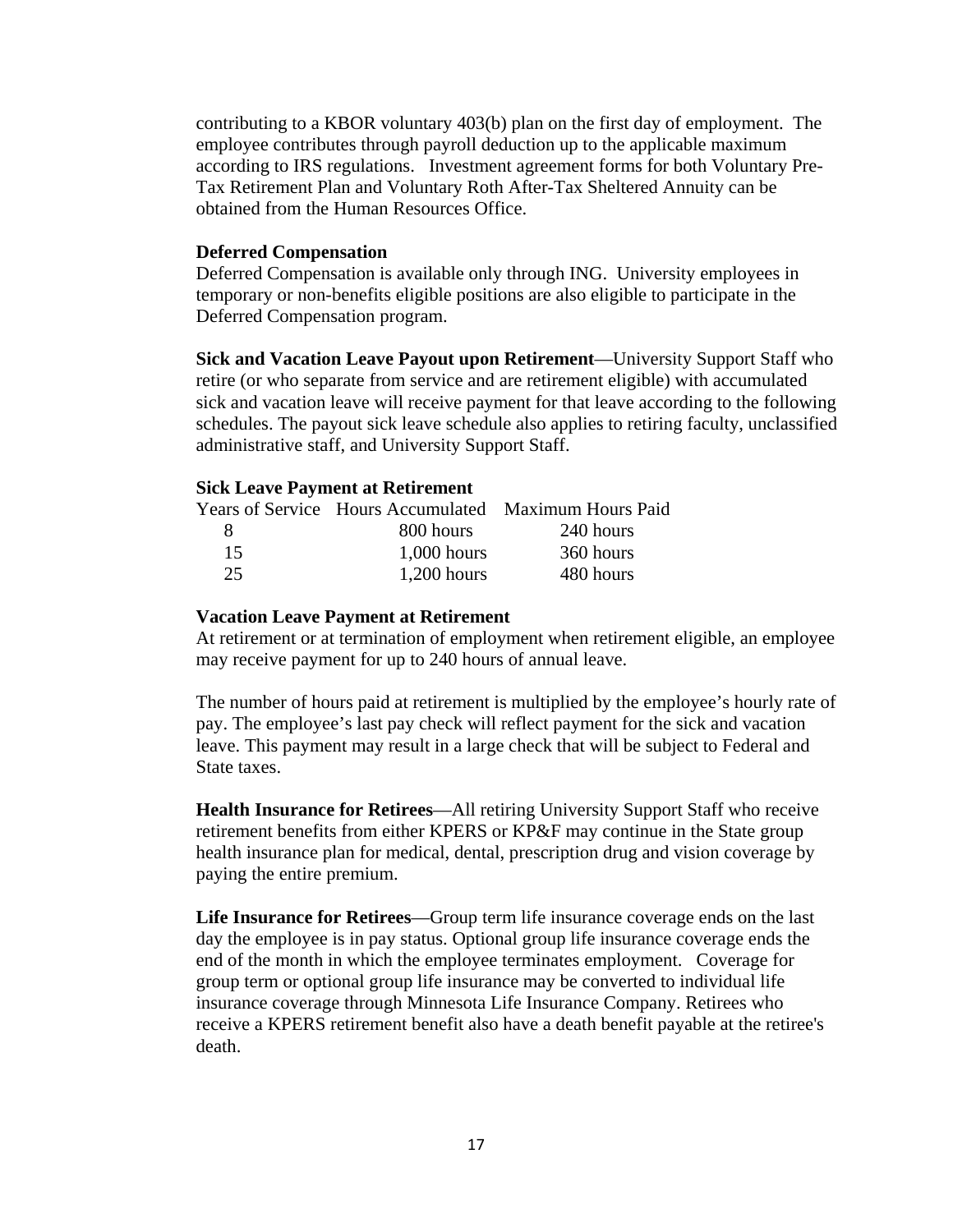<span id="page-21-0"></span>**Working after Retirement**—Employees who retire under KPERS and return to work for the University may have their KPERS retirement benefit impacted if the pay earned is more than the limit set by KPERS for the calendar year. If the annual pay exceeds the KPERS limit, the options regarding the KPERS retirement benefit are: terminate employment and continue to receive the KPERS retirement benefit, or continue employment and suspend the KPERS retirement benefit.

#### **7. Other Benefits and Deductions**

Other benefit programs available for employee participation include access to Tiger Wellness Center, and free parking on campus when available to all employees, along with automatic deductions for United Way and Learning Quest.

**8. STAR Program**—The State of Kansas STAR Employee Discount Program offers state employees product and service discounts from various vendors throughout the state. Web site is located at: http://www.da.ks.gov/star/

## <span id="page-21-3"></span><span id="page-21-2"></span><span id="page-21-1"></span>**VI. Recruiting and Staffing**

#### **A. Recruitment Processes**

**Job Vacancies—All University Support Staff position vacancies are listed on the FHSU** job website at: http://www.fhsu.edu/faculty-and-staff/positions/. Employees interested in seeking a transfer or promotion should contact FHSU's Department of Human Resources in order to determine eligibility.

In addition to the FHSU job website, vacancy notices will be posted in writing on various bulletin boards around campus.

**Eligibility for Other Positions**—The following staff may apply for internal University Support Staff positions: regular staff, those on initial probation, and anyone currently working a temporary appointment. Permanent staff with a performance rating of "meets expectations" or above and new hires with exceptional qualifications may be eligible to begin at a higher starting rate.

**Referral Process**—To apply for a specific vacancy, staff must complete an online application form before the application deadline. Paper copies of the application are available from FHSU's Department of Human Resources. FHSU's Department of Human Resources will review, approve, and release application materials of qualified candidates to the search committee chair and/or supervisor.

**Selection Considerations**—It is recommended that qualified internal candidates employed within the department or University be given consideration for any vacancy. However, nothing prohibits the hiring of an external candidate who has the prerequisite qualifications. Equal Opportunity hiring goals are to be considered in the selection process.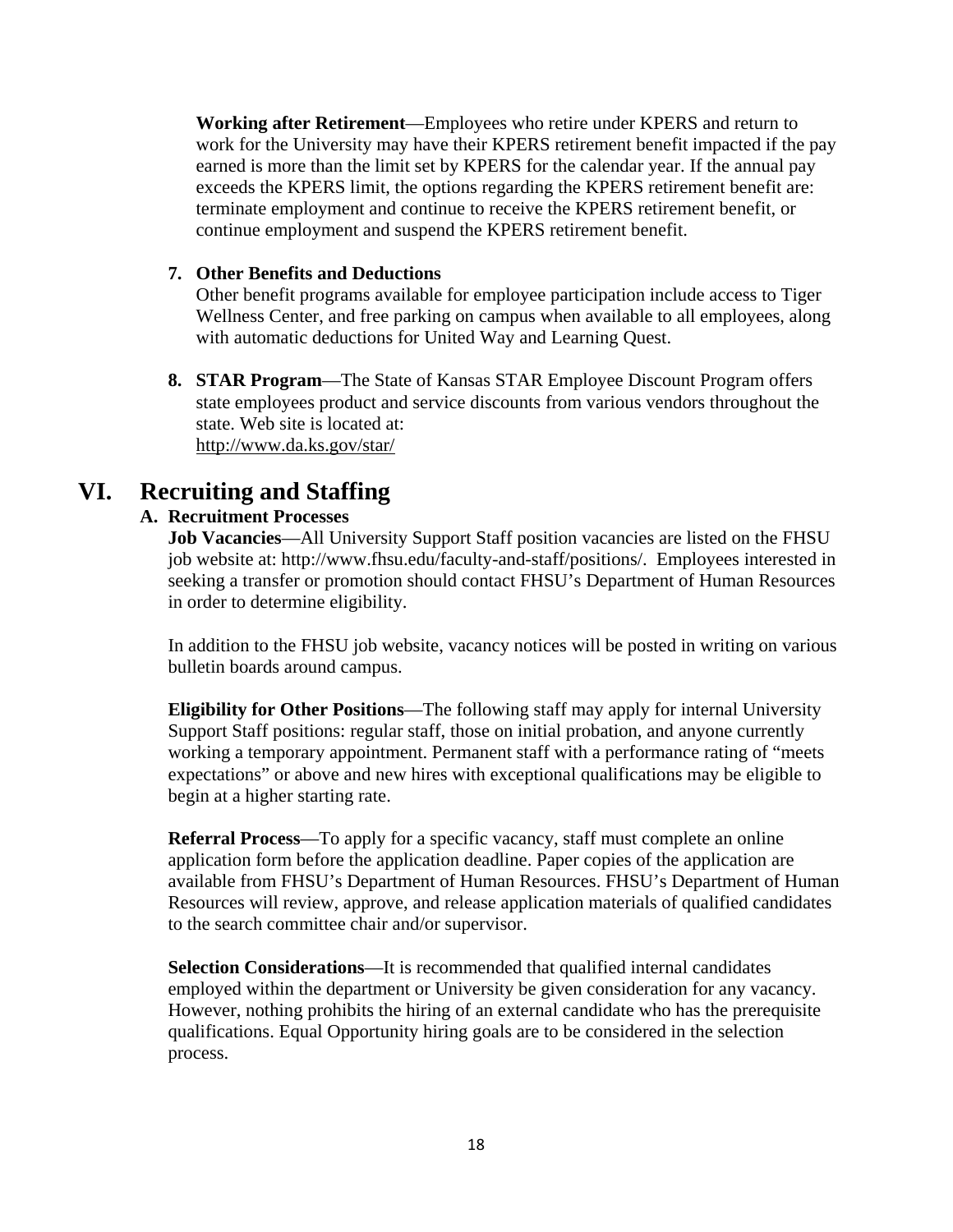**Promotional Changes**—Any employee who does not receive at least a rating of "meets expectations" at the end of his or her promotional probationary period may be demoted.

A promotion carries with it an increase in pay when funds are available. For promotion there is a probationary period of at least three months but not more than six months.

**Transfer/ Demotions/ Changes**—With the approval of FHSU's Department of Human Resources, a probationary employee may transfer within the University to a position in the same title with no effect on the employee's probationary period. An employee may transfer or be voluntarily demoted from one unit to another. If a permanent employee transfers or is demoted within the University, permanent status is retained in the new position. Pay will usually remain the same for a transfer and will be lower for a voluntary demotion.

**Job Sharing**—Department heads may use job sharing or splitting to meet some staffing needs when it is in the best interest of the department.

**Job References—Before a final candidate is selected, an employer shall contact** references with approval of the candidate. Information about obtaining and providing job references are sent to the hiring department along with the applications when a position vacancy closes.

#### <span id="page-22-0"></span>**B. Nepotism**

If a person is in a position which requires an evaluation or a personnel decision such as those concerning admission, academic evaluation, appointment, performance evaluations, retention, promotion, discipline, tenure or salary of a family member or a member of such person's household, such condition shall be deemed a conflict of interest and that person shall not participate in such a decision, and that person shall not participate in any group or body which is considering any such decision. Persons may be appointed to classified or unclassified, including University Support Staff, positions without regard to family relationship to or living arrangements with other members of faculty or staff so long as the personnel processes are conducted and decisions are made in compliance with this provision as well as institutional and Board policies.

**Kansas Board of Regents: Policies and Procedures Manual (**10-17-91, 12-19-12

## <span id="page-22-1"></span>**VII. Probationary Period and Performance Evaluations**

#### **A. Probationary Period**

**Initial Employment**—Your initial appointment to a University Support Staff position will generally be with probationary status.

#### **B. Performance Evaluations**

When a probationary period (normally six months) is completed with a performance rating of "meets expectations" or higher, you will receive permanent University Support Staff status. Permanent status implies certain rights and privileges: reinstatement, leave of absence for up to one year when in the best interest of the University, layoff rights or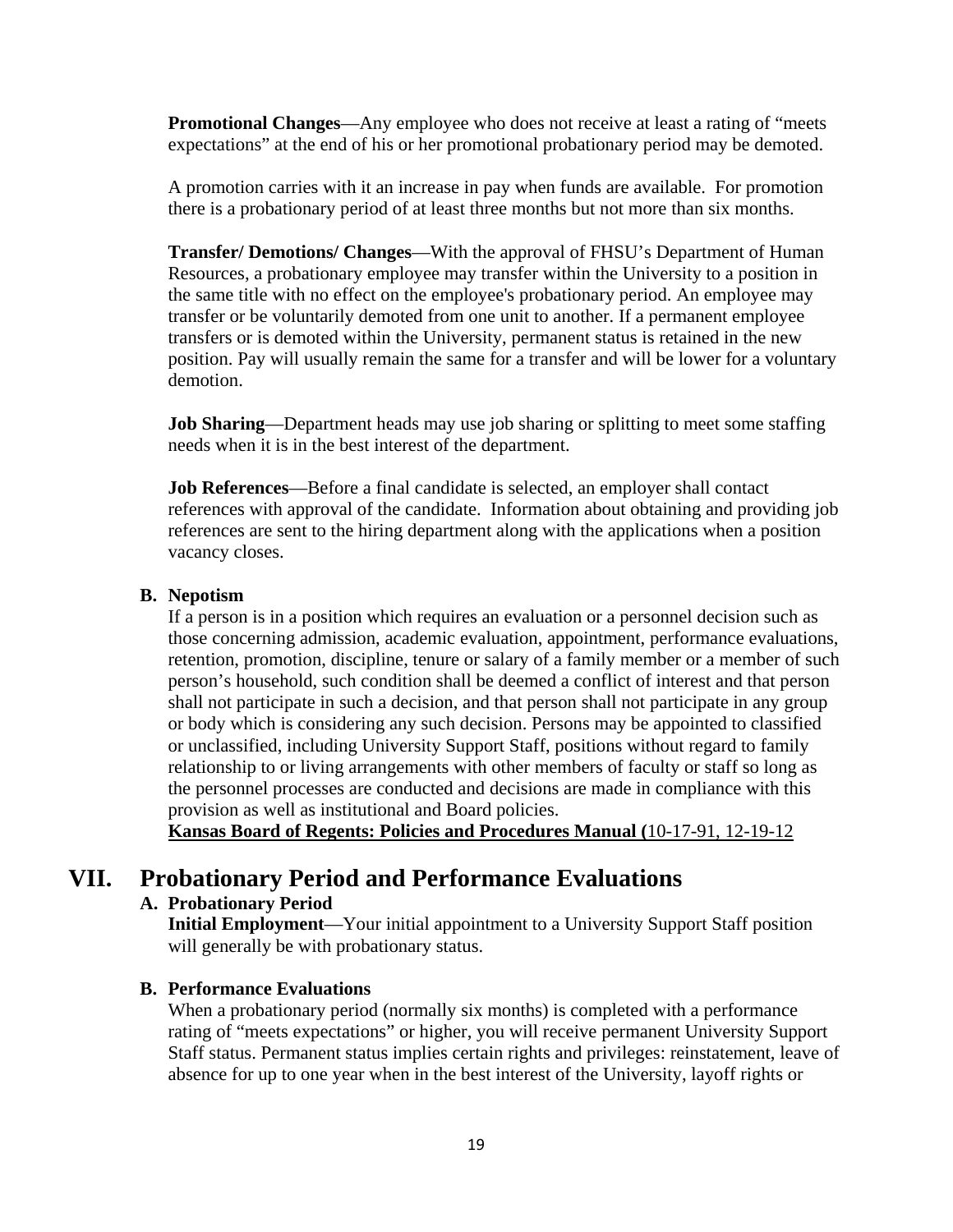appeals to an appeals hearing board. Continued employment is nevertheless dependent upon receipt of a performance rating of "meets expectations" or above.

**Performance Evaluation Process**—Performance evaluations are required for all staff on an annual basis. Performance evaluations are based on three components: Initial Planning Session, optional Mid-year Review, and a Final Performance Evaluation of performance factors. These three components are provided on forms available on the Human Resources website at: http://www.fhsu.edu/personnel/. Instructions for completing the forms are also available on that website. Human Resources notifies supervisory staff when evaluations are due for staff, establishing a deadline for submission.

Performance evaluations assess how an employee performs his or her job duties. Position descriptions describe what job duties an employee is expected to adequately perform. Therefore, prior to completing a performance evaluation, the supervisor and the employee should review and, if needed, update the position description.

Prior to the end of the first six months of initial employment, supervisors will evaluate employees to determine if permanent status should be granted. Failure to complete the initial evaluation and present it to the employee prior to the end of the probationary period, or failure to extend the probationary period in writing prior to its expiration, except in extenuating circumstances, will result in the probationary employee being granted permanent status. An initial probationary period may be extended for up to a total of 12 months. (Promotional probationary periods may last only a total of six months.) Performance will be evaluated at least once a year thereafter. It is advisable to provide performance feedback at least twice a year.

A supervisor may evaluate an employee at any time if conditions warrant a higher or lower rating; such evaluations are called "special evaluations." Those special evaluations must have goals in place at least 30 days prior to the evaluation. The special evaluation period can leave no "gap time" between its start date and the end of the last evaluation period.

Supervisors determine an overall rating after evaluating the individual performance factors, assessing progress. The supervisor reviews the three components of the evaluation with the employee.

A performance evaluation is a permanent part of an employee's record. Additionally, supervisors may review it when employees are considered for a pay increase or promotion. A current rating of "meets expectations" or above is necessary for promotion and to be considered for a pay increase.

The various components of the evaluation process should be handled in the following way: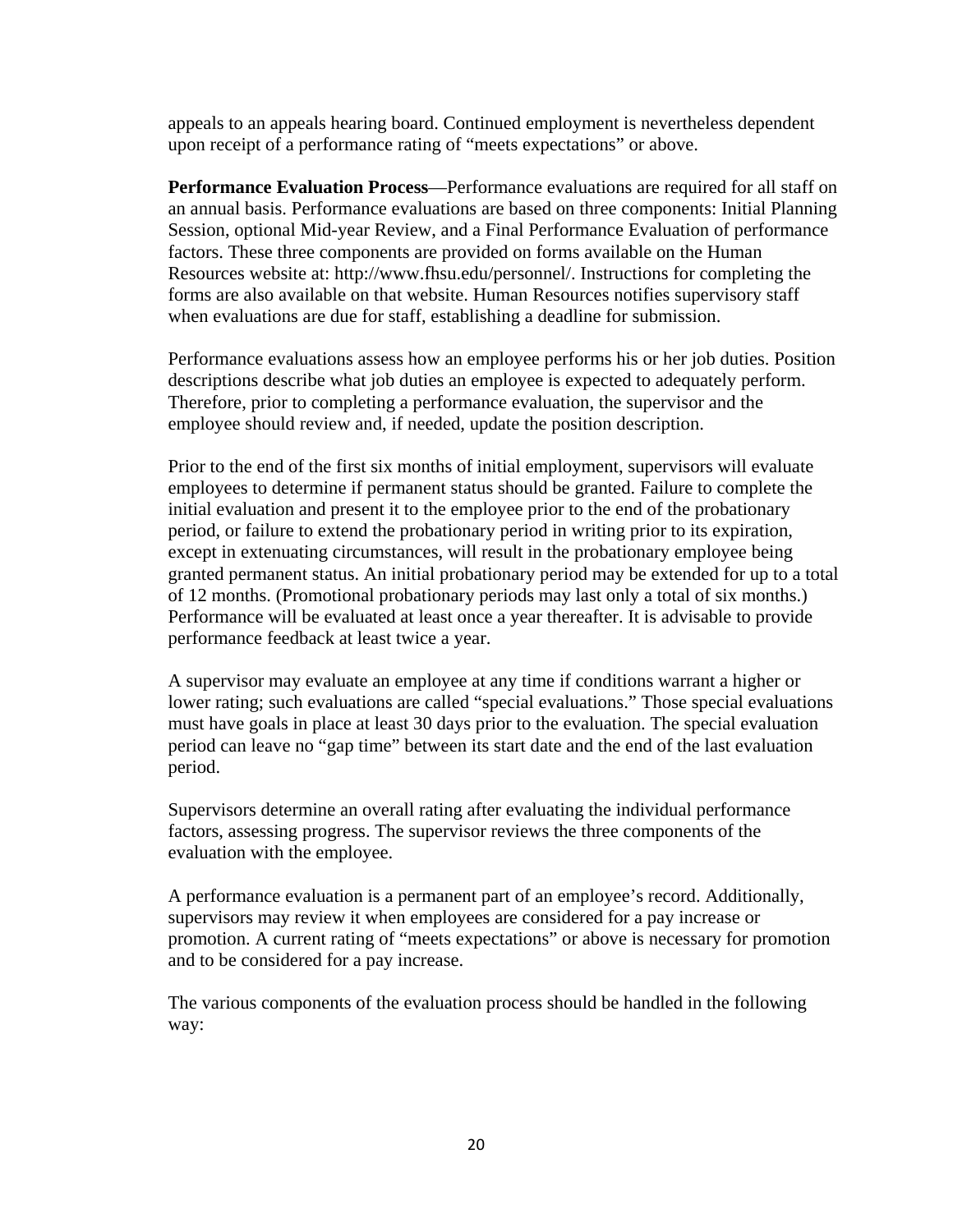#### <span id="page-24-0"></span>**1. Initial Planning**

Goals are based on the employee's job requirements and should be measurable, realistic, objective, and job related. (Goals may be optional for trade staff.) Employee input to the goals is encouraged. The supervisor has ultimate responsibility for establishing goals.

With employee input, goals are established that allow employees to exceed expectations. Goals are established at the beginning of each evaluation period and may be updated at various times as noted below. Changes and additions to goals may be made at any time before the end of the evaluation period. The supervisor and the employee retain copies of the established/modified goals for use at the end of the evaluation period. Goals are established or modified:

- shortly after appointment to a new position;
- at the beginning of each initial planning period;
- when there is a significant change in duties;
- when additional goals are warranted during the evaluation period.

If an employee believes the goals to be unreasonable, he or she should seek resolution with a supervisor or departmental administration. If no resolution is achieved, the disagreements must be outlined in writing and sent with the goals to Human Resources. A HR staff member will try to mediate any disagreements.

At the end of the evaluation period, the supervisor assesses goal progress. Employee input on goal progress is encouraged. The supervisor assesses the goals as being "met," "in progress," or "not met." The supervisor may make comments about goal progress. Both the employee and supervisor sign and date the evaluation form. The employee's overall performance will be based on these goals, as well as other components of the evaluation process.

If goals were not established in a timely fashion, the employee's goal progress may be rated using the duties from the current position description.

#### <span id="page-24-2"></span><span id="page-24-1"></span>**2. Mid-Year Discussion**

Supervisors are encouraged to provide performance feedback at least twice a year. This feedback can be documented in the "Comments" section of the evaluation form. Both the supervisor and the employee should initial and date the feedback documentation. If performance feedback is provided in the form of a memo to the employee, that memo must be retained with the evaluation documents.

#### **3. Performance Factors**

The supervisor will rate the employee on performance factors that include, but are not limited to, position knowledge and skills; quantity and quality of work; working relationships with coworkers; customer focus; and leadership (if leadership is applicable to the employee's job duties). Employee input on performance factors is encouraged.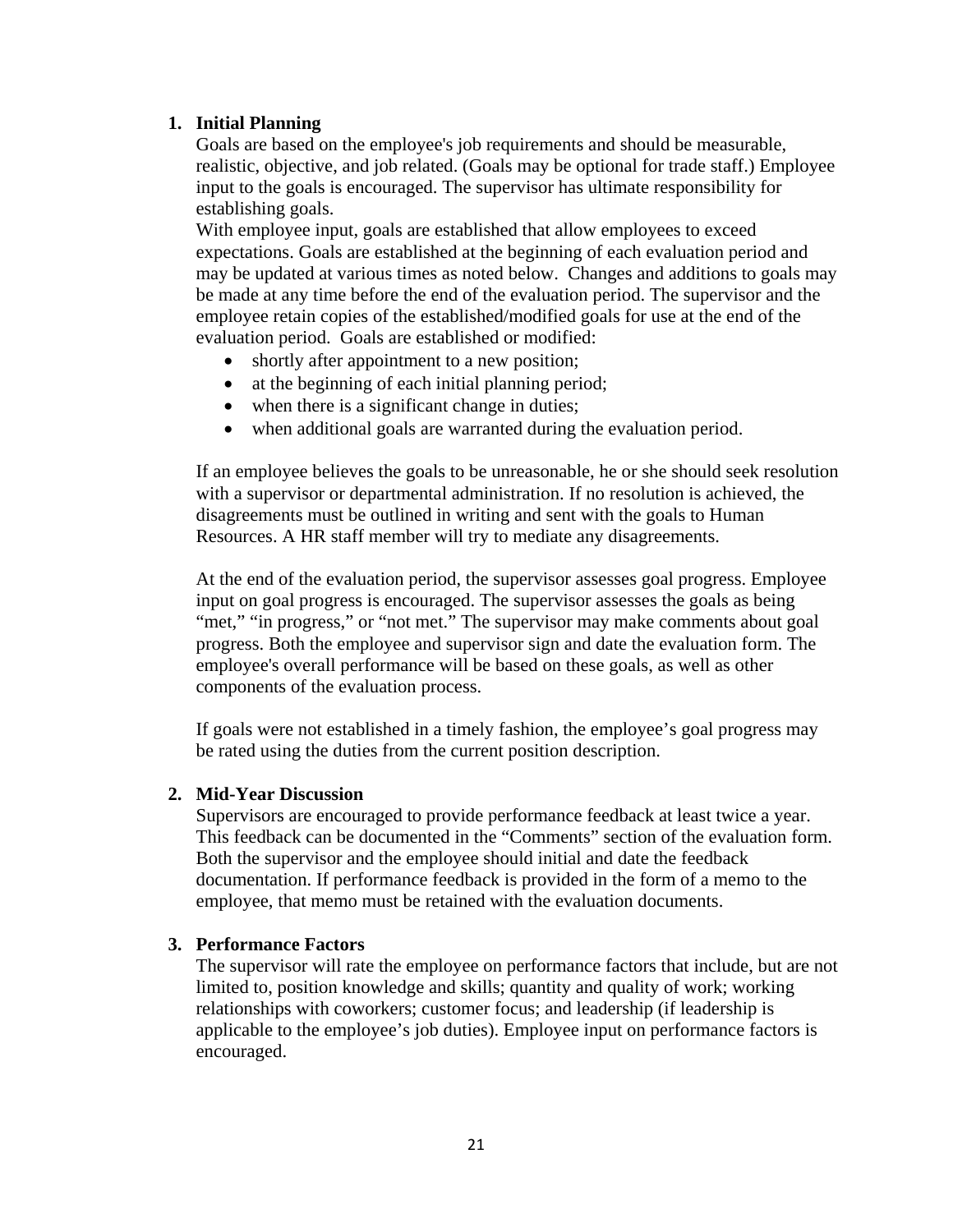#### <span id="page-25-0"></span>**4. Overall Performance**

The supervisor will rate the employee's overall performance based on the assessment of goal progress and ratings of the individual performance factors. The overall rating will be unsatisfactory, needs improvement, meets expectations, or exceeds expectations. Supervisory comments are required; employee comments are optional. The supervisor and the employee will discuss the overall evaluation, date and sign the form. The employee's signature on the evaluation form does not signify agreement with the evaluation nor waive the right to appeal. The signature only signifies receipt of the evaluation. If the employee refuses to sign the evaluation, a witness' signature can verify that the evaluation was provided to the employee. The department sends the evaluation form with goals to Human Resources by the established deadline.

Unsatisfactory or Needs Improvement Performance—An employee who, in the opinion of his/her supervisor, is not performing work at a level of meets expectations will be counseled on ways to improve. Unsatisfactory work performance may necessitate a special evaluation. A salary increase cannot be granted if an employee receives a rating of unsatisfactory or needs improvement. Two performance review ratings of less than meets expectations may be utilized as a basis for demotion, suspension, or dismissal of the employee.

#### <span id="page-25-1"></span>**5. Performance Evaluation Appeal**

Any USS employee with permanent status (or eligible under K.A.R. 1-7-11) may appeal a performance review rating which is less than the highest possible rating. An employee who believes that he/she has been unfairly rated may, within seven (7) calendar days after being informed of the rating, address an appeal in writing to the Vice President for Administration and Finance (Appointing Authority). This written appeal may be delivered in person or by mail to: Vice President for Administration and Finance, Fort Hays State University, 600 Park Street, Hays KS 67601.

The Director of Human Resources (Appointing Authority's designee) will be immediately notified of the appeal. The Director of Human Resources has the option (A) to investigate and forward the appeal, without any changes, to the Director of Employee Relations (Appointing Authority's designee), or (B) to investigate and make any changes in the rating deemed appropriate.

Under option (A), if the Director of Human Resources' investigation results in no change in the rating, nor any comments added to the rating form, the Director of Employee Relations will be notified to proceed with the appointment of an appeal committee within seven (7) days of the receipt of the employee's original written notice of appeal.

Under option (B), if the Director of Human Resources' investigation results in any change in the rating, or adds any comments to the rating form, the revised rating form will be returned to the employee to be signed. If the employee agrees with the revised evaluation the appeal is complete. If the employee disagrees with the revised evaluation he/she may, within seven (7) calendar days, file a written notice with the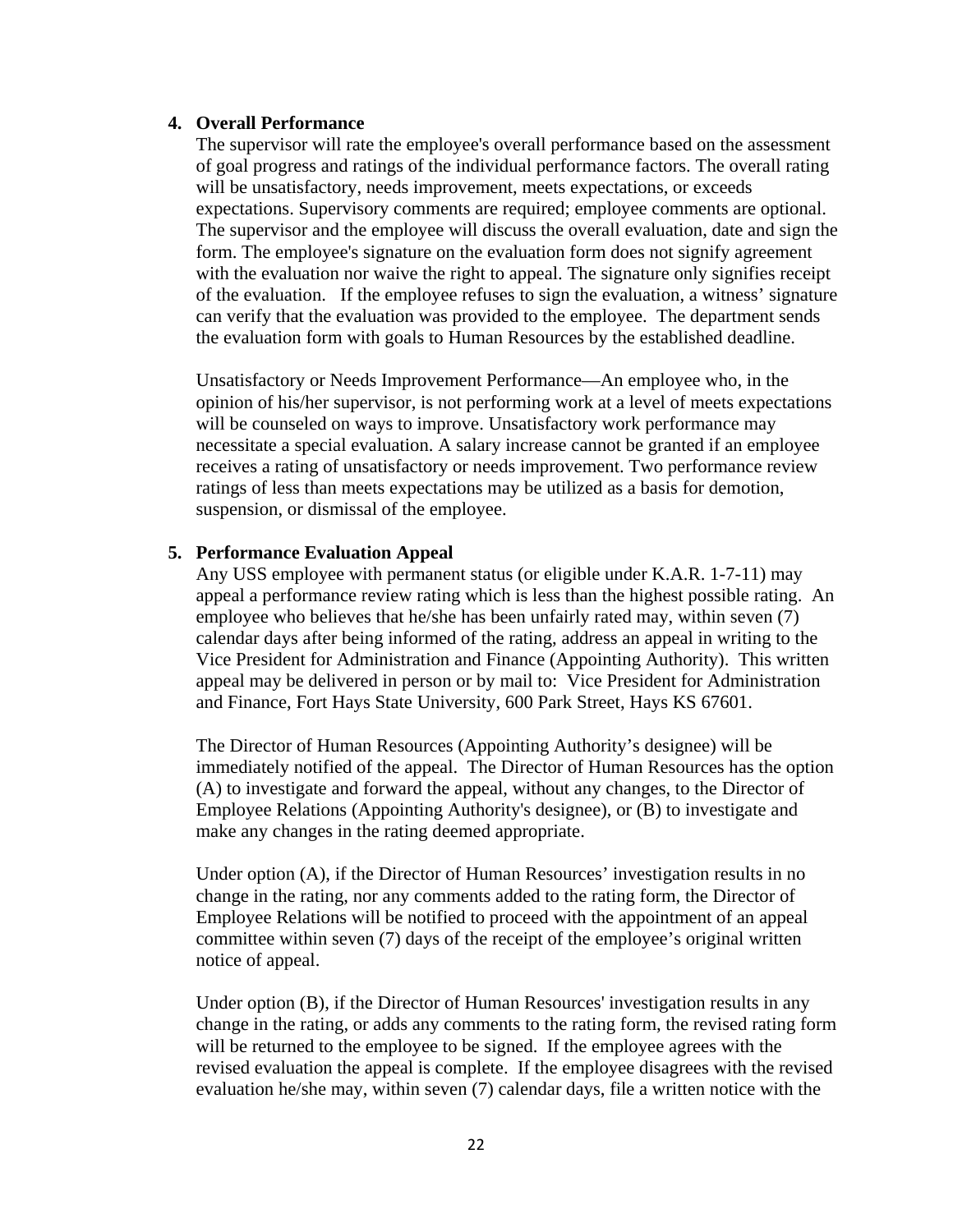Director of Human Resources to continue the appeal process. The Director of Employee Relations will be notified to proceed with the appointment of an appeal committee to be appointed within seven (7) calendar days from the filing of the notice to continue with the appeal under option B.

Three or more persons, who in the judgment of the Director of Employee Relations will be fair and impartial, will be appointed to hear the appeal. Before the appeal committee is appointed, the employee will be given the opportunity to request disqualification of a proposed committee member by showing cause for bias. The appeal committee will not include the initial rater(s). Members of the committee will be employees of Fort Hays State University. However, one or more members of the committee from one or more other state agencies may be selected if the Director of Employee Relations determines that the objective of a fair and impartial hearing can best be served by doing so. As soon as the committee has been appointed, the Director of Employee Relations will notify the employee of the names of the members of the committee.

The appeal committee will consider any relevant evidence that may be offered by the employee and the rater, and will make available to the employee any evidence it may secure on its own initiative. The employee and rater will have an opportunity to question any person offering evidence to the appeal committee. The appeal committee may limit the offering of evidence it deems to be repetitious or irrelevant. Within fourteen (14) calendar days of the date the members of the committee were appointed, the committee will prepare and sign a rating for the employee. That rating will be final and not subject to further appeal. The appeal committee will give the rating to the Vice President for Administration and Finance who, within five calendar days, will transmit copies to the employee, the person(s) who originally rated the employee, the Human Resources Office, and the Office of Personnel Services.

If an appeal committee cannot be appointed in the prescribed seven (7) calendar days, or if the appeal committee cannot make its rating within fourteen (14) calendar days of the date of its appointment, the Director of Employee Relations may extend these time limits. However, such an extension will not result in the appeal committee making its rating more than thirty (30) calendar days from the date the original appeal was filed, except with the approval of the Director of Personnel Services for the State of Kansas.

#### <span id="page-26-0"></span>**6. Staff Feedback**

Employees will be given the opportunity to comment on supervisor effectiveness, working conditions, etc. by use of a separate form. The staff feedback form will be sent to all employees by the HR office during the annual evaluation period. It is the employee's option to complete and return the form to the HR office.

A FHSU system would not include the following features of our existing process: State mandated form and rating system, with associated regulations.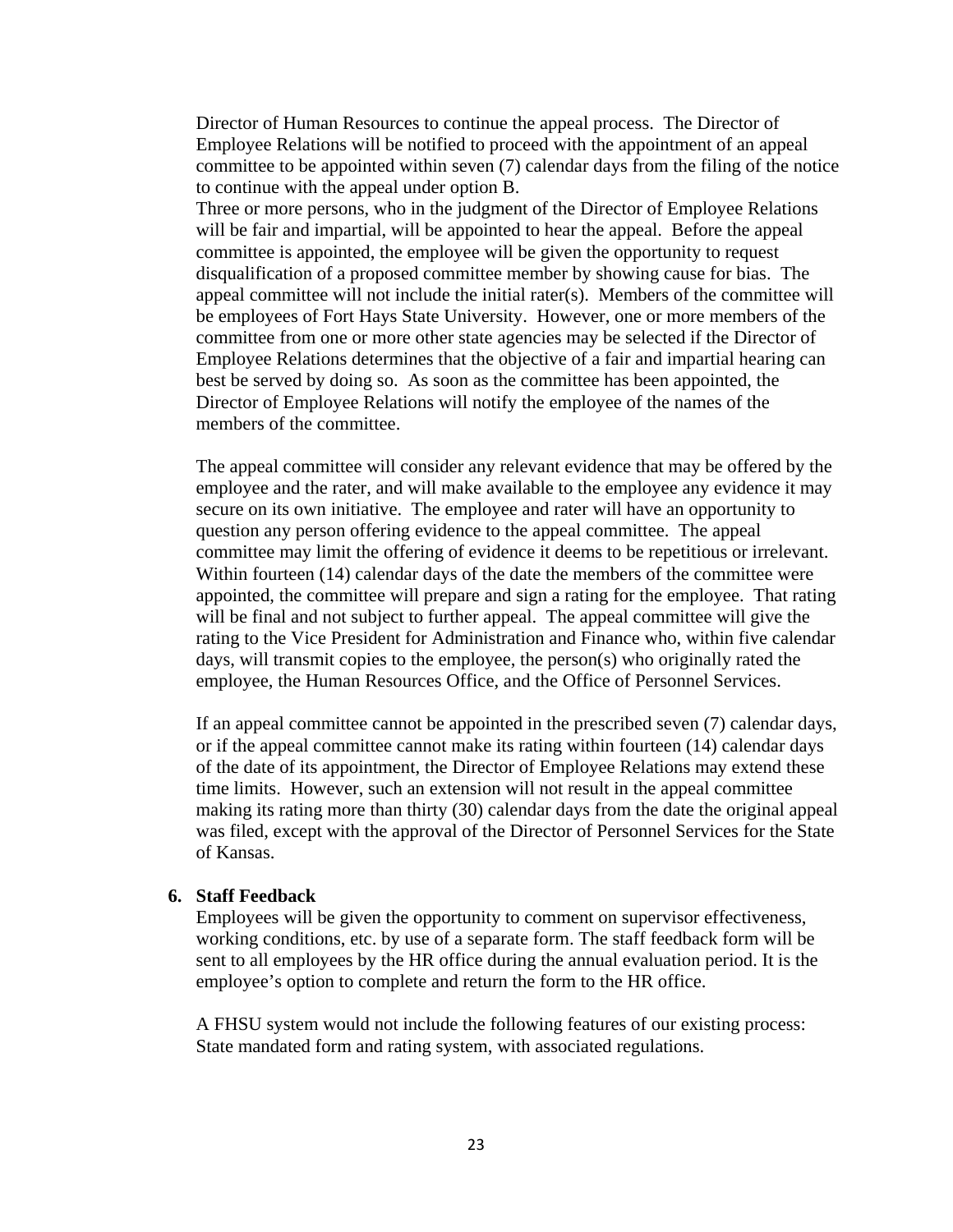## <span id="page-27-1"></span><span id="page-27-0"></span>**VIII. Staff Development**

#### **A. Tuition Assistance**

Fort Hays State University provides tuition assistance for employees, their spouses and dependents. The Tuition Assistance Program is available to full-time (at least .9 FTE), benefits eligible employees. Qualifying employees may receive assistance year round for both on-campus and on-line courses, where qualifying dependents and spouses are limited to fall and spring semester on-campus courses. Additional information and application to participate is located on the HR web site at: http://www.fhsu.edu/personnel/tuition-assistance/.

#### **Application Deadlines**

| <b>Fall Semester</b>   | 1st Thursday in August by 4:30 PM |
|------------------------|-----------------------------------|
| <b>Spring Semester</b> | 1st Friday in December by 4:30 PM |
| <b>Summer Semester</b> | 1st Friday in May by 4:30 PM      |

Any employee who feels that he/she has been unreasonably denied permission to attend a course or program may have the decision reviewed by the unit director. If the unit director denies the initial request, the next-level supervisor may review that decision. In either case, the employee may elect to have the decision reviewed instead by the Department of Human Resources.

## <span id="page-27-2"></span>**IX. Hours, Schedules, Leaves**

#### **A. FLSA**

**Fair Labor Standards Act (FLSA) for Time/Leave Reporting—**The FLSA status for positions is determined by FHSU's Department of Human Resources. This status designates whether an employee is "Non-Exempt," is paid on an hourly basis, and is eligible for overtime compensation, or whether an employee is "Exempt," is paid on a salaried basis, and is not eligible for overtime compensation. Hours reported and leave taken for "Non-Exempt" employees are converted into quarter hour increments for reporting. "Exempt" employees generally report leave taken in ½ or full days.

Minutes are rounded to represent the begin/end times for each portion of the work day, e.g. 8:00 a.m.-12:00 p.m. and 1:00 p.m.- 4:30 p.m.

#### <span id="page-27-3"></span>**B. Pay Period Definition**

Pay Period—The pay period for the University is biweekly with a work week that begins from 12:01 a.m. Sunday through 11:59 p.m. Saturday. A paycheck is issued two weeks after the end of the pay period on every other Friday (or the first working day before a holiday). Paychecks are electronically transferred to your financial institution.

Work schedules are an employee's assigned hours of the day, days of the week, and shift rotations—normally 40 hours a week. Department heads establish appropriate work schedules to maintain University services. From time to time such schedules may include required overtime.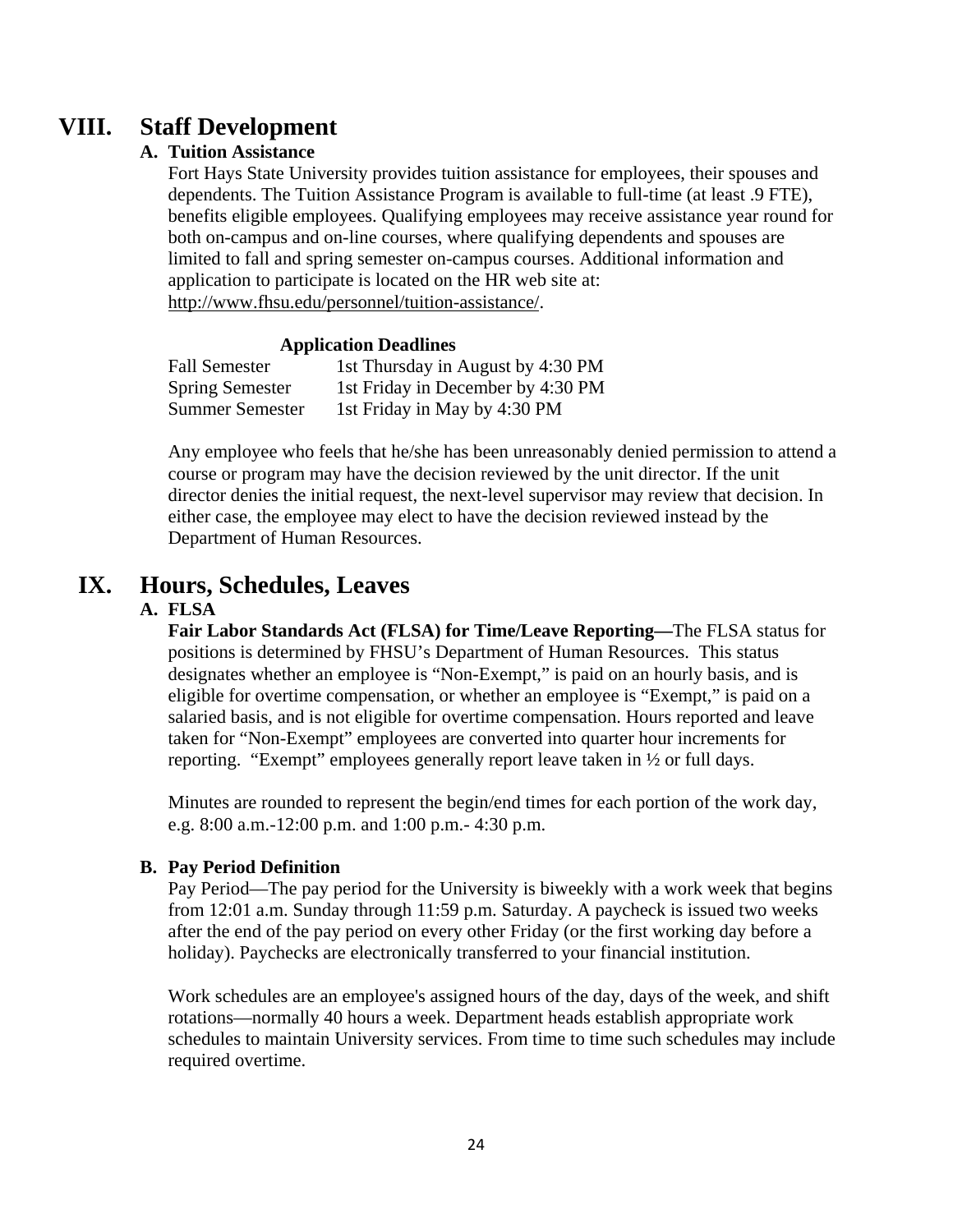It is a basic work rule that, except in emergencies, employees may not leave their department or assigned job during working hours without the permission of their immediate supervisor.

#### <span id="page-28-0"></span>**C. Changes in Work Schedule**

Except in the case of emergency situations or the mutual agreement of the department and the University Support Staff, the department will provide advance notice of at least 10 working days to the affected employee prior to a change in work schedule which is permanent or which shall apply for an extended period (normally more than two months). Whenever possible, the University will provide advance notice of five (5) working days prior to temporary adjustments (normally one or two months or less) in working schedules.

#### <span id="page-28-1"></span>**D. Flex Schedule**

Department administrators may authorize flex-time, the use of staggered starting or ending times for an eight-hour work day. A 40-hour work week consisting of four 10 hour days can also be authorized by FHSU's Department of Human Resources. Flex-time may be approved due to early morning and/or late evening transportation schedules, child care, class, or other compelling reasons. Flex-time is generally long term in nature and will not hinder the maintenance of departmental services.

#### <span id="page-28-2"></span>**E. Meal Break**

All full-time work schedules must include a minimum of a 30 minute unpaid meal schedule. This period generally occurs in the middle of the work schedule.

#### <span id="page-28-3"></span>**F. Break Periods**

Two "break" periods are normally allowed during the regular eight-hour workday. The break period should not exceed 15 minutes for each four-hour period worked. Timing of the break is at the discretion of the supervisor. Breaks cannot be accumulated and used as compensatory time, nor may they be used at the beginning or end of a shift or workday or added to the meal break.

#### <span id="page-28-5"></span><span id="page-28-4"></span>**G. Release for Interviews**

The University strongly encourages employees to improve their skills and seek enriching and fulfilling employment. It is our belief that it is in the best interest of the University and its employees to support employees in search efforts. When a University Support Staff member is offered an on-campus interview, the staff member may be granted release time if the employee and supervisor can agree on a time which will not be a problem for the work unit.

#### **H. Attendance Guidelines**

An employee's work attendance has a direct effect on a unit's ability to provide services in support of the mission of the University. A supervisor may consider an employee's attendance when selecting staff for initial hire, or when granting permanent status, transfer, or promotion. Misuse of leave privileges, excessive leave use, unexcused absences, or a pattern of failure to report for or remain at work may be grounds for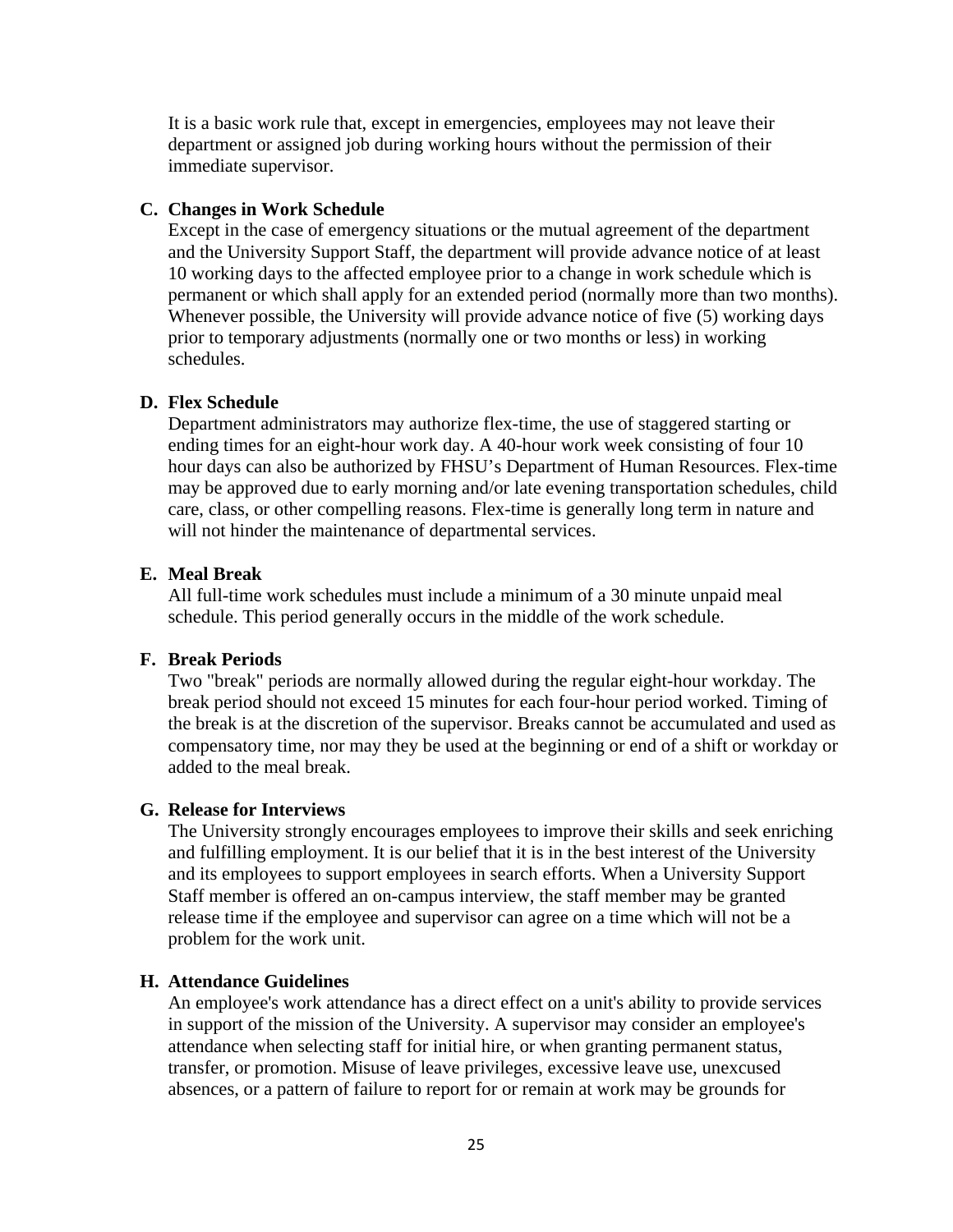corrective disciplinary action. University policies acknowledge that circumstances may necessitate recommendations for varying levels of corrective action. University units may also develop specific procedures to implement these guidelines within the framework of their unit mission. Departments should communicate any such procedures to employees.

#### <span id="page-29-0"></span>**1. Work Practices**

As a condition of employment, employees are expected to report for duty at the assigned time and place and to remain on duty during scheduled work hours. Employees are also expected to accurately report hours worked and leave taken.

In any situation where an employee is unable to report or may be delayed in arriving for work at the assigned time and place, the employee must contact the immediate supervisor or other designated person prior to the start of the scheduled work shift. Except in the most unusual situations, the employee is expected to make the call personally, provide a projected length of absence, and explain reasons for the absence or lateness. It is the employee's responsibility to continue to call his/her supervisor until contact is made. When absence is necessary, the employee must contact the supervisor in advance of every scheduled shift unless the supervisor approves the absence in advance. The employee must also obtain supervisory authorization to leave the work site during a scheduled shift.

Responsibility for excusing an absence or lateness rests with the immediate supervisor. In most situations, the supervisor will be expected to make the decision whether an absence or lateness is excused when the employee calls in. The supervisor should visit with the employee and personally investigate the employee's request and reasons to determine whether an absence or lateness is appropriately excused. The supervisor should take any mitigating circumstances and the employee's attendance record into account when making the decision. Unexcused absence or lateness should be recorded and the employee should be notified that the absence is unexcused. In cases of absence or lateness for medical reasons when circumstances warrant, the supervisor may request medical certification to justify excusing the absence or lateness, particularly if the employee has been absent three or more consecutive days. Some University departments establish their own systems of recording and authorizing absences or lateness that should be communicated to employees.

#### <span id="page-29-2"></span><span id="page-29-1"></span>**2. Attendance Violations**

There are several categories of attendance problems that represent misconduct. Appropriate responses to such problems may be determined based on the employee's record in all categories of attendance violations. Mitigating circumstances should be taken into account in determining appropriate responses.

#### **3. Tardiness**

Tardiness occurs when an employee fails to report to work at the specified starting time. Corrective action may be taken if an employee develops a pattern of reporting after the start of a scheduled work shift. Repeated tardiness after verbal counseling is a pattern of tardiness. If a pattern of reporting to work late is established, corrective action may also be taken. In this latter case, the employee must be notified that a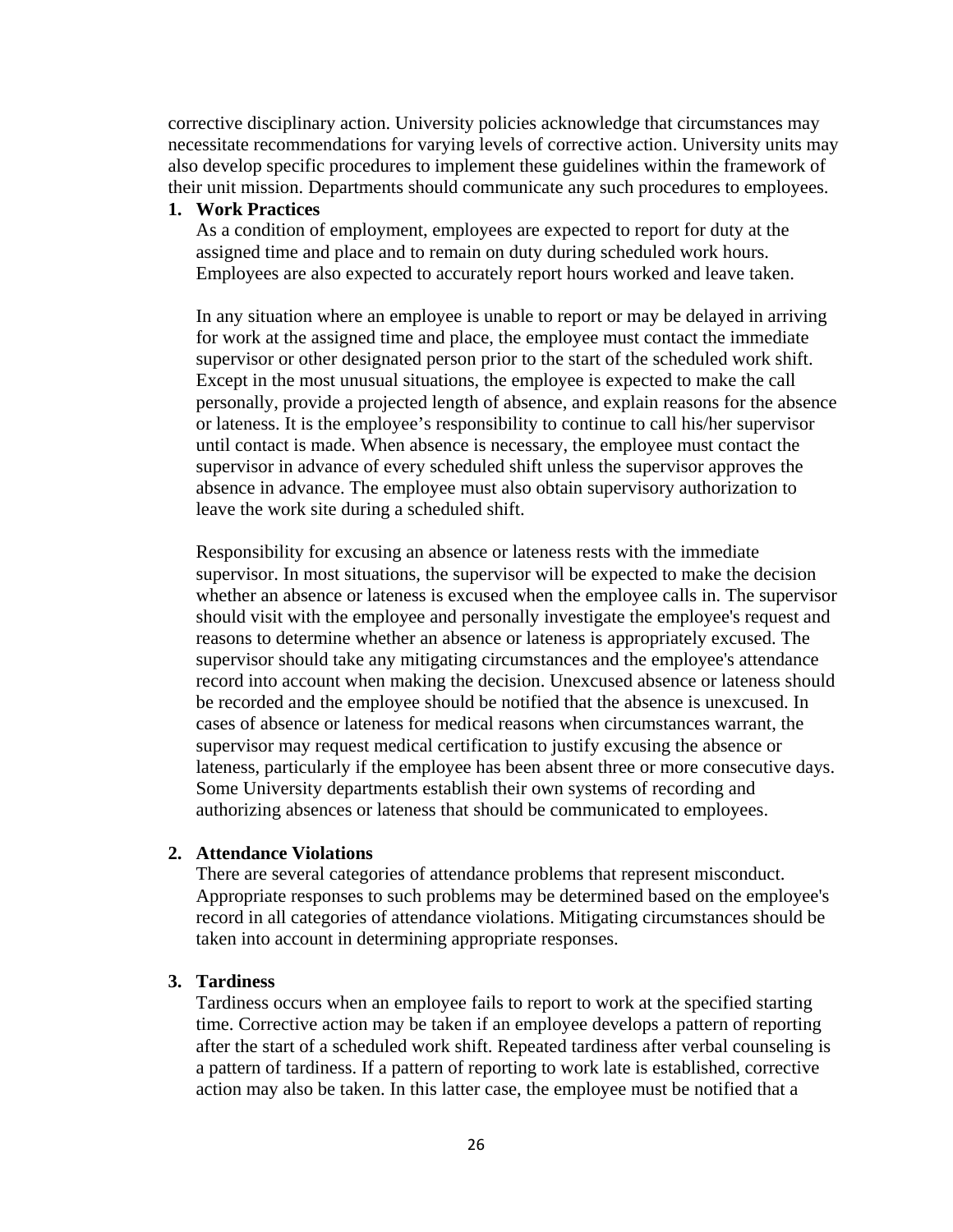pattern of tardiness has been established before such incidents can be counted toward corrective action.

#### <span id="page-30-0"></span>**4. No-Call, No-Show**

An incident of no-call, no-show occurs when an employee both fails to report for work at the start of a scheduled work shift and fails to notify the supervisor or designated person within 30 minutes of the start of the work shift of an intention to be absent or late.

#### <span id="page-30-1"></span>**5. Unjustified Absence**

An unjustified absence occurs when a supervisor does not accept as reasonable an employee's explanation for an absence or lateness. Such absences should be discussed with the employee. If a pattern of unjustified absences occur, progressive disciplinary processes may begin. An employee must be notified that absences are unjustified before such incidents can be counted toward corrective action.

#### <span id="page-30-2"></span>**6. Excessive Absence**

Excessive absence from work occurs when an employee is away from work to the extent that completion of normal work requirements is adversely affected. These absences may have been excused or unexcused and caused by medical or other reasons. An employee must be notified that absences are excessive before such incidents can be counted toward corrective action.

#### <span id="page-30-3"></span>**7. Failure to Remain on Duty**

An incident of failure to remain on duty occurs when an employee does not obtain permission to leave the work site during scheduled work time or takes or exceeds a break period without authorization.

#### <span id="page-30-4"></span>**8. Attendance During Probationary Period**

During the initial probationary period, employees are expected to meet University attendance requirements. Any pattern of absence, lateness, failure to report (excused or unexcused), or other work rule violations which might develop during the initial probationary period may result in a departmental recommendation for termination of the probationary appointment.

#### <span id="page-30-5"></span>**I. Leave**

#### **1. Inclement Weather Policy**

During severe weather, the University's primary concern is the safety of students, faculty, staff, and visitors. Severe weather may delay or prevent employees' travel or necessitate their leaving work early. In such a case, the University President may make an inclement weather declaration.

When severe weather threatens to disrupt classes or office schedules, the President will choose from three options:

a. The University is closed. With this declaration, all operations will be curtailed except the Power Plant, University Police, University Farm, Grounds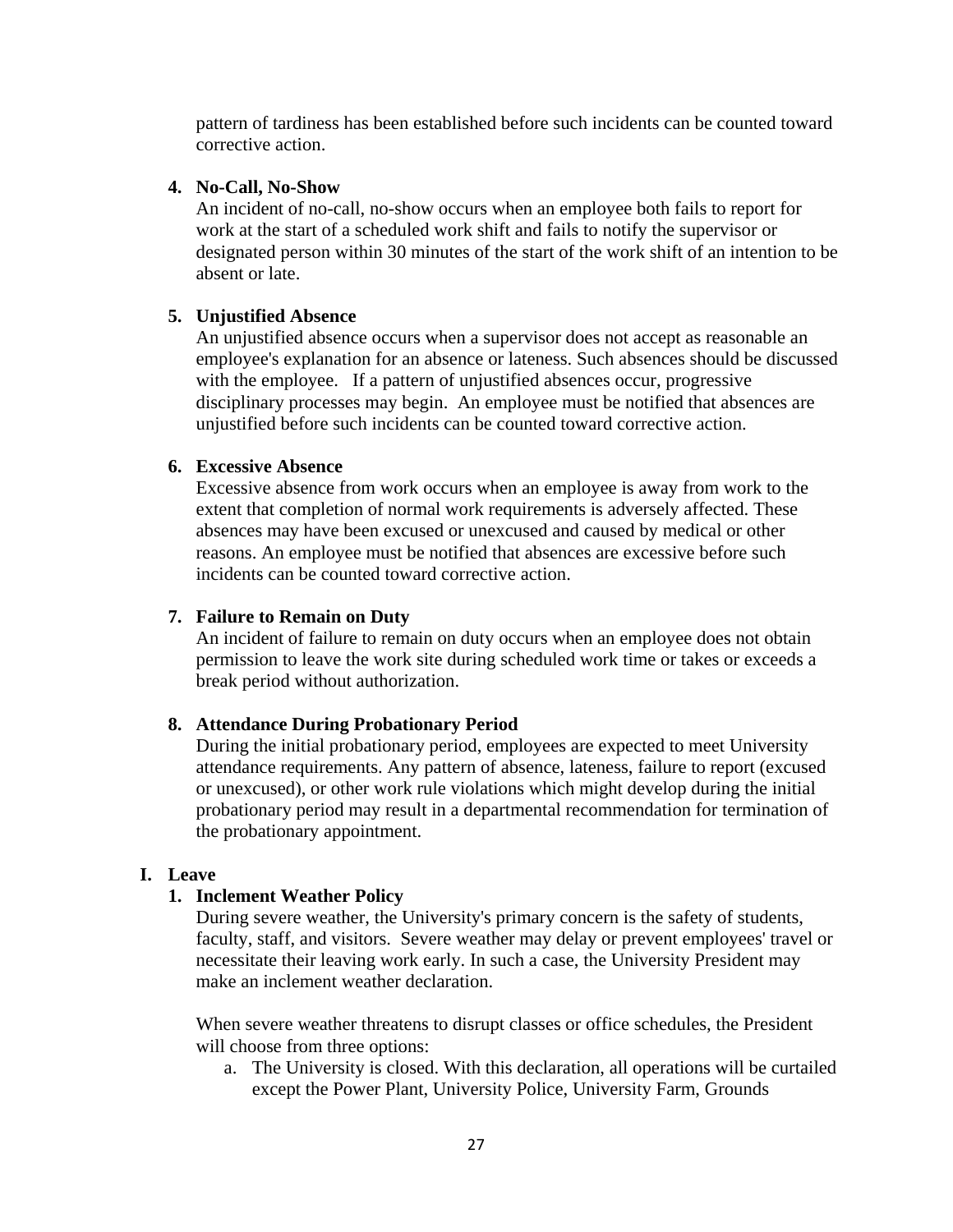Department and Residence Halls. All other employees will be dismissed and granted time off with pay.

- b. The University is open, but on-campus classes are canceled. Students and teaching faculty are dismissed from on-campus classes. Employees who are unable to be at work will be charged leave time for working hours missed. Making up missed time is not an option.
- c. The University is open, and classes will meet as scheduled. Employees who are unable to be at work will be charged leave time for working hours missed. Making up missed time is not an option.

**Notification of Inclement Weather—**Should a declaration of inclement weather be implemented, the Director of University Relations will be contacted to make public announcements. Announcements related to the University conditions will be made by 6:30 am of the affected morning.

Employees who will be late or unable to get to work are expected to give their departments timely notice.

**Essential Staff Function**—Essential employees are defined as those necessary to maintain emergency or vital services. The units identified as essential include employees in the Power Plant, University Police, University Farm, Grounds Department, Campus Switchboard, and Residence Halls. Non-Exempt and exempt (hourly and salaried) essential employees who work during a declared period of inclement weather will receive compensation on an hour-for-hour basis for the time covered by the inclement weather declaration as well as compensation for any hours worked.

**Non-Essential Staff Function**—Employees who are not designated as essential staff are granted Inclement Weather Non-Essential leave up to the hour(s) authorized during their regular work schedule. Non-essential staff not scheduled to work on the inclement weather day due to vacation, sick, discretionary or any other planned leave are not eligible for inclement weather time. Non-essential staff do not receive any extra compensation for any hours worked during the inclement weather period.

Temporary Employees are not covered by the inclement weather provisions. If they come to work they receive their regular pay for hours worked; if they don't come to work, they won't receive pay for the hours missed.

#### <span id="page-31-0"></span>**2. Vacation**

Vacations are granted for dates and duration requested by employees provided that the department is not adversely affected. Supervisors have the authority to determine if the timing or the length of a vacation has such an adverse effect on departmental operations. Staff (excluding those who are on temporary appointments) are eligible for the vacation accrual noted below: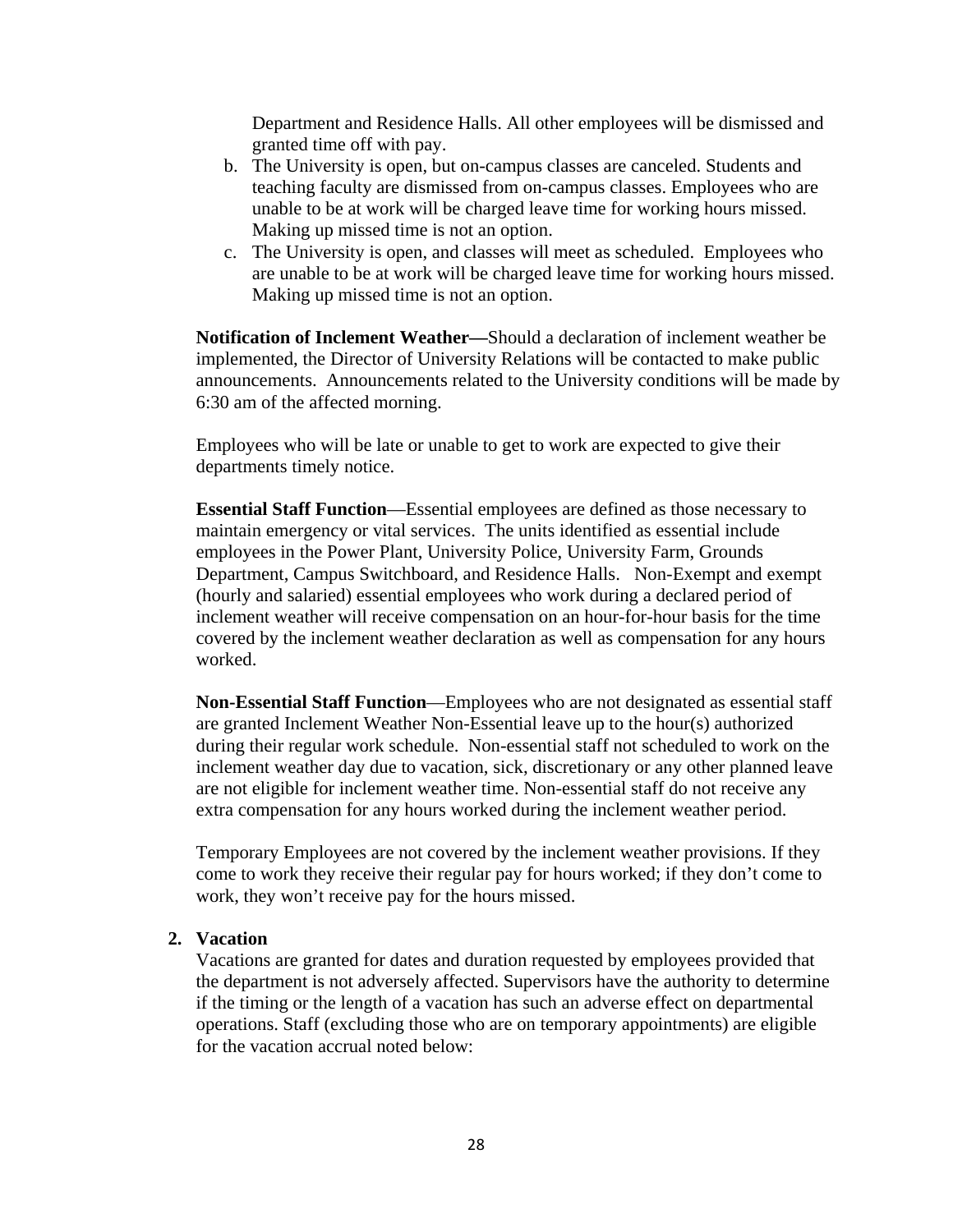| Hours Earned Per Pay Period Based on Length of Service |                      |                                 |                    |
|--------------------------------------------------------|----------------------|---------------------------------|--------------------|
| Hours in Pay<br><b>Status</b><br>Per Pay Period        | Less Than<br>5 Years | 5 Years &<br>Less Than 10 Years | 10 Years<br>& Over |
| $0 - 7$                                                | 0.0                  | 0.0                             | 0.0                |
| $8 - 15$                                               | 0.4                  | 0.6                             | 0.7                |
| $16-23$                                                | 0.8                  | 1.2                             | 1.4                |
| $24 - 31$                                              | 1.2                  | 1.8                             | 2.2                |
| 32-39                                                  | 1.6                  | 2.3                             | 2.9                |
| 40-47                                                  | 2.0                  | 2.9                             | 3.6                |
| 48-55                                                  | 2.4                  | 3.5                             | 4.3                |
| 56-63                                                  | 2.8                  | 4.1                             | 5.0                |
| 64-71                                                  | 3.2                  | 4.7                             | 5.7                |
| 72-79                                                  | 3.6                  | 5.3                             | 6.5                |
| $80+$                                                  | 3.7                  | 5.5                             | 6.7                |
| Maximum<br>Accumulation of<br>Hours                    | 304                  | 304                             | 304                |

#### **Vacation Leave Accumulation Schedule (Non-Exempt Staff)**

#### **Vacation Leave Accumulation Schedule (Exempt Staff)**

| Hours Earned Per Pay Period Based on Length of Service |                      |                                 |                    |
|--------------------------------------------------------|----------------------|---------------------------------|--------------------|
| Hours in Pay<br><b>Status</b><br>Per Pay Period        | Less Than<br>5 Years | 5 Years &<br>Less Than 10 Years | 10 Years<br>& Over |
|                                                        | 0.0                  | () ()                           | ( ) ( )            |
|                                                        |                      |                                 |                    |

Vacation leave is a benefit for employees and is intended for taking time away from work in an effort to maintain a healthy workforce. Employees are encouraged to take leave throughout the year instead of waiting until the maximum accumulation of 304 hours is reached when it may create a hardship for the department. Employees and supervisors need to work together throughout the year to ensure that earned vacation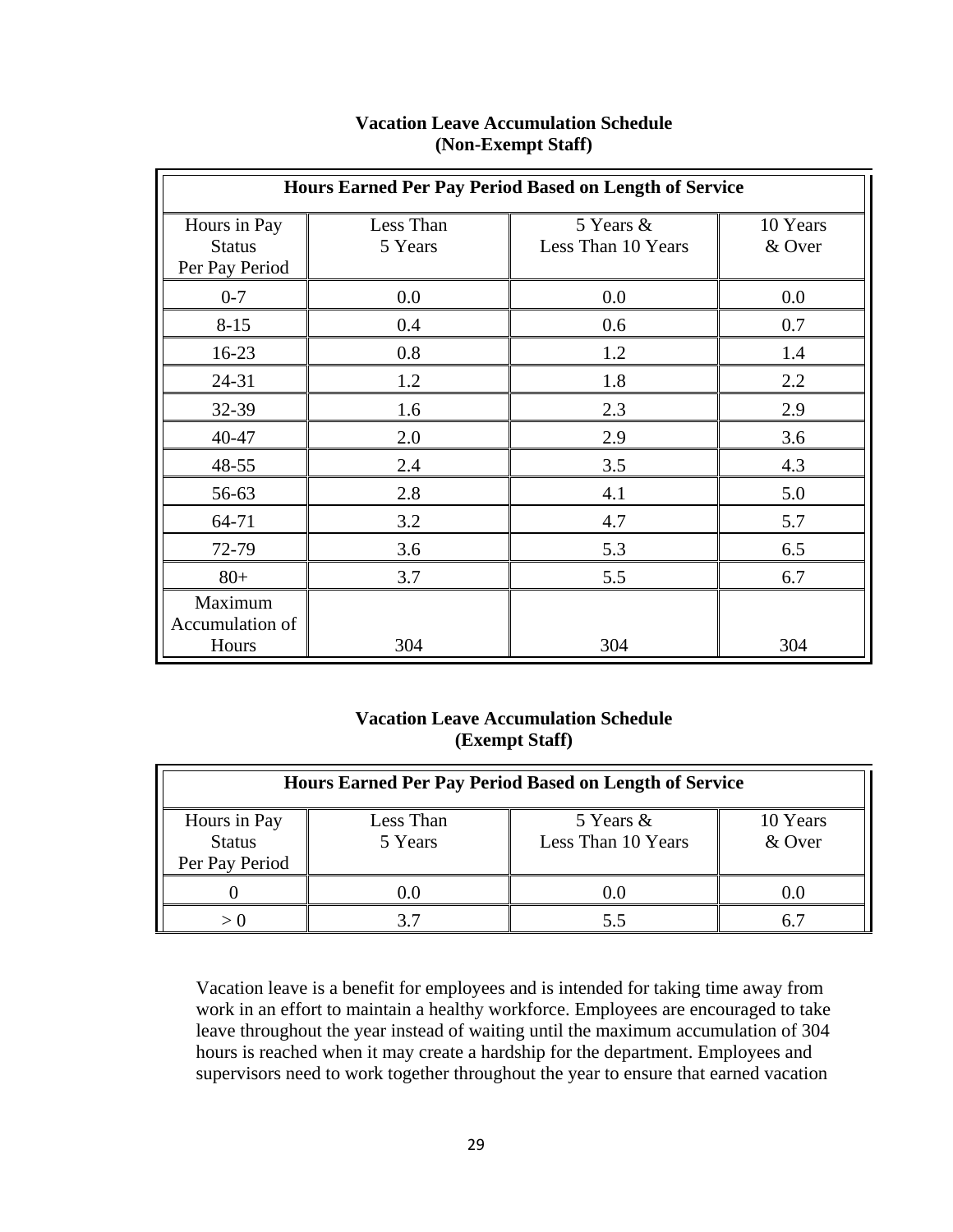can be used prior to reaching the 304 hour maximum. Excess vacation leave may not be converted to sick leave.

A new employee appointed to a "regular" position is eligible to earn vacation at the end of his/her first pay period of employment. Vacation leave cannot be granted until after it has been accrued. The accrual rate for non-exempt staff is also determined on the basis of hours in pay status in each pay period. Exempt employees will accrue the specified amounts if they are in pay status for any portion of the pay period.

Persons who leave University service with a vacation leave balance, subject to policy limits, will be paid for these hours in addition to regular pay. A USS employee may receive, upon termination of employment, payment of no more than 176 hours of vacation leave. At retirement or at termination of employment when retirement eligible, an employee may receive payment for up to 240 hours of annual leave. This will be paid in a lump sum on the final check.

#### <span id="page-33-0"></span>**3. Holidays, Discretionary Day**

**Paid Holidays**—The current listing of holidays is located on the FHSU's Department of Human Resources web site at http://www.fhsu.edu/personnel/holidays/ .

**Discretionary Holiday**—The Governor may designate other days, like the discretionary holiday, as official State holidays. Employees are eligible for a discretionary holiday after six (6) months of service in a "regular" position of 50% or greater. Part-time employees will receive a proportional number of hours for the discretionary holiday. The discretionary holiday may be scheduled like vacation but must be taken on a single workday. It cannot be carried from one calendar year to the next.

#### <span id="page-33-1"></span>**4. Period of Reduced Activity**

For several years, in an effort to conserve energy, the University has declared a period of reduced activity between the Christmas and New Year's holiday periods. University staff in those departments that reduce activities during this period may use available compensatory time, vacation leave (vacation leave may be advanced for this purpose), their discretionary day, or, if necessary, a non-exempt employee may use leave without pay to cover the days included in the period of reduced activity. If an employee is on leave without pay for the entire day preceding or following an official holiday, no holiday pay will be granted.

#### <span id="page-33-2"></span>**5. Sick**

Paid sick leave is granted to an employee only for the necessary absence from duty because of personal or family illness, injury, or other medical related situations. Employees requesting sick leave must notify their supervisor as soon as possible. Sick leave, like vacation leave, cannot be granted until after it has been accrued. Excessive use of sick leave that seriously affects productivity may result in disciplinary action.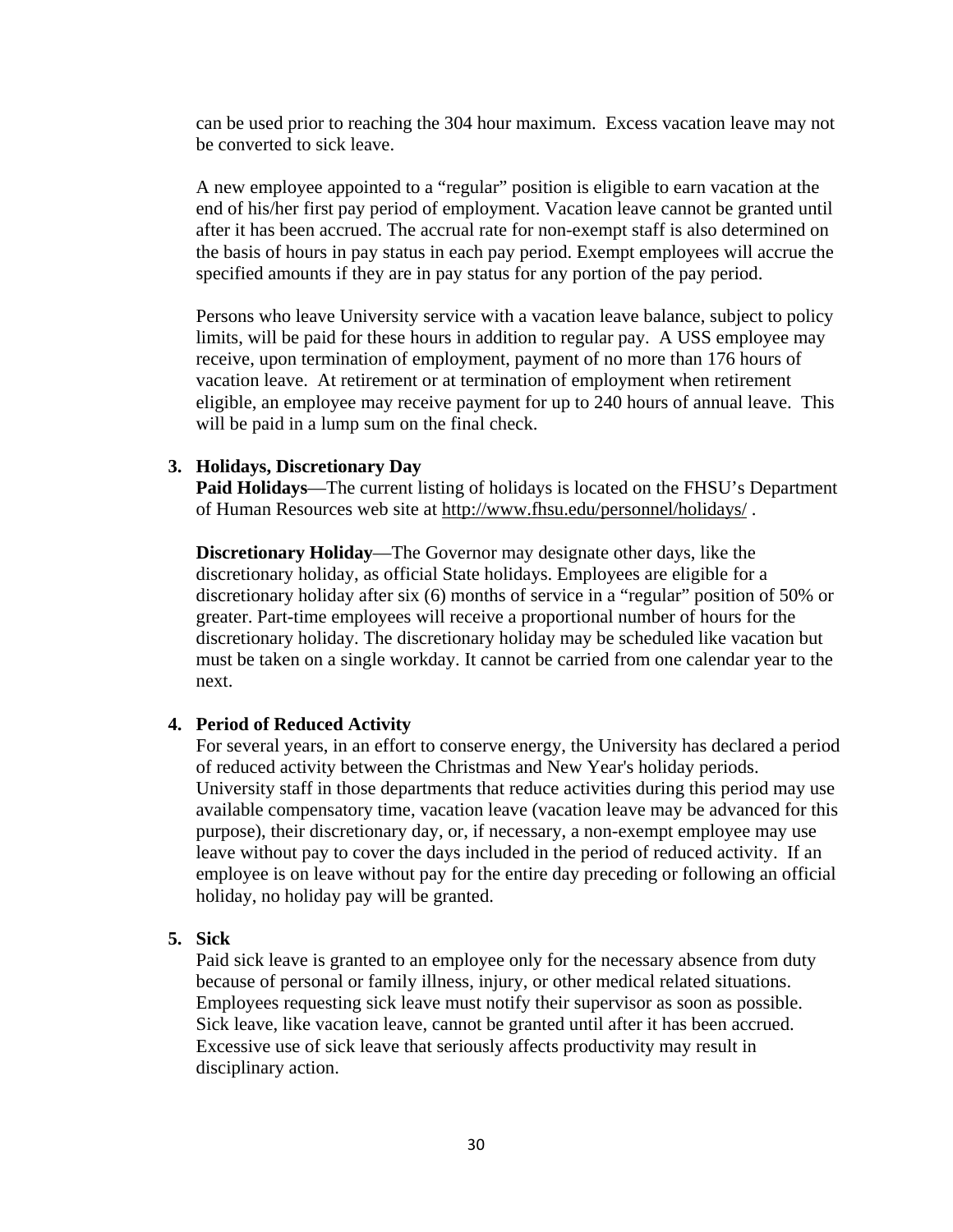| Hours Paid per Pay Period | <b>Sick Leave</b> |
|---------------------------|-------------------|
|                           | 0.0               |
| $8 - 15$                  | 0.4               |
| $16 - 23$                 | 0.8               |
| $24 - 31$                 | 1.2               |
| $32 - 39$                 | 1.6               |
| $40 - 47$                 | 2.0               |
| $48 - 55$                 | 2.4               |
| $56 - 63$                 | 2.8               |
| $64 - 71$                 | 3.2               |
| $72 - 79$                 | 3.6               |
| 80                        | 3.7               |

**University Support Staff Non-Exempt Sick Leave Accruals** 

#### **University Support Staff Exempt Sick Leave Accruals**

| Hours Paid per Pay Period | Sick Leave |
|---------------------------|------------|
|                           |            |
|                           |            |

Sick leave is accumulated on an unlimited basis. Unused sick leave is forfeited when employment is terminated, but will be reinstated for persons reinstated to University or State of Kansas service or reemployed within one year who left with permanent status. If an employee or family member becomes ill while on vacation such that they are deprived of a significant portion of their vacation, sick leave may be substituted for vacation leave during the period of illness.

A department head may require that an employee requesting paid sick leave submit a medical certificate from a health care provider (particularly when there is reason to believe that the use of sick leave has been abused). Employees who have been sick three or more consecutive work days may be required to produce a medical certificate before being authorized to return to work per Family Medical Leave Act (FMLA). The employee shall pay the costs of such a certificate. FHSU's Department of Human Resources may designate a leave of three days or more as FMLA qualifying if appropriate.

An employee who is retiring may be paid for a portion of unused accumulated sick leave. (See Section V.6. Retirement.)

#### <span id="page-34-0"></span>**6. Donor Leave**

**Donor Leave for Blood, Organ, Tissue, and Bone Marrow**—Donor leave is available to faculty, unclassified administrative staff, and University Support Staff with active appointments of 50% or more to a "regular" position. It may not be used to care for family members who are donors. The donor leave program provides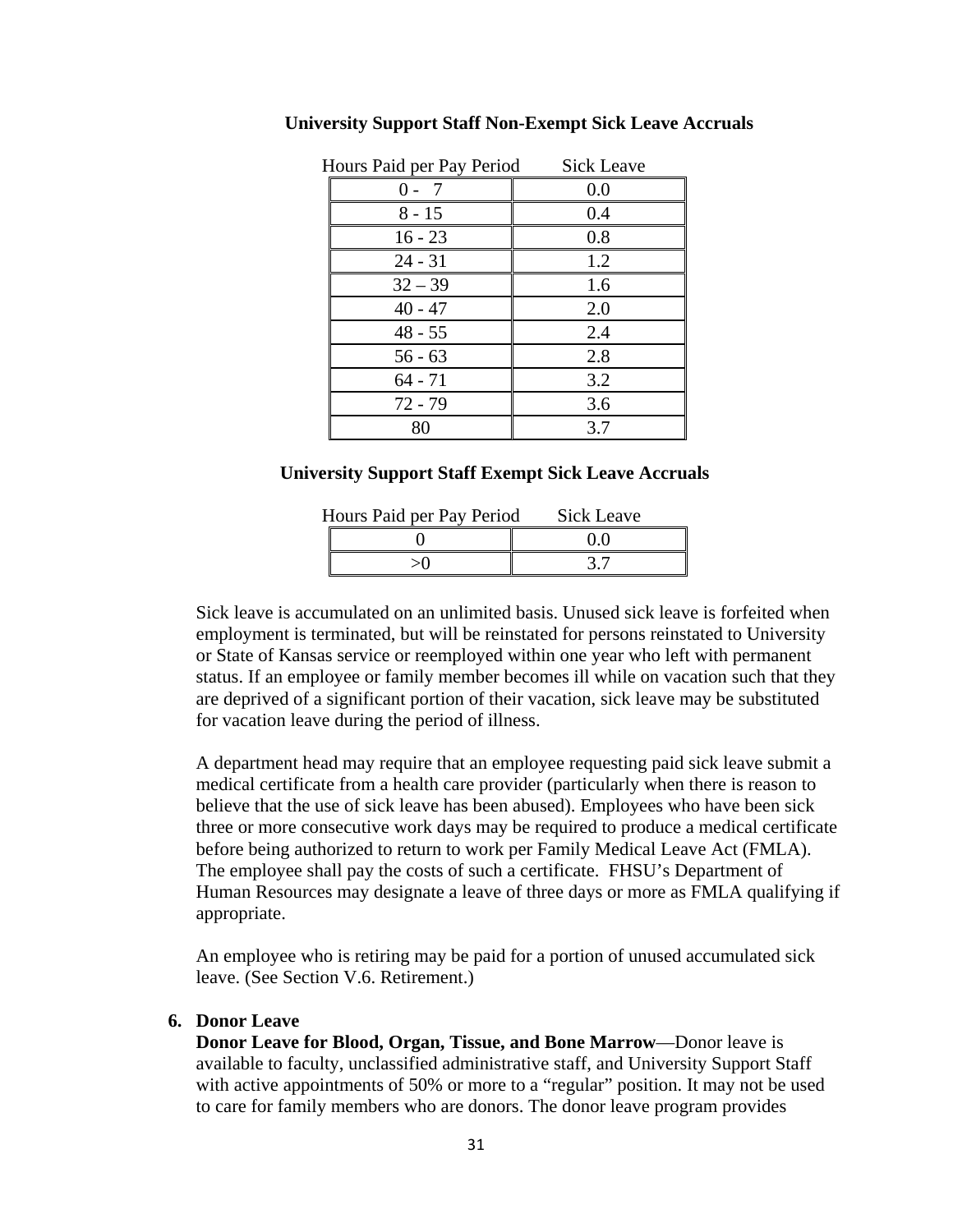approved recovery time away from work for faculty, unclassified administrative staff, and University Support Staff who choose to donate organs, tissue, bone marrow, blood or blood products. Eligible faculty, unclassified administrative staff, and University Support Staff may receive paid leave in accordance with the criteria noted below:

- Up to 30 working days of paid leave for recovery from an organ or tissue donation procedure;
- Up to seven (7) working days of paid leave following the donation of bone marrow;
- $\bullet$  1  $\frac{1}{2}$  hours of paid leave every four (4) months for the donation of blood;
- $\bullet$  three hours of paid leave every four (4) months for the donation of blood platelets or other approved blood products.

 A faculty, unclassified administrative staff, and University Support Staff member must request donor leave in advance from a supervisor or manager, using normal leave request procedures. A faculty, unclassified administrative staff, and University Support Staff member does not have to exhaust any accrued leave for which they are eligible before being eligible to receive donor leave. Donor leave will not be counted against a faculty, unclassified administrative staff, and University Support Staff members' FMLA entitlement, nor does it count as time worked for Fair Labor Standards Act (FLSA) purposes for non-exempt staff. Donation of blood to a FHSU sponsored blood drive will be considered work time as approved by a supervisor and does not necessitate a request for donor leave.

#### <span id="page-35-0"></span>**7. Maternity/Paternity**

**Maternity Leave**—There is no stipulated length of leave requirement either before or after birth. Pre-partum leave that may not qualify under FMLA varies significantly depending on the employee's health. A health care provider's advice is the most common determining factor in the length of pre-partum leave.

**Paternity or Parental Leave—Occasionally employees seek additional time for non**medical reasons following childbirth. Those employees who wish to take leave upon birth of a child or parental leave in the case of adoption may do so in two ways.

<span id="page-35-1"></span>If the health of the spouse or child requires the employee's presence, family sick leave (from the employee's accrued sick leave) may be taken. The duration of such leave is again based on medical need. Please consult FHSU's Department of Human Resources if the leave exceeds three working days to determine if the leave is FMLA qualifying. If the leave is desired for other than health reasons, vacation or leave of absence with or without pay may be requested, but such requests are subject to departmental and FHSU's Department of Human Resources approval.

#### **8. Shared Leave**

**Shared Leave Program**—The Shared Leave Program allows eligible University Support Staff members to donate sick and/or vacation leave and eligible faculty, unclassified administrative staff, and University Support Staff members to donate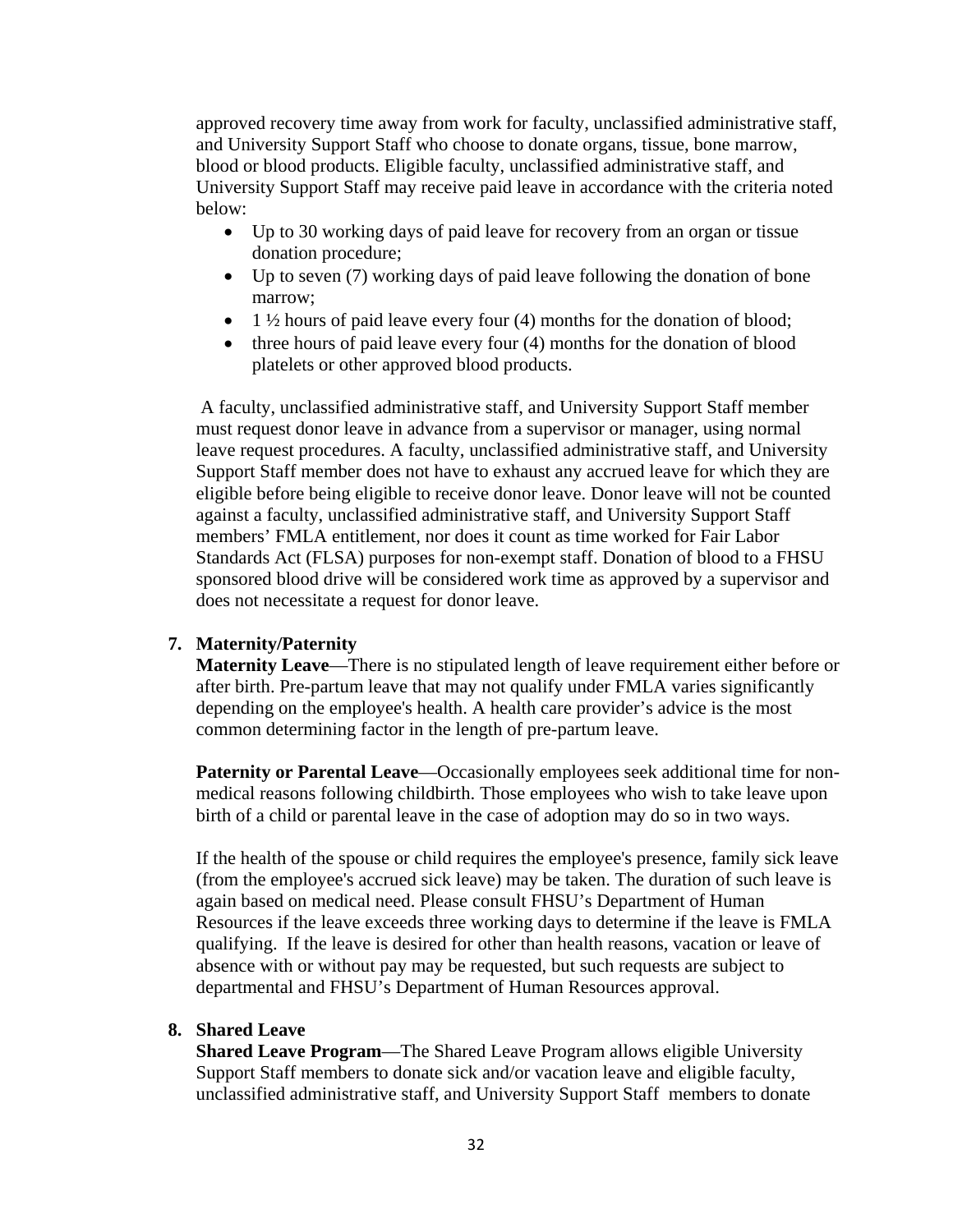sick leave to another qualified staff member who is experiencing a serious, extreme or life threatening illness or injury either personally or of a family member. Such shared leave would apply to faculty, unclassified administrative staff, and University Support Staff with six months of continuous, regular University service who cannot perform regular work duties due to a medical condition and who have exhausted all forms of paid leave. Faculty, unclassified administrative staff, and University Support Staff members who are appointed to regular positions are eligible to participate in the shared leave program as leave recipients or as donors.

The definition of "family member" includes persons related by blood, marriage, adoption or court placement of minors.

A faculty, unclassified administrative staff, and University Support Staff member may request shared leave only for serious, extreme, or life-threatening illness or injury that may require leave without pay from work or termination of employment, for inpatient or hospice care or extensive outpatient treatment or care at home. All paid leave must have been or will be exhausted before being eligible to receive shared leave. The requesting employee must have satisfactory attendance and performance records. An employee receiving Workers' Compensation is not eligible for shared leave.

**Application and Approval Procedures for Shared Leave**—A faculty, unclassified administrative staff, and University Support Staff member may request shared leave by submitting a Shared Leave Request form and FMLA Certification for Health Care Provider form to FHSU's Department of Human Resources. The forms are available from the HR Office. The health care provider must complete the Certification for Health Care Provider form since it establishes the nature of the illness or injury. The Shared Leave Committee will determine eligibility for shared leave.

If a medical condition is deemed not qualifying, the employee is considered ineligible. The determination about the nature of the medical condition and the decision to approve or deny the application for shared leave is final and not subject to appeal.

**Shared Leave Donor Information**—A University Support Staff member who wishes to donate vacation leave must have a vacation leave balance of at least 80 hours after the donation is made. A faculty, unclassified administrative staff, and University Support Staff member who wishes to donate sick leave must have a sick leave balance of at least 480 hours after the donation is made. The leave balance requirements are not applicable if the employee is separating from employment with the University. Donations may be made to an employee in another state agency.

**Other Shared Leave Provisions**—Once the recipient has been approved for shared leave, it will be necessary for FHSU's Department of Human Resources to identify donors who will provide the leave to be shared.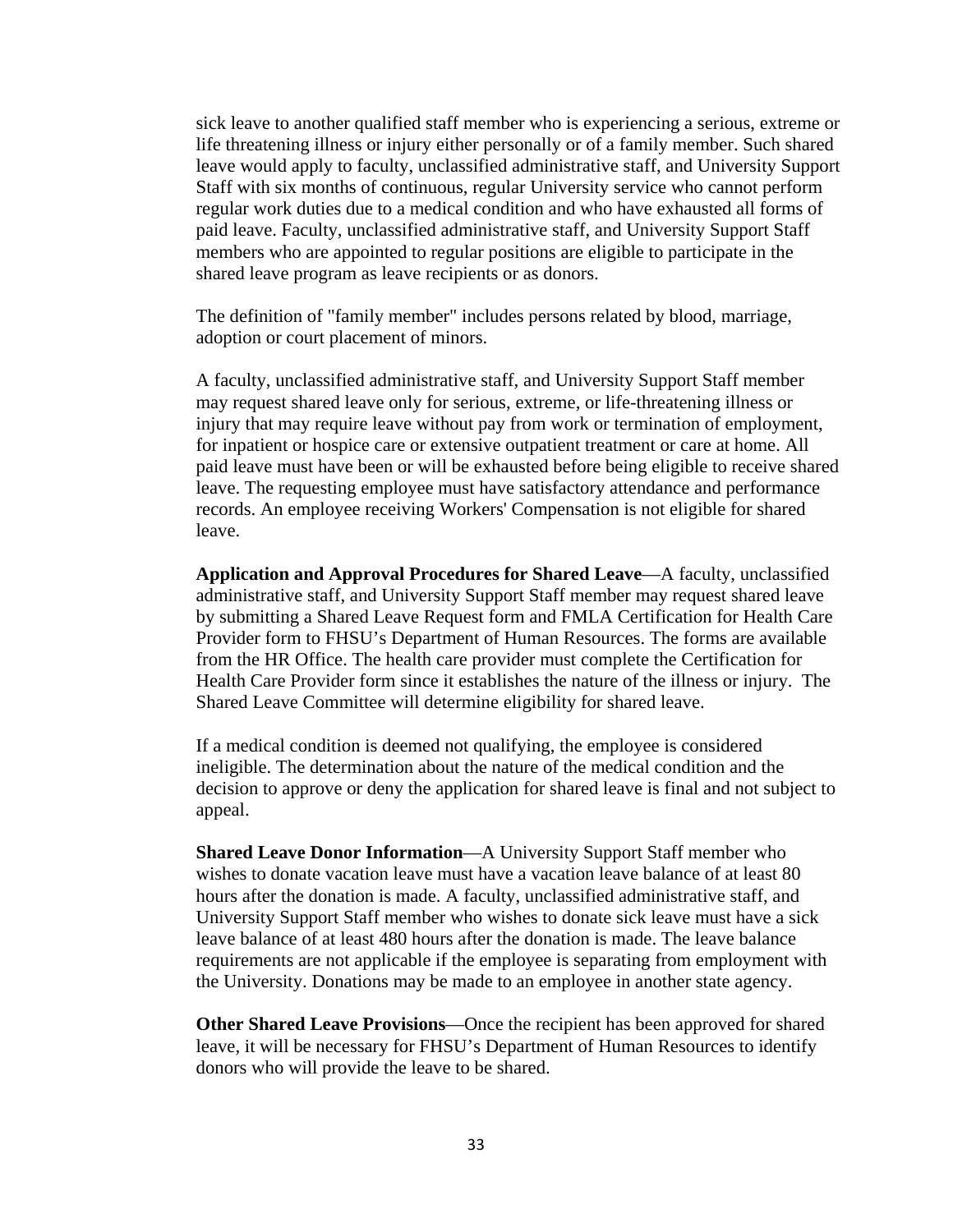Shared leave is designed to cover the duration of the illness or injury for which it was initially granted, up to a maximum of six months from the date the employee began using the shared leave. The shared leave cannot be transferred to any employee other than the employee for whom it was donated.

Shared leave may, with the approval of FHSU's Department of Human Resources, be applied retroactively at any time after the shared leave has been approved. Donations can be made only in full-hour increments. Any unused leave donations will be returned to the donors on a prorated basis.

Shared leave will be designated by the University as qualifying leave under the provisions of the FMLA if appropriate.

While using shared leave, an employee will continue to accrue leave at the regular rate that must be deducted each pay period before shared leave is used.

#### <span id="page-37-0"></span>**9. FMLA**

#### **Family and Medical Leave Act (FMLA) Eligibility**

Please refer to the FHSU's Department of Human Resources website at: www.fhsu.edu/personnel/fmla

#### <span id="page-37-1"></span>**10. Funeral Leave**

A University Support Staff member (unless on a temporary appointment) may be granted funeral leave with pay upon the death of a close relative. Factors of relationships and necessary travel time will be considered in determining the proper amount of time that will be granted, not to exceed six working days per occurrence. Funeral leave may be granted in cases where a death affects other relatives residing in the employee's household. Funeral leave must be requested and approved by FHSU's Department of Human Resources Director in consultation with the supervisor.

#### <span id="page-37-2"></span>**11. Jury Duty/Witness Service**

Permanent and probationary employees shall be granted leave with pay for required jury duty or for a required appearance before, and at the direction of the Kansas Commission on Civil Rights, the United States Equal Employment Opportunity Commission, or a court.

Leave with pay may be granted if FHSU's Department of Human Resources Director considers the granting of leave with pay to be in the best interest of the University. Such leave will not normally be granted for court cases in which the employee is the plaintiff or the respondent.

When any employee travels for a required appearance in a State vehicle, the employee shall turn over to the State any mileage expense payments received. Each employee granted paid leave who receives pay or fees for required jury duty will retain all fees received. Employees called for witness duty may retain a maximum of \$50.00 and shall turn over to the University any fees received in excess of \$50.00.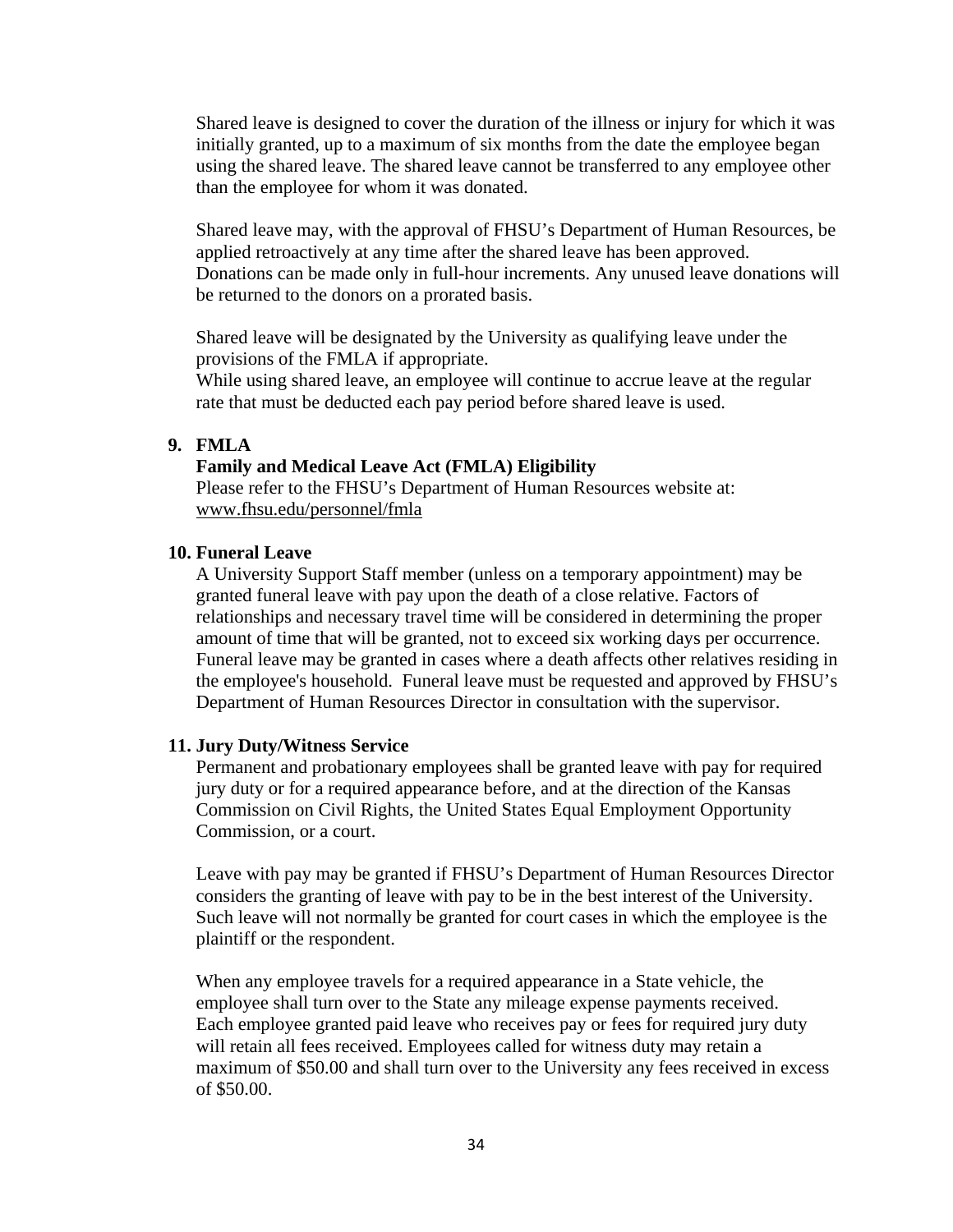If summoned or subpoenaed, an employee should notify the immediate supervisor as far in advance of the date of required appearance as possible but in no event later than the next working day after the subpoena is received.

#### <span id="page-38-0"></span>**12. Voting**

During a National or State primary, general election or local election, time off with pay, not to exceed two hours, to vote may be allowed in situations where travel time to the polls may affect a staff member's ability to cast his or her ballot. The employee should advise his or her supervisor well in advance to arrange for such absence.

#### <span id="page-38-1"></span>**13. Military Service**

**Annual Training**—If a permanent or probationary employee is a member of a reserve component of the military service of the United States or with the State or National Guard, he or she will, upon presentation of appropriate orders in advance, be granted leave with pay to attend annual active duty for training for a period not to exceed 15 working days in any one calendar year (calendar year starts in October). Such leave will not be counted as part of an employee's annual vacation.

**Active Duty**—If such an employee is called to active duty, the employee shall be granted leave without pay for the duration of active service. The employee will be restored to his/her former position or a similar position with like status and pay if application for rehire is made within 90 days after being discharged from military service under honorable conditions or from hospitalization if qualified to perform those duties.

If the employee is not qualified to perform the duties of the former position by reason of disability sustained while on active duty, the employee shall be offered a position comparable in status and pay with duties he/she is qualified to perform. If there is not a position available, an employee may appeal to FHSU's Department of Human Resources for appropriate placement.

#### <span id="page-38-2"></span>**14. Leave of Absence**

#### **Leave of Absence Without Pay**

**Eligibility**—Any USS employee with permanent status or any USS employee in a regular position but without permanent status may be considered for leave without pay (LWOP). All accrued leave must be exhausted before LWOP can be approved. This leave may be for any of these purposes:

- Illness, disability, pregnancy, childbearing and recovery;
- Adoption of a child by the employee;
- Initial placement of a foster child in the employee's home;
- Care for a family member with a serious health condition;
- Other good and sufficient reason deemed by the appointing authority to be in the best interest of the University.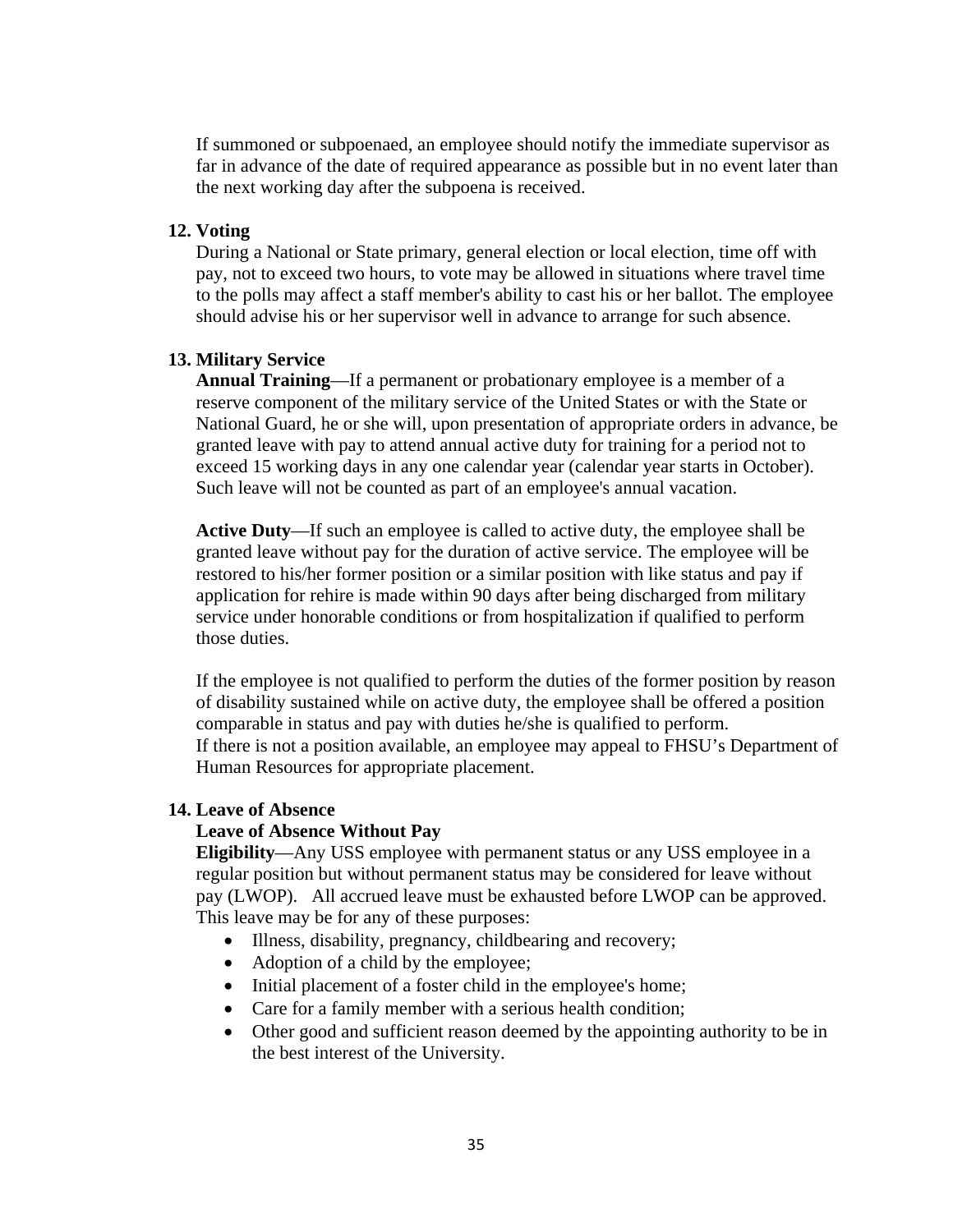Family members are persons related to the employee by blood, marriage, or adoption, and minors residing in the employee's home as a result of court proceedings pursuant to the Kansas Code for Care of Children or the Kansas Juvenile Offenders Code. The appointing authority of the University or designee may require a physician's statement to document illness or disability cited as the reason for leave without pay. Any employee with permanent status may be granted leave of absence without pay from the employee's USS position to enable the employee to take a position in the unclassified service if the granting of this leave is considered to be in the best interest of the University.

**Length**—A USS employee with permanent status may be granted leave without pay for a period not to exceed one year.

The appointing authority may grant leave without pay to a USS employee in a regular position but without permanent status for no more than 60 days.

USS employees taking an interim position in the unclassified service are limited to one year, however, the appointing authority may grant one or more extensions of up to one year.

**Procedure—A** leave without pay request must be made in writing through their supervisor to the Director of Human Resources if the request is for more than 30 days. The appointing authority or designee shall determine whether approval of the request is for the good of the University. The appointing authority or designee may, for good cause, terminate a leave of absence without pay by giving a notice of at least two (2) weeks in writing to the employee.

If the request is due to a medical condition, the employee should also inquire with the Human Resources office regarding FMLA entitlements

**Paid Leave Before Leave Without Pay (LWOP)—**In cases of LWOP, in excess of 30 days because of personal or family illness, the University will require the use of all paid leave before granting leave without pay. University staff normally will be required to use paid vacation leave before granting leave without pay.

**Administrative Leave with Pay**—There may be rare occasions when a non-exempt University Support Staff member is unable to work because of emergency conditions or conditions imposed by the University, e.g. power outages, temperature extremes, office remodeling. On such occasions the Director of FHSU's Department of Human Resources must approve administrative leave with pay.

**Disaster Service**—Leave without pay may be granted by the Director of FHSU's Department of Human Resources to staff who are certified disaster service volunteers for the American Red Cross. Such leave must meet specified criteria related to disaster designation and cannot exceed 20 working days in a 12 month period beginning with the first day of leave.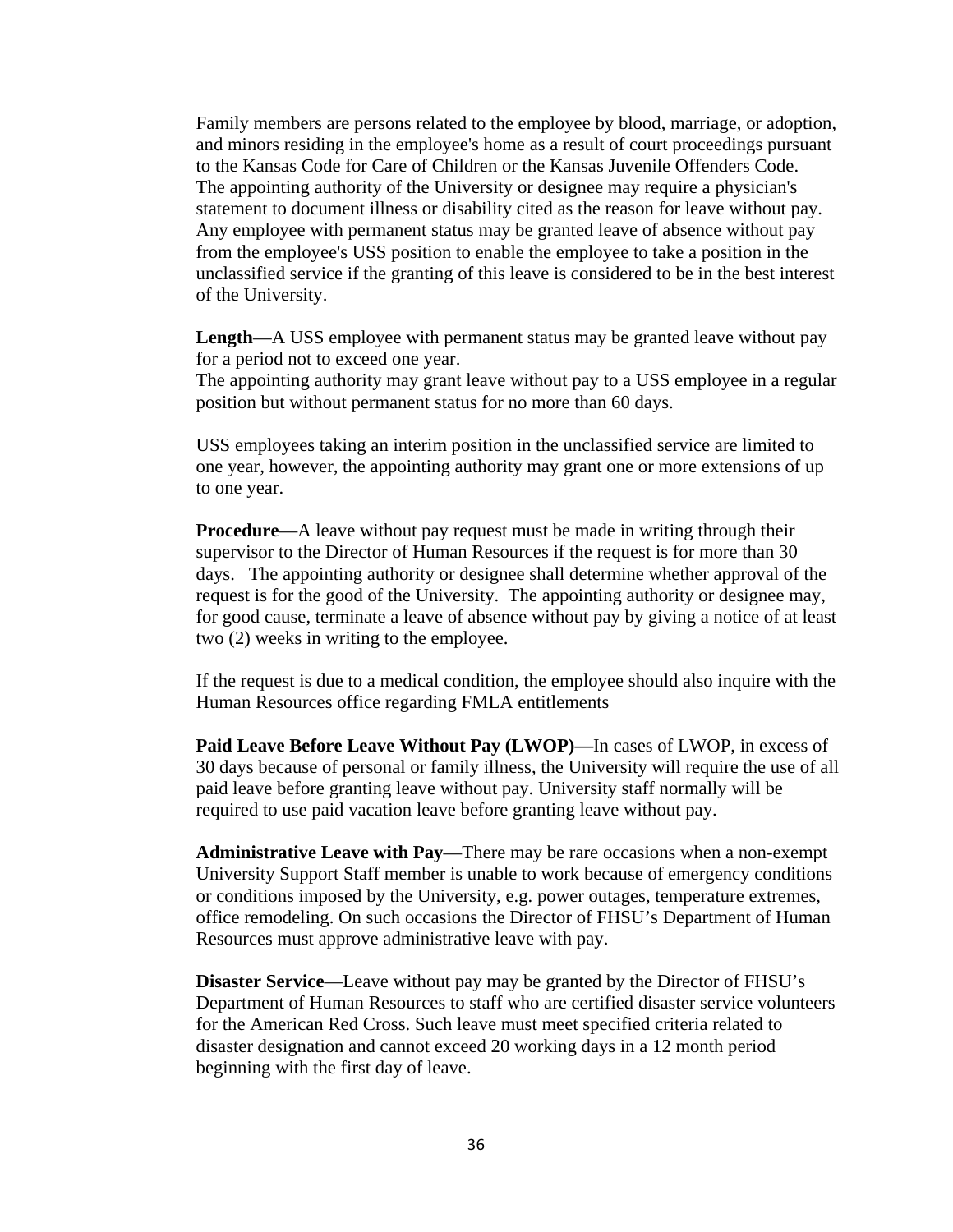## <span id="page-40-1"></span><span id="page-40-0"></span>**X. Discipline**

#### **Guidelines for Counseling and Disciplinary Actions**

- **A. Purpose of Guidelines for Counseling and Disciplinary Actions**—The following guidelines have been established to assure that:
	- There is consistent counseling and corrective action on a campus-wide basis for incidents of inadequate performance or misconduct.
	- There is appropriate corrective action at the level sufficient to address the problem while minimizing the impact on departmental operations.
	- There are clear steps to follow in progressive discipline so supervisors and employees have the opportunity to discuss work performance or employee behaviors that are counterproductive to getting the job done and have adequate time for employees to correct deficiencies.

Supervisors are required to keep adequate documentation and counsel employees at each step for conduct and performance problems.

Disciplinary steps may be bypassed based on the seriousness of the incident and/or the employee's past record.

#### **Definitions for Counseling and Disciplinary Actions**

- Inadequate performance is performance of job duties below expectations.
- Misconduct is personal conduct or behavior that is detrimental to University service.

## <span id="page-40-4"></span><span id="page-40-3"></span><span id="page-40-2"></span>**B. Progressive Discipline Guidelines**

#### **1. Introduction**

 Discipline is a process through which supervisors discuss, identify, correct, teach and reinforce appropriate workplace behaviors. Fort Hays State University supports a healthy organizational climate that focuses the responsibility for correcting unacceptable behavior/performance on employees and supervisors through which behavioral and/or performance issues can be discussed and corrected. The end goal is to help each employee be successful.

The progressive discipline approach is designed to help staff identify and learn new behaviors when existing job behaviors interfere with job success. The process promotes job success, minimizes dissension, encourages team work, builds trust, promotes supervisory self-confidence, and helps to retain valued staff. All matters discussed in this handbook are instructional in nature and serve as examples. They are not intended to be all-inclusive or to provide an absolute rule.

#### **2. Expectations**

**Employee Responsibility:** All employees of FHSU have a responsibility to meet the needs of the University by being at work as scheduled, promote a healthy work environment, provide quality services, and perform job duties in a satisfactory manner. In addition, employees are expected to treat others with respect and dignity.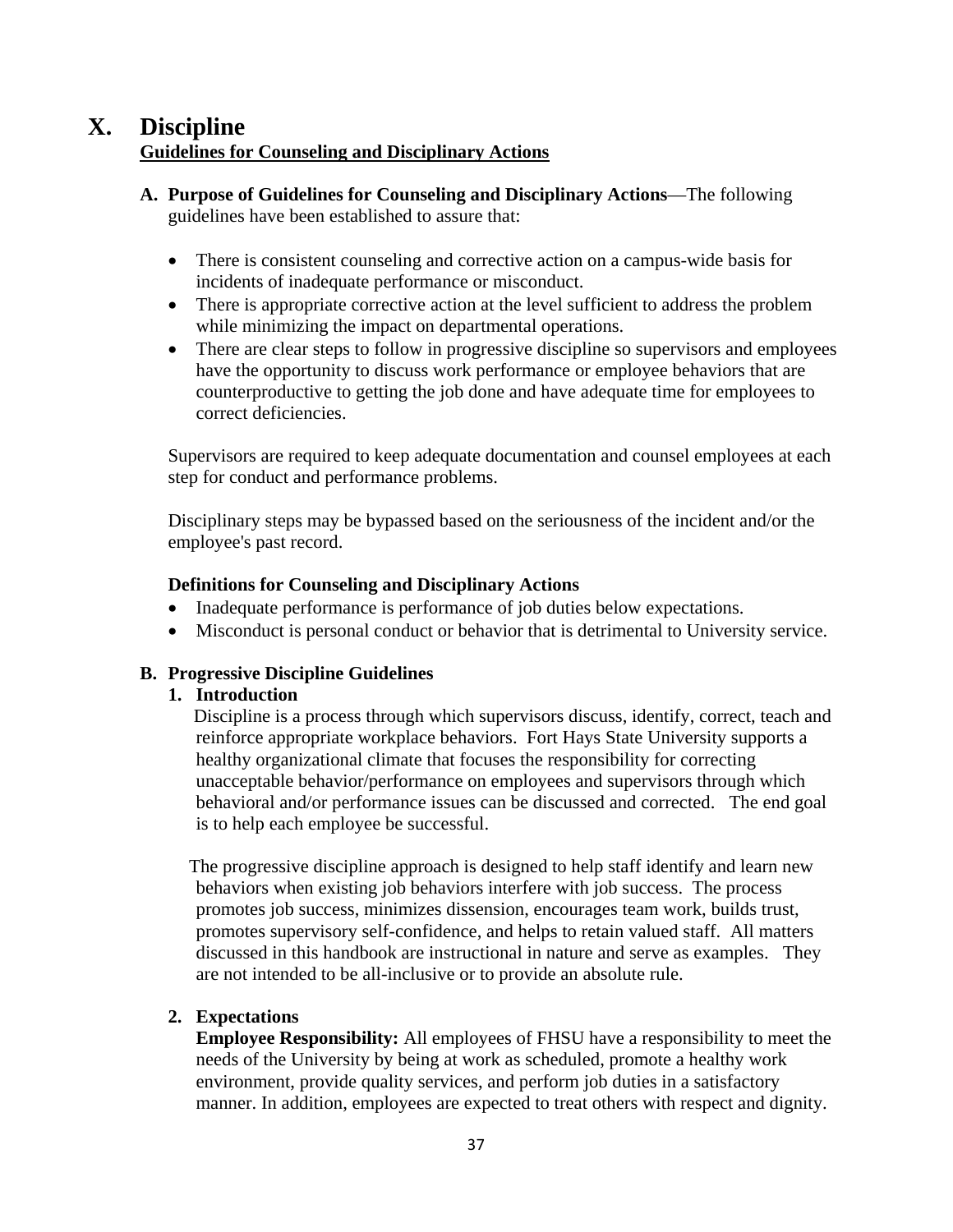**Supervisor Responsibility:** In addition to the expectations listed above, supervisors also have a responsibility to set standards for work performance; inform staff of policies, rules and regulations; and see that they are enforced without bias.

Supervisors have the responsibility to use or propose disciplinary action consistently and reasonably when problems exist. Failure to do so may result in disciplinary measures being implemented against the supervisor. If the supervisor fails to act consistently or with firmness, his/her own position is weakened. Although a supervisor may feel that the disciplinary process is distasteful, it may be a necessary part of the job. A positive, corrective attitude should be taken toward discipline. Appropriate progressive disciplinary action can help the process proceed more smoothly and aid in the resolution of the problem. Knowledge of policies and procedures and supervisory rights and responsibilities will also make the supervisor more confident in taking or recommending disciplinary action.

**Discussion of Problem:** Prior to the implementation of any type of disciplinary action, it is essential that supervisors first identify and discuss their expectations with staff. Reviewing the position description and appropriate policies and procedures with staff, negotiating priority outcomes (when appropriate), and discussing performance standards, can potentially eliminate the need for disciplinary action.

**Corrective Action Plan:** A corrective action plan documents a supervisor's efforts to discuss the unacceptable behavior/performance with the employee and to set goals for correcting the behavior/performance. Depending on the nature of the problem, the supervisor may need to provide written counseling to the employee describing the circumstances of the problem, previous attempts to correct the same or similar problems, goals/timetables for correcting the problem and information as to what will occur if the problem is not resolved.

- <span id="page-41-1"></span><span id="page-41-0"></span>**3. Reasons Disciplinary Action is Taken:** Below are the general categories of performance and conduct issues for which disciplinary action may be taken. However, these lists are not exhaustive.
	- **A. Unsatisfactory Job Performance:** The University generally requires the following work performance deficiencies be addressed through the performance evaluation system:
		- Inefficiency or incompetency in the performance of duties, or inability to perform the duties;
		- Negligence in the performance of duties;
		- Failure to maintain satisfactory or harmonious relationships with public and fellow employees;
		- Habitual or flagrant improper use of leave privileges;
		- Habitual pattern or failure to report for duty at the assigned time and place or to remain on duty.

These deficiencies in work performance may result in formal disciplinary action when an employee has received two unsatisfactory evaluations within 180 days.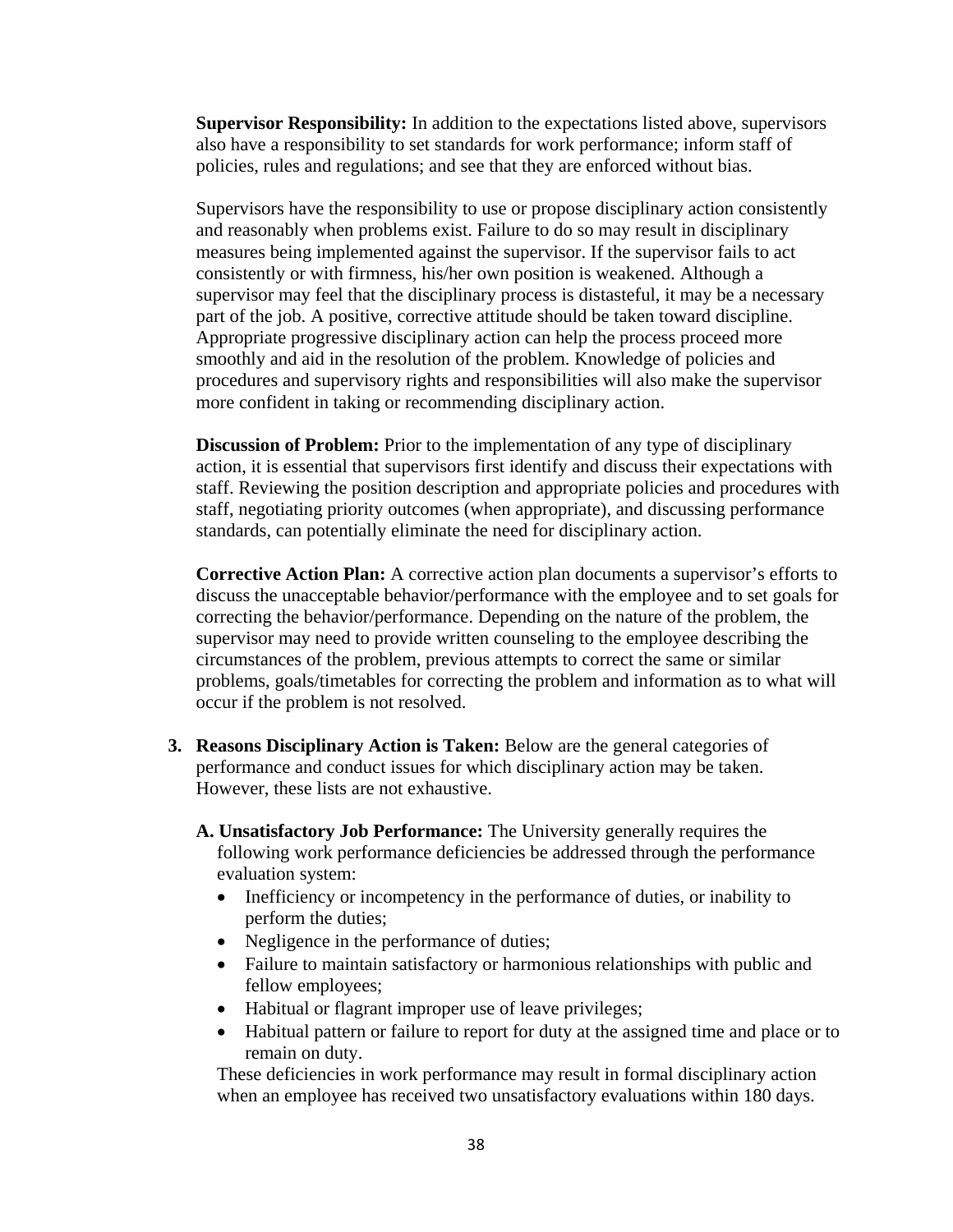The appointing authority may propose formal disciplinary action without the benefit of two unsatisfactory evaluations provided that the appointing authority can demonstrate that the employee was adequately counseled regarding the specific deficiencies and what was expected of them and given the opportunity to improve.

Other disciplinary action outside of the evaluation process is possible. For example, if an employee fails to obtain and maintain a current license or other authorization to practice a trade, business or profession that is required, they may be disciplined.

#### <span id="page-42-0"></span>**B. Personal Conduct Detrimental to State Service (K.S.A. 75-2949f):**

The following types of personal conduct serve as the basis for immediate disciplinary action:

- Gross misconduct or conduct unbecoming a state officer or employee;
- Conviction of a criminal act:
- Immoral conduct;
- Willful abuse or misappropriation of state funds, materials, property or equipment;
- Making a false statement of material fact in the employee's application for employment or in a position description;
- Participation in any action that would in any way seriously disrupt or disturb the normal operation of the agency, institution, department, or any other segment of state government;
- Trespassing on the property of any state official or employee for the purpose of harassing or forcing dialogue or discussion from the occupants or owners of such property;
- Willful damage to or destruction of state property;
- Willful endangerment of the lives or property of others or both;
- Unauthorized possession of firearms or other lethal weapons while on the job;
- Performing duties in a brutal manner, or mistreating, neglecting or abusing a patient or resident or other person in the employee's care;
- Refusal to accept a reasonable and proper assignment from an authorized supervisor (insubordination);
- Being under the influence of alcohol or drugs while on the job;
- Knowingly releasing confidential information from official records;
- Use of the employee's state position, use of the employee's time on the state job, or use of state property or facilities by the employee in connection with a political campaign;
- Exhibiting other personal conduct detrimental to state service which could cause undue disruption of work or endanger the safety of persons or property of others, as may be determined by the appointing authority;
- Gross carelessness or gross negligence;
- Grossly improper use of state property; and
- Sexual harassment arising out of or in connection with employment.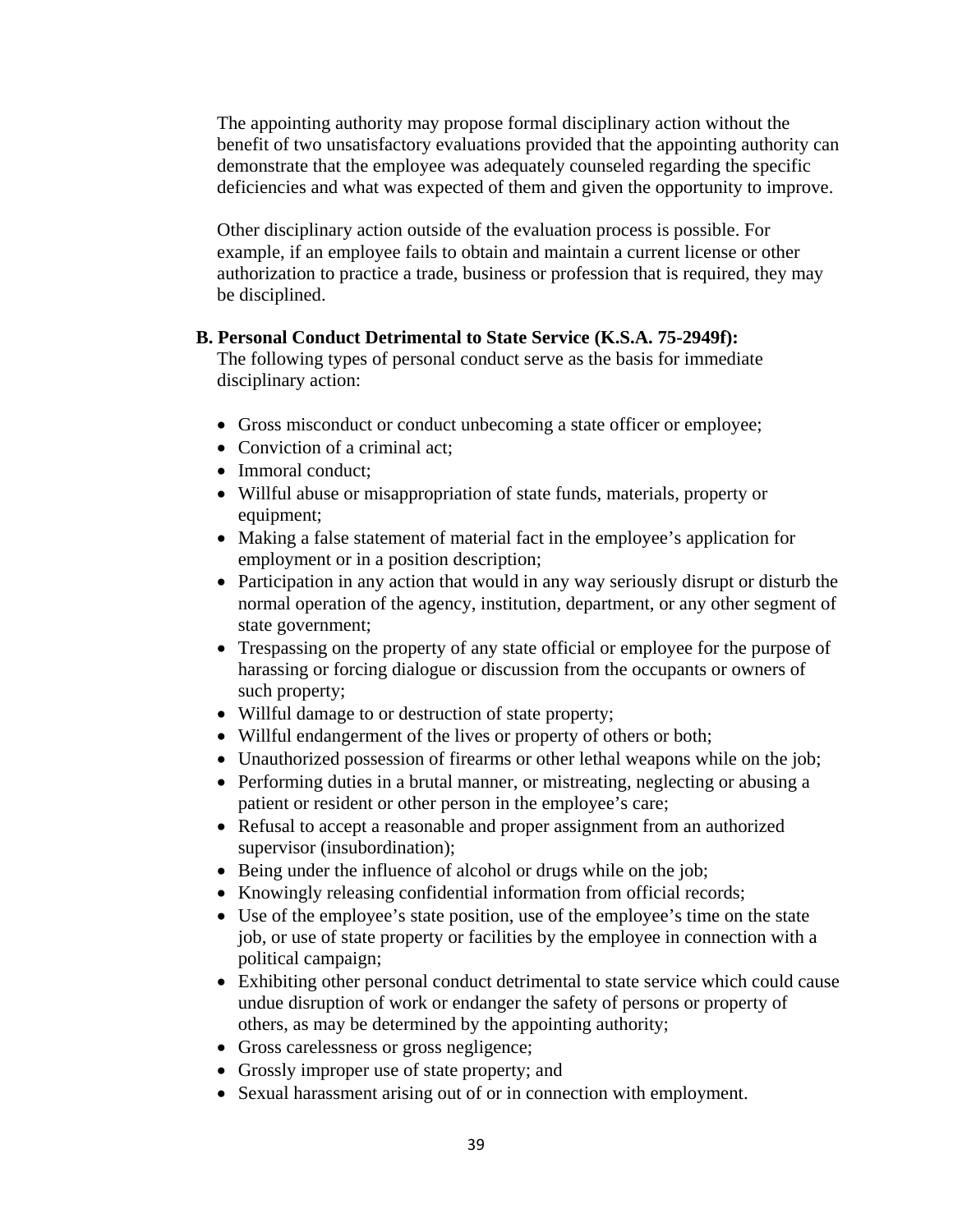<span id="page-43-1"></span><span id="page-43-0"></span>**4. Procedures for Disciplinary Actions:** Generally, the process begins as soon as the supervisor becomes aware of behavior or performance that is less than satisfactory. The problem may be with attendance, areas covered in performance feedback, categories or indicators, priority outcomes, infractions of University policy or procedures, or violations of state rules and regulations. Supervisors will generally follow a progressive discipline process, except in situations where it is determined to be in the best interest of the University to take stronger action.

#### **A. Informal Disciplinary Actions**

**Oral Warning:** The supervisor should discuss the unacceptable behavior or performance with the employee and set goals for correcting the behavior/performance (see Supervisory Counseling Checklist below). Depending on the nature of the problem, the supervisor may want to document the discussion and use a counseling memo if deemed necessary.

Before any written counseling at any step is given to an employee, the problem should be discussed with the employee. A supervisor may consider reviewing proposed recommendations and/or proposed counseling memorandums with his/her supervisor(s) prior to issuing to the employee.

In the event that an infraction does occur, the supervisor will need to assess the severity of the behavior and review the employee's previous work history. When appropriate, the supervisor should consult with his/her supervisor and/or Human Resources to decide the best course of action. Any action taken should meet the criteria of being reasonable, timely and related to the seriousness of the offense.

**Written Warning (Including the Memo of Counseling):** If the employee's behavior/performance does not change, the supervisor should discuss the problem with the employee. Based upon the discussion, and if warranted, the supervisor should provide a written counseling memo to the employee describing the circumstances of the problem, previous attempts to correct the same or similar problems, goals/timetables for correcting the problem and consequences if the problem is not resolved.

**Written Reprimand:** Following the written counseling memo, If the employee does not correct the problem as stated in the memo, or slips back to unacceptable behavior or performance, a written reprimand is normally issued.

**Appeals and Grieving Informal Disciplinary Actions:** Informal disciplinary actions or the placement of memos of counseling in an employee's official personnel file issued by someone other than the appointing authority may be appealed to the appointing authority, whose decision is final and cannot be the basis for a grievance.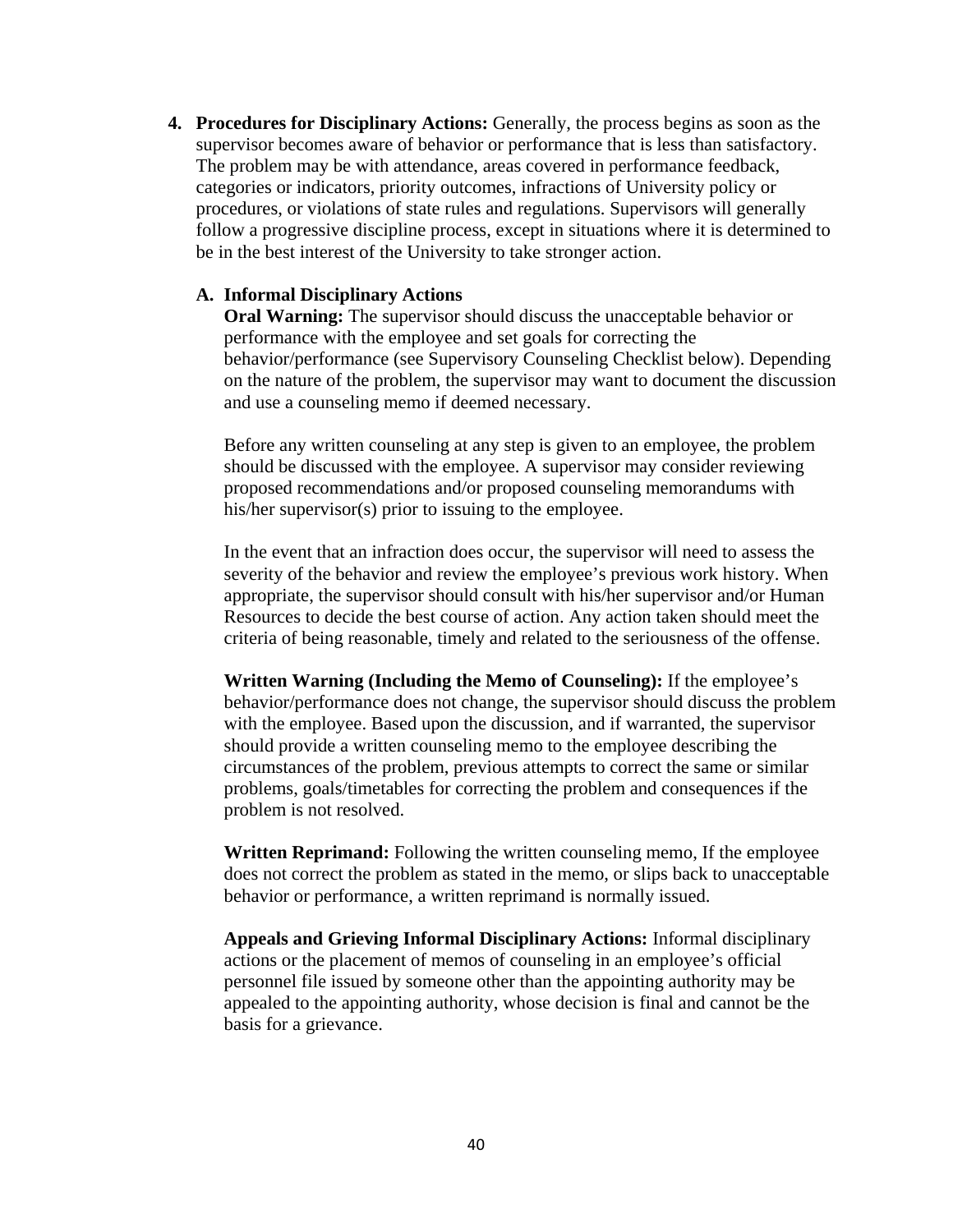#### <span id="page-44-0"></span>**B. Formal Disciplinary Action**

 Generally, when the issue is unsatisfactory performance of the employee's job duties, the appropriate action would be a formal performance review using the special performance review procedures.

However, permanent employees may be suspended, demoted or dismissed on grounds of deficiencies in work performance or on the grounds of personal conduct. The supervisor should present requests for formal disciplinary actions to the Human Resources Director. All such requests must be reviewed and coordinated by the appointing authority and Legal Counsel prior to taking action. This will help ensure consistency in actions.

#### <span id="page-44-1"></span>**5. Permanent, Probationary and Temporary Employees**

**Permanent Employees:** Permanent employees have specific rights. Prior to suspension, demotion or dismissal, the employee has the right to meet about, or respond in writing, to the proposed action with the appointing authority or his/her designee and provide reasons why the University should not carry forward with the proposed action. Following a decision by the University, the employee has the right to appeal suspensions, demotions, and dismissals to the USS Hearing Board (see Disciplinary Appeals Policy). Employees with permanent status are generally afforded the benefits of the progressive discipline process, including verbal counseling, written counseling, written reprimand and suspension prior to a proposed dismissal. There may be instances, however, where an employee would be dismissed without going through this process. In some instances, steps of the process may be repeated depending on the length of time between actions and could be skipped because of the severity of the behavior.

**Probationary Employees:** Probationary employees do not have the right to appeal disciplinary action to the USS Hearing Board unless the employee has had previous permanent status and is on probation due to a promotion, reinstatement or reemployment. Probationary employees may receive verbal counseling, written counseling and a written reprimand prior to dismissal. An appointing authority may allow probationary employees the opportunity to meet with or respond to them or their designee if dismissed from employment. Neither this opportunity nor progressive steps of discipline are rights of probationary employees, and are not required. Suspension is a University option if the circumstances warrant.

**Temporary Employees:** Temporary employees may be separated at any time. These employees may receive verbal counseling, written counseling and a written reprimand prior to dismissal but these progressive steps are not required.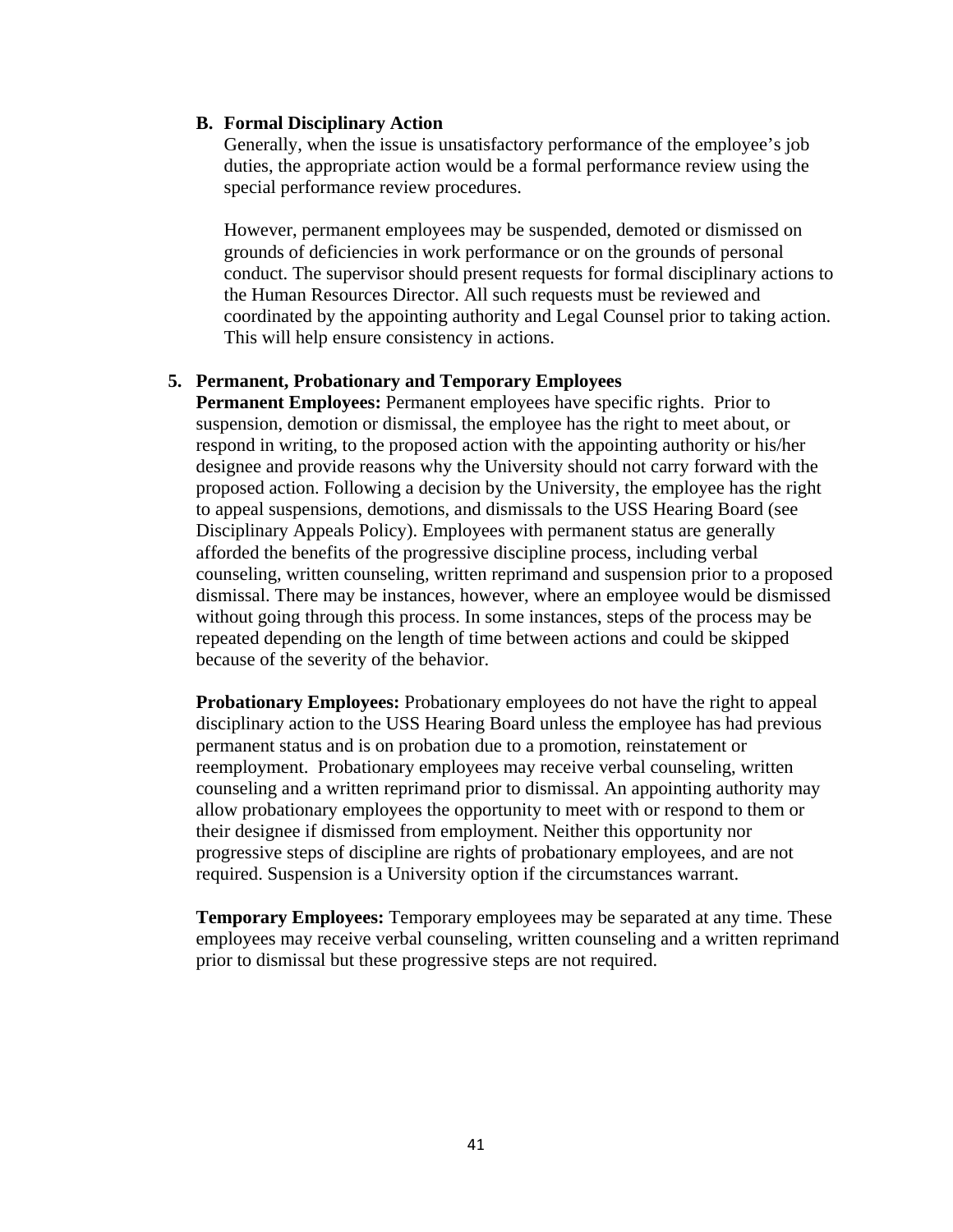|    | SUPERVISORY COUNSELING CHECKLIST                                                |
|----|---------------------------------------------------------------------------------|
|    | Whether the counseling is verbal or in writing, the supervisor should:          |
| 1. | State specifically the nature of the problem citing the specific examples where |
|    | the behavior/performance was less than satisfactory.                            |
| 2. | Set out previous instances where this behavior/performance or the expectations  |
|    | for behavior/performance were discussed and/or action taken (if applicable).    |
| 3. | Clearly state and explain to the employee what is expected, referring to        |
|    | established priority outcomes or performance standards, policies or             |
|    | procedures. Include specific timetables as to when expectations are to be met.  |
| 4. | Provide information as to what is being recommended as a result of this         |
|    | incident of substandard behavior/performance. Also provide information as to    |
|    | what will occur if the behavior/performance is not resolved at this step.       |
| 5. | Reinforce improvements made by the employee either verbally or in writing.      |
|    | Establish follow-up communications with the employee on progress toward         |
|    | meeting the expectations.                                                       |

#### **C. Appeal of Disciplinary Actions**

See the Disciplinary Action Appeals Policy located at: http://www.fhsu.edu/personnel/uss/

## <span id="page-45-1"></span><span id="page-45-0"></span>**XI. Employee Relations**

The Office of Employee Relations within Fort Hays State University is committed to creating a healthy organizational climate. This is a climate which encourages mutual responsibility for constructive work relationships and communication, information sharing, problem solving and a safe, neutral process through which differences can be managed.

FHSU is committed to core beliefs and accompanying behaviors based on integrity and honesty. It endorses teamwork and cooperation among organizational units, and encourages staff at all levels to develop processes which enable one another to experience trust while working toward common goals.

An employee's success in this environment is largely dependent on support systems which foster strong and trusting work relationships. These essential supports are found within employee/ supervisor relationships, employee/peer (or team) relationships and employee/university relationships. In each of these relationships, support is taking time and being responsive; it is listening, seeking clarity and problem solving; and it is assuming responsibility. It is valuing one another. It is assuring our mutual success.

Resources to promote this support are available to all staff and include educational and instructional materials, consultation and group facilitation services, dispute resolution and grievance procedure.

Members of the University community are sometimes faced with a variety of personal problems involving alcohol, drugs, family, marriage, finances, emotions, or other conditions that may interfere with work attendance, productivity, and the ability to get along with coworkers.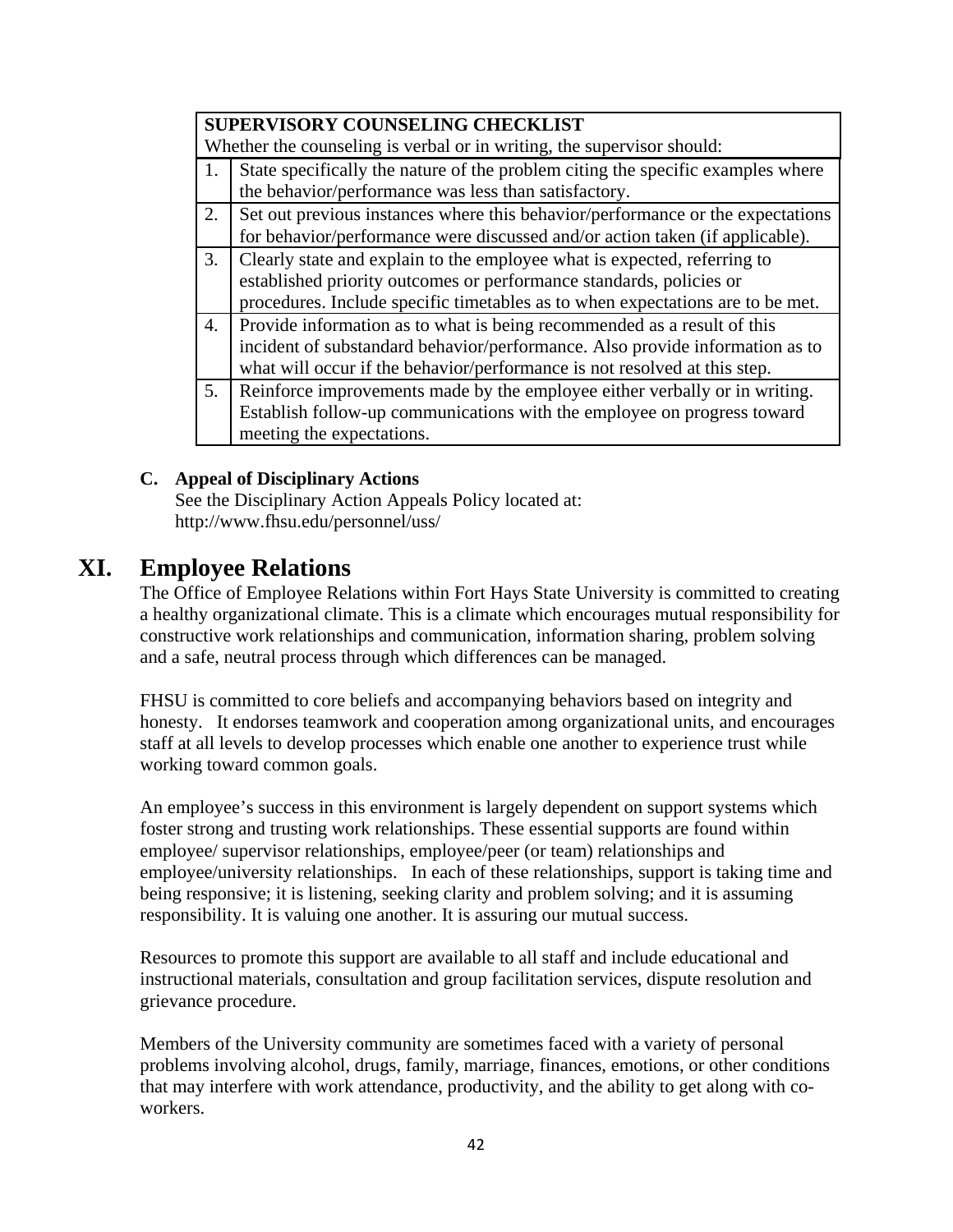The decision to seek counseling may be that of the employee, or there may be situations where, after consultation with the Director of Human Resources, referral is recommended by a supervisor when performance or behavior problems have been observed. A supervisor should not attempt to diagnose a problem when a problem affecting productivity has been observed. The supervisor should encourage the staff member to correct any performance deficiencies. The supervisor should also seek advice from the Human Resources Office to develop the appropriate approach for recommending professional assistance to employees.

Fort Hays State University has alcohol and drug counseling available to employees at the Kelly Center. Faculty, unclassified administrative staff, and University Support Staff members may also contact the State Employees Assistance Program (EAP), a 24-hour tollfree assistance line (1-888-275-1205 Option 7). The State EAP service provides a single source for confidential consultation on personal issues, legal information and resources, information for work-life needs, and financial resources and tools.

Additional information about this State of Kansas program can be found at: http://www.kdheks.gov/hcf/healthquest/eap.html

## <span id="page-46-1"></span><span id="page-46-0"></span>**XII. Grievances and Appeals**

#### **A. Grievance Procedure University Support Staff Grievance Procedure**

The University recognizes that problems involving employer-employee relations arise from time to time. It is in the best interest of both the University and the employee to resolve these matters as soon as possible at the lowest possible level. In order that employees may be assured fair consideration of their problem(s), a means of review and appeal, without prejudice, to higher levels of authority has been established. Fair and appropriate handling of a problem or complaint cannot be given without notification of its existence. This grievance procedure is not applicable to the following areas since other procedures exist: employee performance evaluation appeals, appeals of proposed disciplinary action, and complaints of discrimination or sexual harassment.

<span id="page-46-2"></span>An aggrieved employee(s) may select another person to assist them at any step of the grievance procedure. Any cost resulting from such assistance shall be paid by the employee. Time off with pay will be allowed during working hours to attempt to resolve the grievance with a supervisor/department head/dean, as appropriate, or to contact the Director of HR or the Director of Employee Relations. However, any time spent in preparing for a grievance is not considered work time. Meetings held at each step of the Grievance Procedure shall, whenever possible, take place during regular working hours.

#### **Informal Procedures**

Employees should attempt to resolve job-related problems with their immediate supervisor. If the matter cannot be resolved with the supervisor, employees are encouraged to discuss their concerns with their department head/dean, as appropriate. Employees may consult with the Director of HR and the Director of Employee Relations at any time concerning procedures.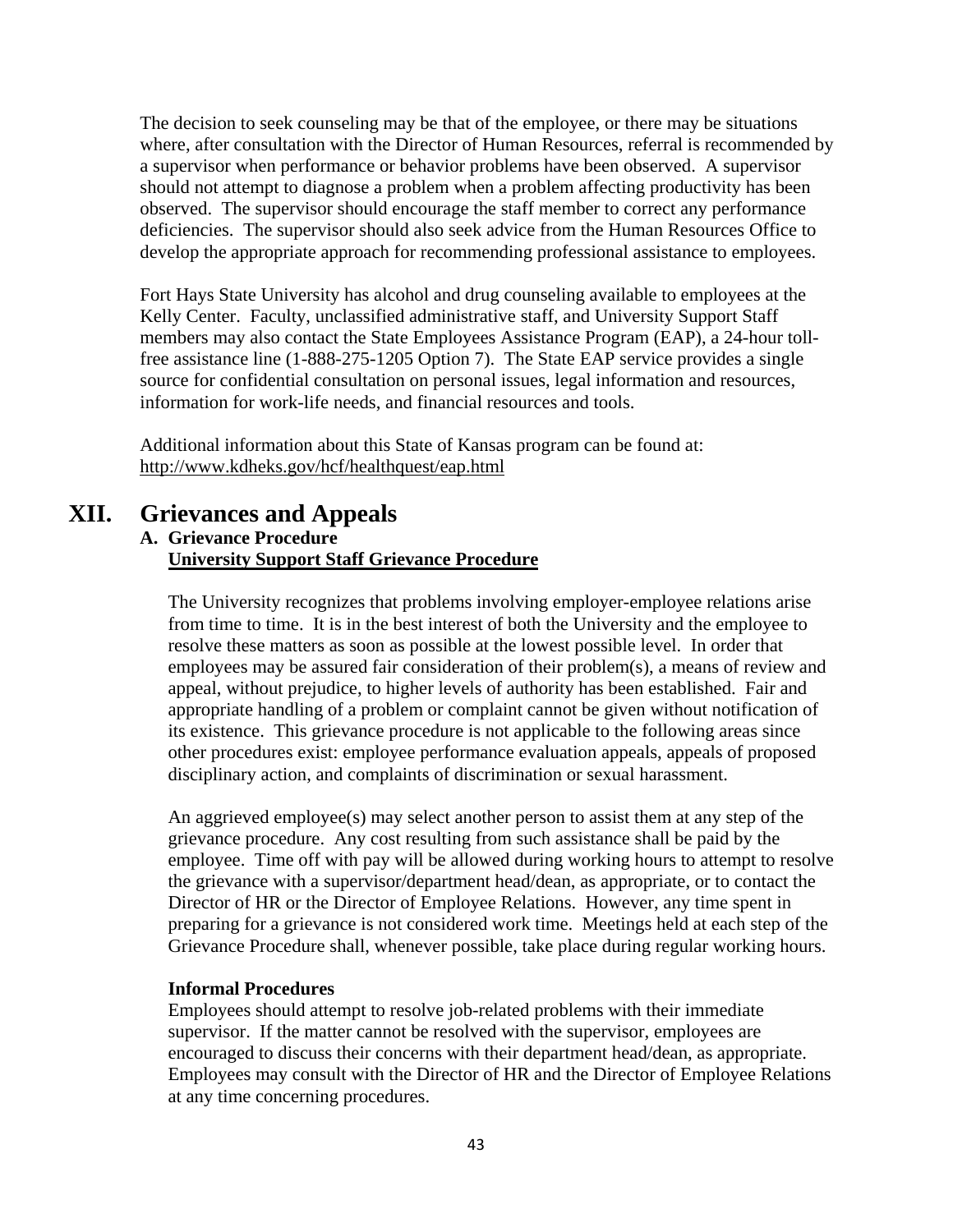The Director of HR will provide assistance when an aggrieved employee and department head/dean jointly agree such assistance is desirable. The role of the Director of HR will be to help facilitate communications and, where appropriate, identify viable, mutually acceptable alternatives for both parties. If the informal process does not correct the situation, the employee may proceed to the formal grievance procedures.

#### <span id="page-47-0"></span>**Formal Procedures**

A formal grievance is filed in writing within the department when an employee is dissatisfied with any condition of work which allegedly has an adverse effect on them and which has not been resolved through informal discussion.

At any step in the grievance procedure, if either party believes that an extension of the time limit for action is required, the party may request in advance from the Director of Employee Relations such an extension. If there is no reply to the employee's grievance within the specified time limits, the employee shall have the opportunity to take the grievance to the next step. If an employee fails to appeal from one step to the next within the time limits specified, or fails to obtain an extension, the grievance shall be considered settled and not subject to further appeal or consideration. In the event that either an immediate supervisor, or their supervisor, is not available to process a grievance, a designee may be appointed by the department head/dean to serve in their place.

The employee, in order to start the formal grievance procedure, shall:

- Step 1. Present the grievance in writing, on grievance forms supplied by the Office of Employee Relations, to the immediate supervisor within fifteen (15) working days of its occurrence, or the option to grieve it is waived. The supervisor shall attempt to adjust the matter and shall respond, in writing, to the employee within five (5) working days.
- Step 2. If the grievance is not settled in Step 1, the employee may appeal by submitting the grievance form to the department head/dean within five (5) working days of when the supervisor's answer in Step 1 is due. The department head/dean shall attempt to adjust the matter and respond in writing on the grievance form within five (5) working days to the employee.
- Step 3. If the grievance is not settled at Step 2, the employee may appeal the grievance to Step 3 by submitting the grievance form to the Director of Employee Relations. This appeal shall be made within five (5) working days after the response from the department head/dean (Step 2) is due.

The Director of Employee Relations will select three or more employees to hear the grievance. Members of the committee will be employees of Fort Hays State University. The aggrieved employee will be given the opportunity to request disqualification of a proposed committee member by showing cause for bias. Both parties will be notified of the names of the members of the committee.

The Director of Employee Relations will conduct a prehearing conference for the purpose of identification of issues to be considered by the grievance committee. Hearing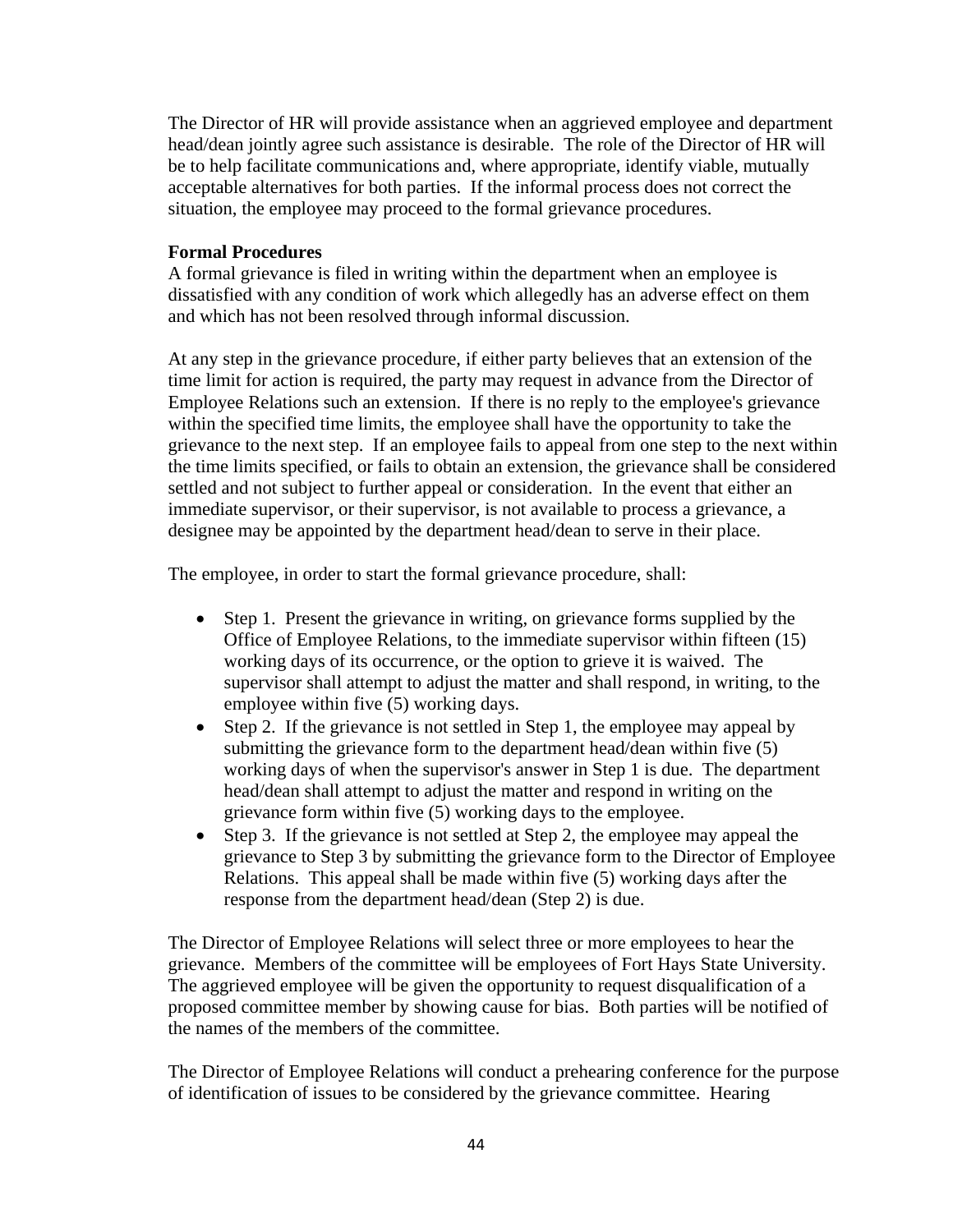procedures will be discussed and the parties will exchange list of witnesses and documents concerning the grievance. The prehearing conference shall be scheduled within ten (10) working days of the receipt of appeal to Step 3. The date of the hearing will be scheduled with the parties at the hearing and shall be within ten (10) working days of the prehearing conference.

At the formal hearing, both parties may be assisted/ represented and may have witnesses appear on their behalf. All documentation will be shared between the parties. The grievance committee will consider any creditable evidence that may be offered by the parties to the issue being grieved, giving it the weight it deserves. The committee may limit the offering of evidence it deems to be repetitious or irrelevant. Each party will be given a full opportunity to present their position on the matter in dispute, although legal rules of evidence will not be utilized.

The committee will submit a recommendation to the Director of Employee Relations within five (5) working days after the completion of the hearing. Within ten (10) working days following receipt of the recommendation of the committee, the Director of Employee Relations will confer with the Appointing Authority. A final written decision resolving the grievance will be issued to the parties.

## <span id="page-48-0"></span>**XIII. Employee Records**

#### **A. Personnel Records**

**Confidentiality and Access to Personnel Records**—Personnel records are considered confidential; however, the employee and persons in administrative positions, with approval of the appointing authority or designee, do have access to the official personnel file maintained in HR and to an employee file maintained in a departmental office. Any correspondence or supervisory notes concerning an employee may be excluded from the department file before an employee reviews it. Should an employee wish to review information in his/her file or have a copy of a document in his/her personnel file, a member of the Human Resources staff or a departmental personnel-related staff member can assist the employee. Identification may be requested.

<span id="page-48-1"></span>Information about an employee's title, department, pay, and length of service will be released. Other information will be released at the employee's request to non-University individuals only after an employee submits a signed release to Human Resources or appears in person to authorize release of information.

**Updating Personnel Records**—Employees should always notify a supervisor or the Human Resources office of changes in his/her personal situation (e.g., change of name, address, phone number, addition of family member, etc.) to insure that payroll and personnel records are always up-to-date.

#### **B. Medical Records**

Records containing medical information are maintained with strict confidentiality to assure that only those with legitimate personnel reason can access such documents. Such is the case even for non-medical forms on which medical information may be noted.